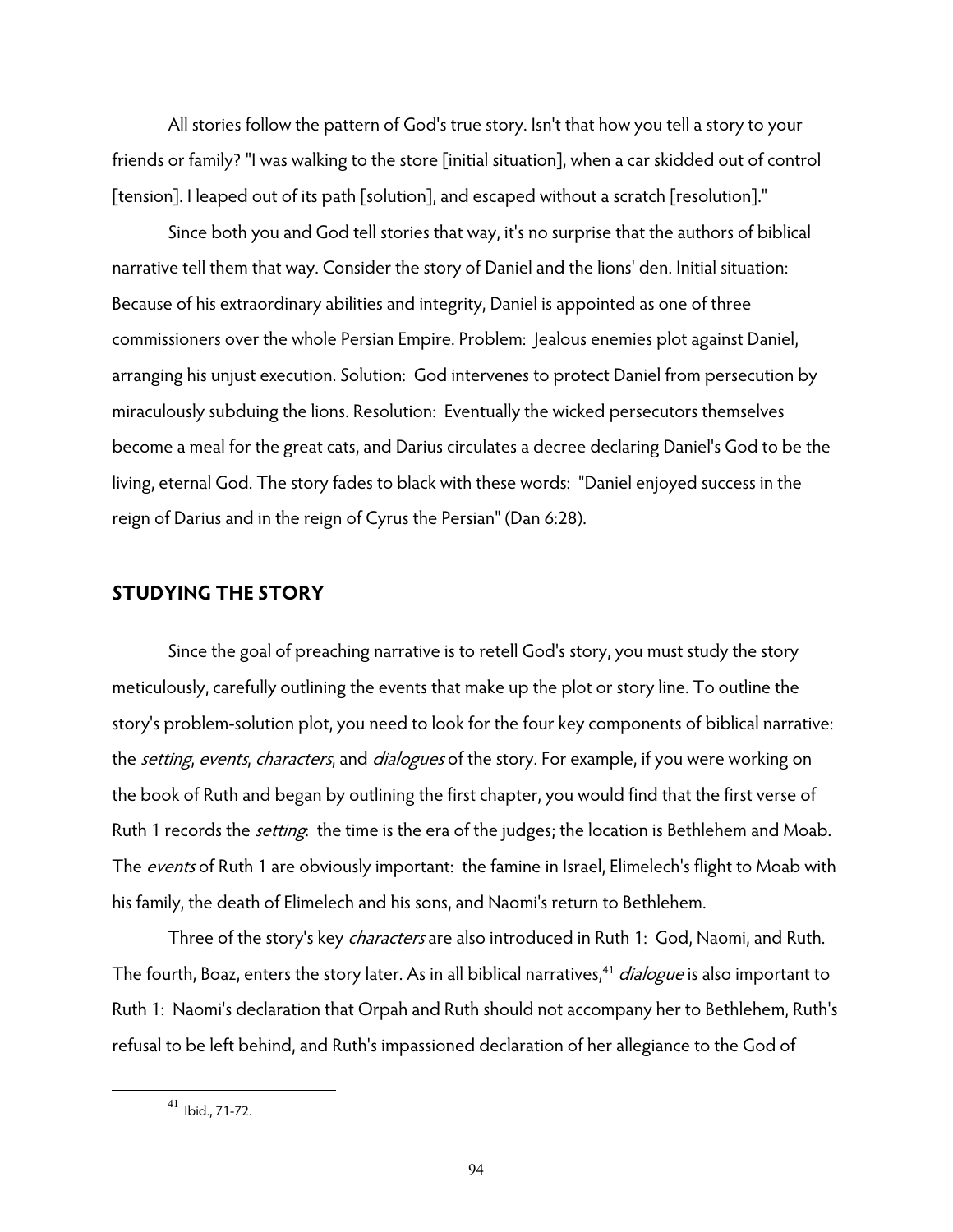Israel. By studying the setting, events, characters, and dialogues of Ruth 1, you are preparing to retell God's story accurately. They are the key components of the story line. Let me add a few more thoughts about settings, characters, and dialogues.

#### **THE SETTING**

Getting a firm grasp on the historical background and the geographic setting of a Bible story is critical. In fact, insight into a story's setting is one of the things that distinguishes good preachers of narrative from poor ones. Is it important that Abraham's near sacrifice of Isaac and the provision of God's substitute lamb took place on Mt. Moriah, the very mountain on which Solomon would build the Temple (Gen 22:2; 2 Chr 3:1)? The setting is critical to the theological significance of the story. Is it mere coincidence that the sermon in which Jesus spoke about the relationship between His teaching and the Mosaic law was delivered from a mountain (Matt 5:1)? What the Father did at Sinai, Jesus did in Matthew 5-7. The setting of the Sermon on the Mount is an Everest-like commentary on the authority of Jesus.

#### **CHARACTERS**

 $\overline{a}$ 

Biblical narratives rarely give detailed descriptions of their human characters.<sup>42</sup> What did Abraham, Moses, Peter, or Paul look like? We don't know. However, on occasion a biblical author does provide important details about a character's appearance or reputation. When he does so, take special note. For example, the summary of Job's character in Job 1:1 (blameless, upright, fearing God, and turning away from evil) is exceedingly important. It establishes from the start that Job does not suffer because of his wickedness; he suffers in spite of his extraordinary righteousness. In the same way, the gospel writers make a point of saying that John the Baptist carried out his ministry clothed in a outfit reminiscent of Elijah the prophet (Matt 3:4; 2 Kgs 1:8). Similar clothes suggest a similar ministry. Such details can be overplayed. However, since Bible

<sup>&</sup>lt;sup>42</sup> Richard L. Pratt, Jr., He Gave Us Stories: The Bible Student's Guide to Interpreting the Old Testament Narratives (Phillipsburg, New Jersey: P&R Publishing, 1990, 1993), 136-7.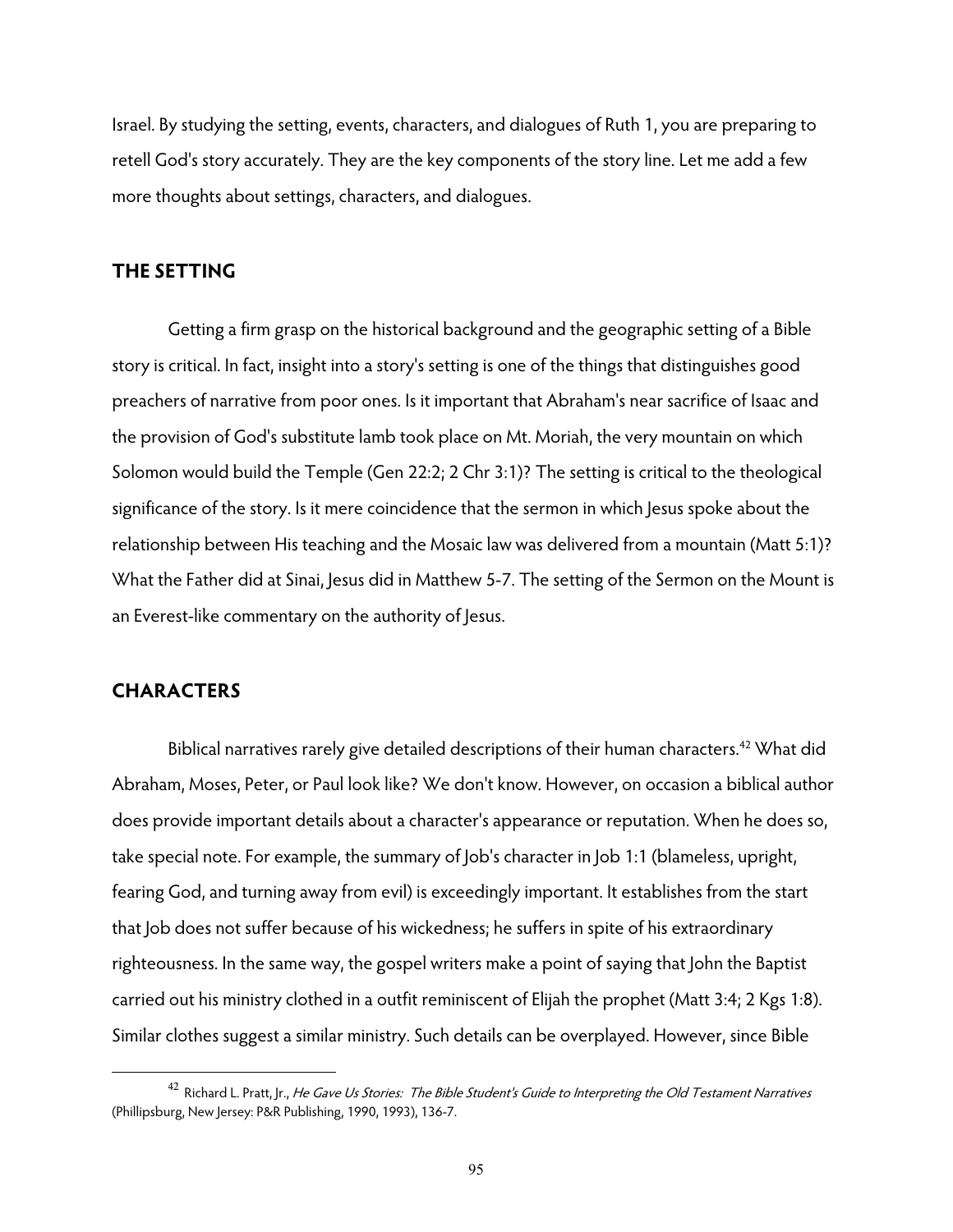stories usually don't provide much description of their characters, when they do, it's probably important.

That said, it is also true that the human characters of a Bible story are a flea on a lion's back when compared to the story's preeminent character. God is always the most important character in a Bible story—even in the book of Esther where His name is not mentioned. To retell a Bible story accurately, you must always keep God on center stage. The story is about Him; the human characters are important only as they obey or disobey Him, love or hate Him, trust or ignore Him. They are fleas; He is the lion.

#### **DIALOGUE**

 $\overline{a}$ 

 In biblical narrative, authors often tell their story and its theology by means of the words or dialogues of their characters.<sup>43</sup> For example, the author of Ruth could have stated in his own words that Ruth converted from worshiping the gods of Moab to serving Yahweh, the God of Israel. However, it was far more compelling to quote Ruth's own words: "Your people shall be my people, and your God, my God" (Ruth 1:16).

 The importance of dialogue is also highlighted in the story of David and Goliath. Without the dialogues between David, Saul, and Goliath, 1 Samuel 17 would be only an entertaining account of David's improbable victory over the Philistine giant. With the dialogues, it is a theological treatise on God's power.

| Saul:    | "You are not able to go against this Philistine to fight with him"<br>$(17:33)$ .                                                                  |
|----------|----------------------------------------------------------------------------------------------------------------------------------------------------|
| David:   | "The Lord who delivered me from the paw of the lion and from the<br>paw of the bear, He will deliver me from the hand of this Philistine" (17:37). |
| Goliath: | "Come to me, and I will give your flesh to the birds of the sky and<br>the beasts of the field" (17:44).                                           |

<sup>&</sup>lt;sup>43</sup> Walter C. Kaiser, Jr., "Narrative," in *Cracking Old Testament Codes: A Guide to Interpreting the Literary Genres of* the Old Testament, ed. by D. Brent Sandy and Ronald L. Giese, Jr. (Nashville, Tenn.: Broadman & Holman Publishers, 1995), 77.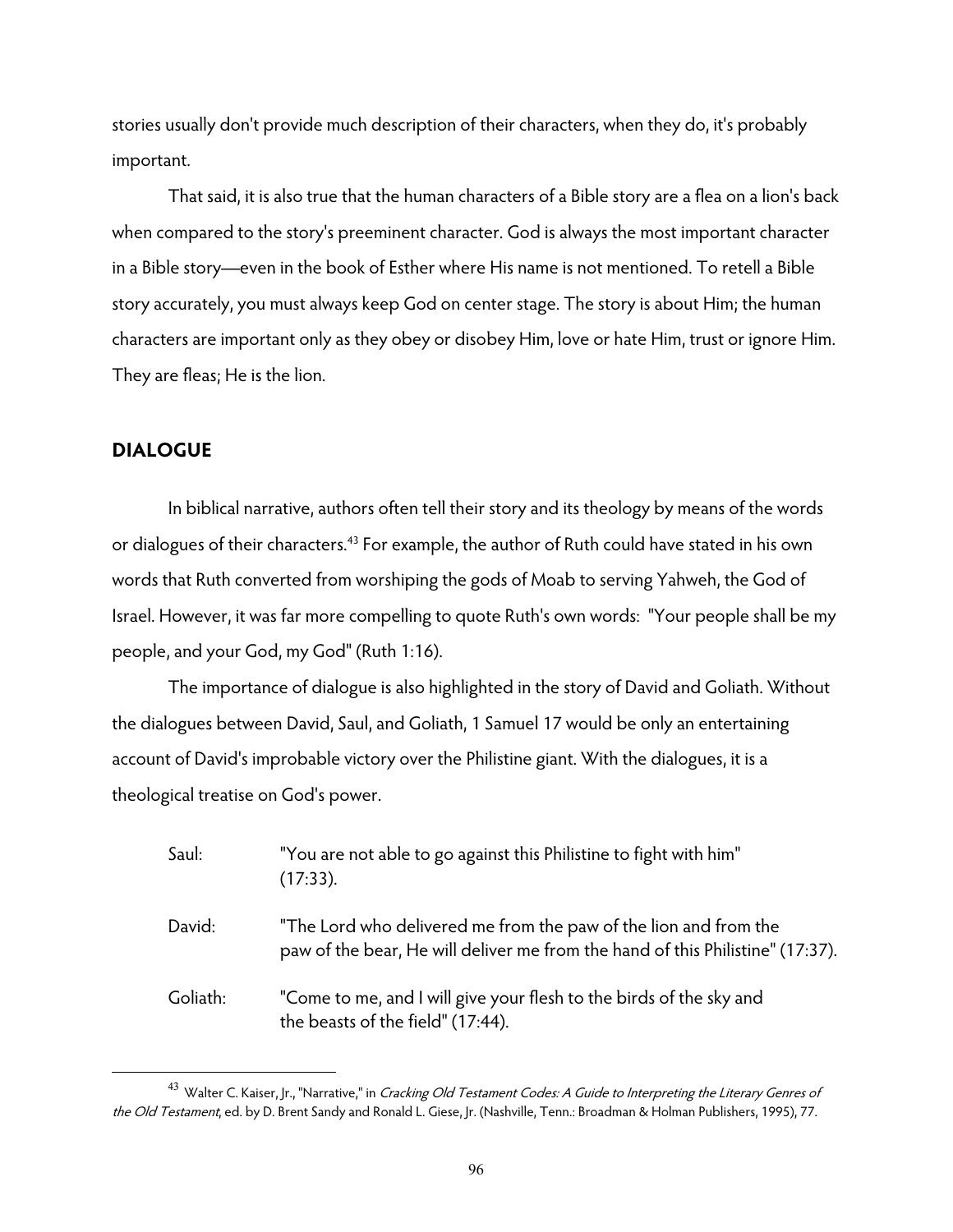David: "You come to me with a sword, a spear, and a javelin, but I come to you in the name of the Lord of hosts, the God of the armies of Israel" (17:45).

 While studying the story line of a biblical narrative, you need to give special attention to the words of the characters. Often their speeches or conversations reveal the theological point of the story.

A thorough study of the events, setting, characters, and dialogues of a biblical narrative prepares you to preach God's story in an accurate, interesting, insightful, and compelling manner. Retell the story, commenting and explaining wherever you believe your congregation will need help to understand the historical background or theological significance of something in the story. And tell the story well! When you preach the story of Elijah and Ahab in 1 Kings 17-18, your congregation should taste the dust of Israel's drought. They should feel the heat of the flames that vaporize Elijah's sacrifice and altar. Retell the story of David and Goliath so graphically that when David flings his stone at Goliath's ugly forehead, your listeners dive for cover. Preach the stories of the Bible without exaggeration, but preach them in such a way that your congregation tastes, touches, smells, hears, sees, and experiences the story happening.

# **FINDING THE THEOLOGICAL MESSAGE**

As important as retelling the story is, there's more to preaching biblical narrative than just that. The authors of the Bible didn't record history just to tell a good story. They recorded history to teach theology.44 For example, the apostle John didn't write his gospel merely to provide a catalogue of facts about Jesus of Nazareth. He wrote to convince his readers that Jesus of Nazareth is both Messiah and God: "These [miracles] have been written so that you may believe that Jesus is the Christ, the Son of God; and that believing you may have life in His name" (John 20:31). John's history was aimed at a theological target. That's always true of biblical narrative. Therefore, besides studying to retell the story, to preach narrative well you must also uncover the

<sup>44</sup> Mathews, "Preaching," 25.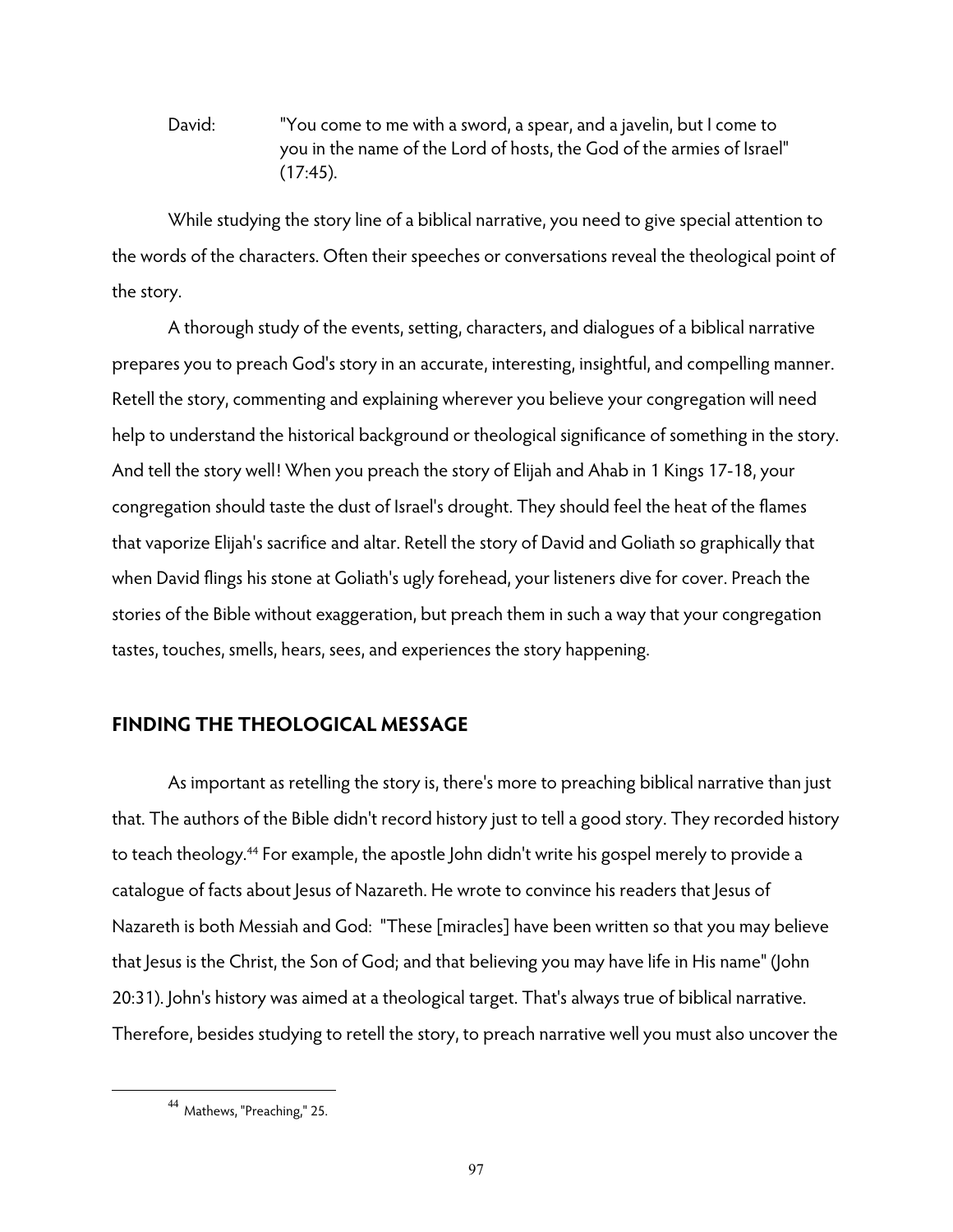key theological lesson or lessons that the author wanted to communicate when he told that story. Let me give you six tips that will help you discover a biblical historian's theological purpose.

# **DIRECT STATEMENTS**

1) See if the author directly states the theological lesson he is trying to teach. We already saw an example of this in John 20:31. To make sure that you don't miss his point, John tells you exactly why he wrote his gospel. All the words, deeds, and miracles of Jesus recorded in John's gospel were included to compel you to believe Jesus is Messiah and God. Naturally then, when you preach from John's gospel, you must let John's purpose shape your purpose.

# **EDITORIAL COMMENTS**

2) Note editorial comments that the author inserted into the story in order to highlight his theological lesson. The book of Acts illustrates this principle. Its opening chapters are a series of snapshots of the early church, including the events of the day of Pentecost, the healing of the lame man, Peter's subsequent sermon, the arrest of Peter and John, the selling of property to meet needs, the conflict over widows, the stoning of Stephen, and so on. That's quite a jumble of historical events. How did Luke glue them all together? With comments in which he, the historian, tells you how each story contributes to the overall theme of the book. See if you can discover something about Luke's theological purpose from this sampling of his editorial summaries:

- [They] began to speak the word of God with great boldness.  $(4:31)$
- The apostles were giving witness to the resurrection of the Lord Jesus. (4:33)
- Every day, in the temple and from house to house, they kept right on teaching and preaching Jesus as the Christ. (5:42)
- And the word of God kept on spreading. (6:7)
- Those who had been scattered went about preaching the word. (8:4)
- Those who were scattered … made their way to Phoenicia and Cyprus and Antioch, speaking the word. (11:19)
- The word of the Lord continued to grow and to be multiplied. (12:24)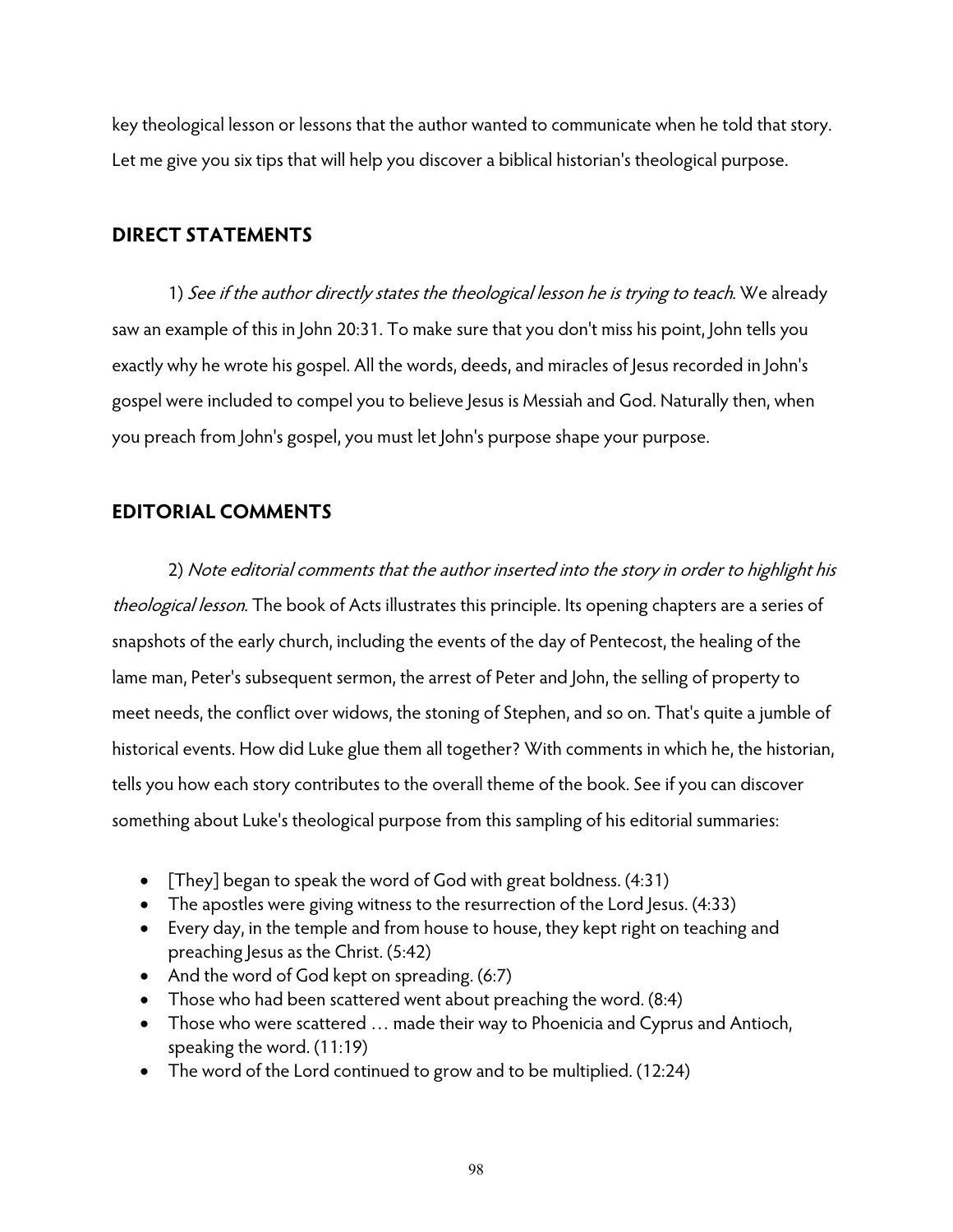- [Paul was] preaching the kingdom of God, and teaching concerning the Lord Jesus Christ. (28:30-31)
- The Lord was adding to their number day by day those who were being saved. (2:47)
- Many of those who had heard the message believed; and the number of men came to be about five thousand. (4:4)
- All the more believers in the Lord, multitudes of men and women, were constantly added to their number. (5:14)
- Now at this time while the disciples were increasing... (6:1)
- The number of the disciples continued to increase greatly in Jerusalem. (6:7)
- So the church ... continued to increase. (9:31)
- And many believed in the Lord. (9:42)
- The hand of the Lord was with them, and a large number who believed turned to the Lord. (11:19-21)

These editorial comments or summaries suggest that Luke wrote the book of Acts to show that the early church was faithful to obey Christ's commission to preach the gospel and that God was faithful to bless their efforts with many conversions. Luke's theological message? Whatever internal problems or external pressures threatened its progress, the church preached and the church grew. To sum it up in terms of Matthew 16:18, Christ built His church.

 Besides inserting their own comments, biblical historians sometimes use the words of one of the characters to sum up the theological lesson of the story. For example, in Daniel 4, when King Nebuchadnezzar returns to his senses after grazing in the palace gardens, he declares of Yahweh: "He does according to His will in the host of heaven and among the inhabitants of the earth.… He is able to humble those who walk in pride" (Dan 4:35, 37). Daniel didn't need to supplement Nebuchadnezzar's speech with a closing editorial comment of his own. Nebuchadnezzar's words summarized the theological lesson perfectly.

First Kings provides another example of an author revealing the theological lesson of a story by means of a character's own words. In 1 Kings 17:1, an unknown man named Elijah suddenly appears in the court of Israel and tells King Ahab that it will not rain until he, Elijah, says it will. Then Elijah (who is as much a mystery to the reader at this point as he is to King Ahab) goes into hiding, and eventually ends up staying with the widow of Zarephath. After Elijah raises her son from the dead, the widow bursts out, "Now I know that you are a man of God and that the word of the Lord in your mouth is true" (1 Kgs 17:24). By itself, the story of the lad's resurrection

99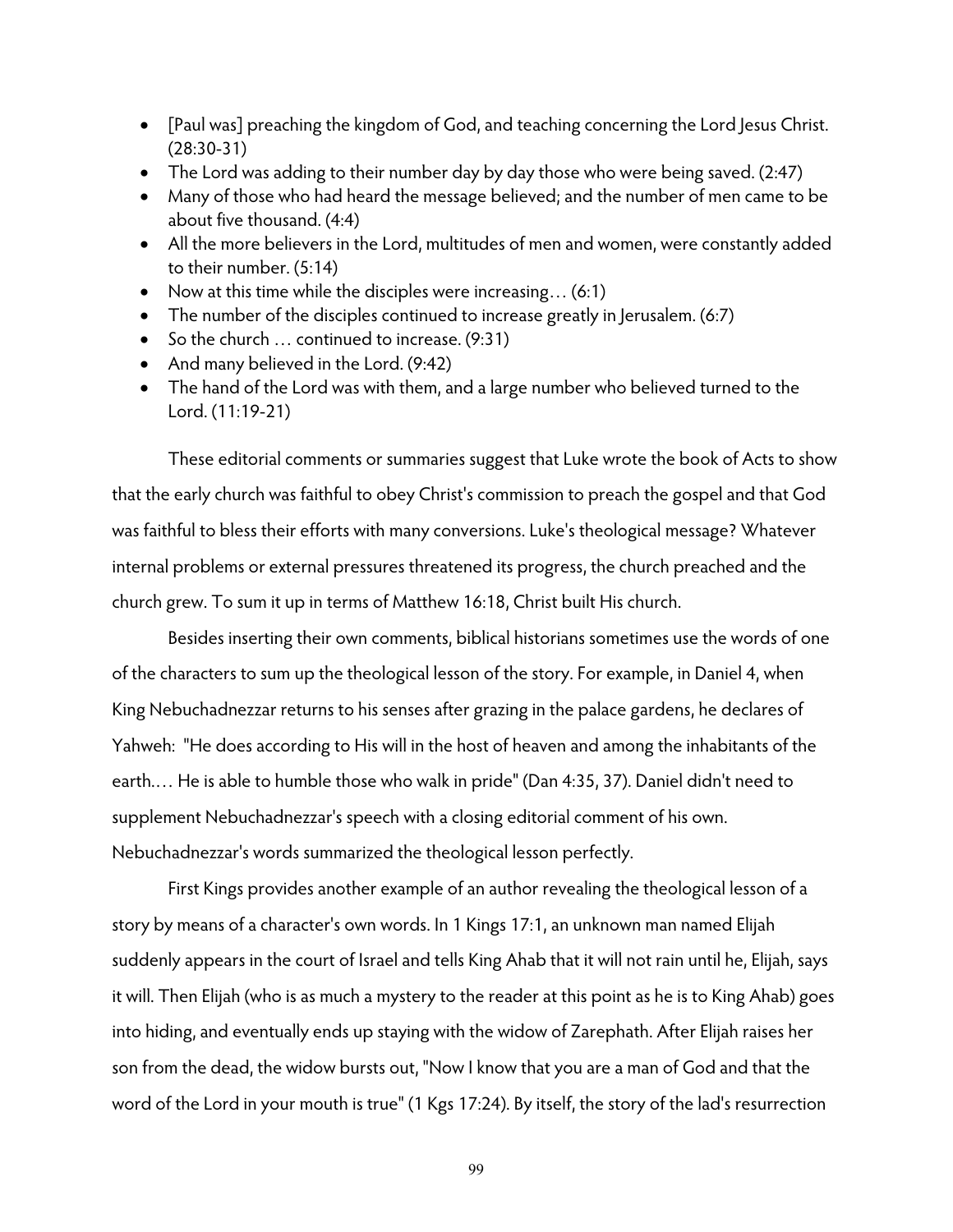is inconsequential to 1 Kings, but his mother's exclamation reveals the author's purpose for including it. The widow's words express the view of Elijah that the historian wants you to adopt as well. Once the widow has spoken, Elijah is no longer a mystery: he is God's man, a prophet, a man of legitimate divine authority. Biblical authors often reveal the theological lesson of their stories with such summaries, sometimes using their own words, sometimes using a quote from one of the story's characters.

### **STRUCTURE**

 3) Note any literary or structural devices the author used when putting his story together. Biblical authors often structure their historical accounts to highlight the theological lesson of their stories.<sup>45</sup> For example, sometimes they *cluster* groups of stories together to make one point—the miracle accounts of the gospels are a clear example of this. Biblical historians also use *chiasmus*, an A-B-C, C-B-A structure. For example, when you study Genesis 7-8, you discover that Moses purposely structured his story to emphasize God's complete sovereignty over the number of days comprising each stage of the flood: 7, 40, 150, 150, 40, and 7 days. Moses' structure highlights a key theological lesson of the flood: what appears to men to be an out of control worldwide disaster is to God a tightly governed event run on an exact time schedule. David summarizes that lesson in Psalm 29:10, "The Lord sat as King at the flood; yes, the Lord sits as King forever." The tight chiastic structure of the flood story highlights God's kingship over the whole event.

Another structure biblical historians sometimes use is called an *inclusion*. An inclusion refers to the practice of marking off a section of Scripture by beginning and ending it with a similar phrase or sentence. Matthew provides a good example of this. Notice how Matthew 4:23 and 9:35 mirror each other.

Jesus was going about in all Galilee, teaching in their synagogues, and proclaiming the gospel of the kingdom, and healing every kind of disease and every kind of sickness among the people. (Matt 4:23)

<sup>45</sup> Pratt, He Gave Us Stories, 213-219.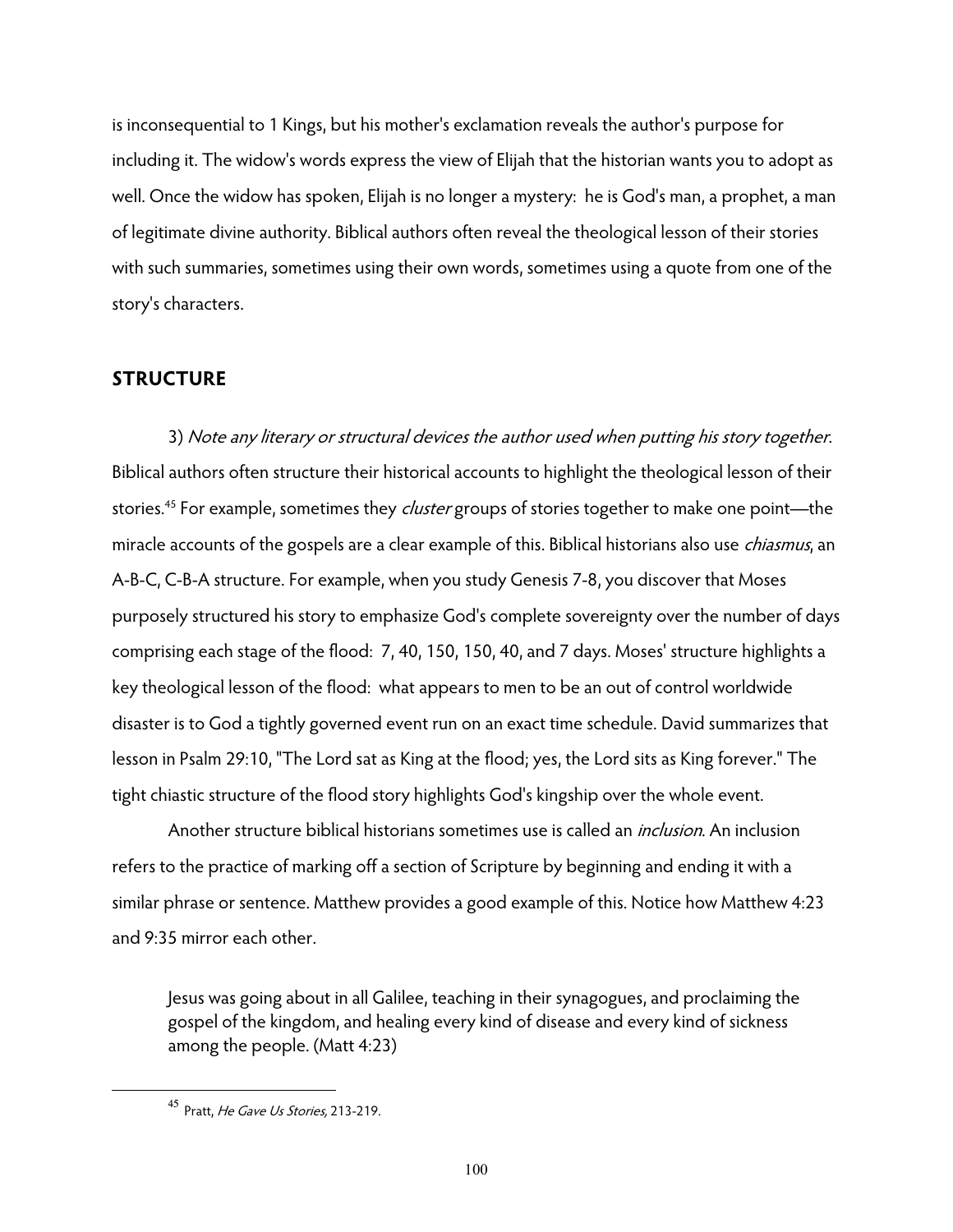Jesus was going about all the cities and the villages, teaching in their synagogues, and proclaiming the gospel of the kingdom, and healing every kind of disease and every kind of sickness. (Matt 9:35)

 Matthew's repetition draws attention to the content found between the pillar and post of 4:23 and 9:35. Not surprisingly, a closer look at that section reveals that it is composed of the Sermon on the Mount (an example of Jesus' teaching and evangelism) and a blizzard of healings (including afflictions such as leprosy, fever, paralysis, demon possession, and even death). By employing an inclusion in 4:23 and 9:35, Matthew begs his reader to pay attention to Jesus' teaching and healing ministry, two of Matthew's proofs that Jesus is the Messiah.

### **REPEATED WORDS OR THEMES**

 4) Look for repeated words or themes that suggest the theological lesson of the story. 46 We've already seen a clear example of this in Acts where Luke repeatedly refers to the preaching and numerical growth of the early church. If Luke repeats those themes a dozen times, they might just be his point. In Jonah 4, the word *compassion* is used three times. In 4:2, Jonah said that his flight in chapter one was motivated by his knowledge that God might pour out compassion on the Assyrians, rather than judgment. In 4:10-11, Jonah's compassion on the withered plant is contrasted with God's compassion on the sinners of Nineveh. The repetition of the word compassion provides a clue to the book's overall theological message.

At first glance, one might mistakenly think that the opening chapters of Nehemiah are about a gifted human leader whose can-do attitude results in the completion of Jerusalem's wall in an astoundingly short fifty-two days. However, that conclusion ignores the oft-repeated theme of God's help: "And the king granted them to me because the good hand of My God was on me" (2:8); "I told them how the hand of God had been favorable to me" (2:18); "They recognized that this work had been accomplished with the help of our God" (6:16; see also 2:20; 4:20; and

<sup>&</sup>lt;sup>46</sup> Kaiser, *Preaching and Teaching*, 73.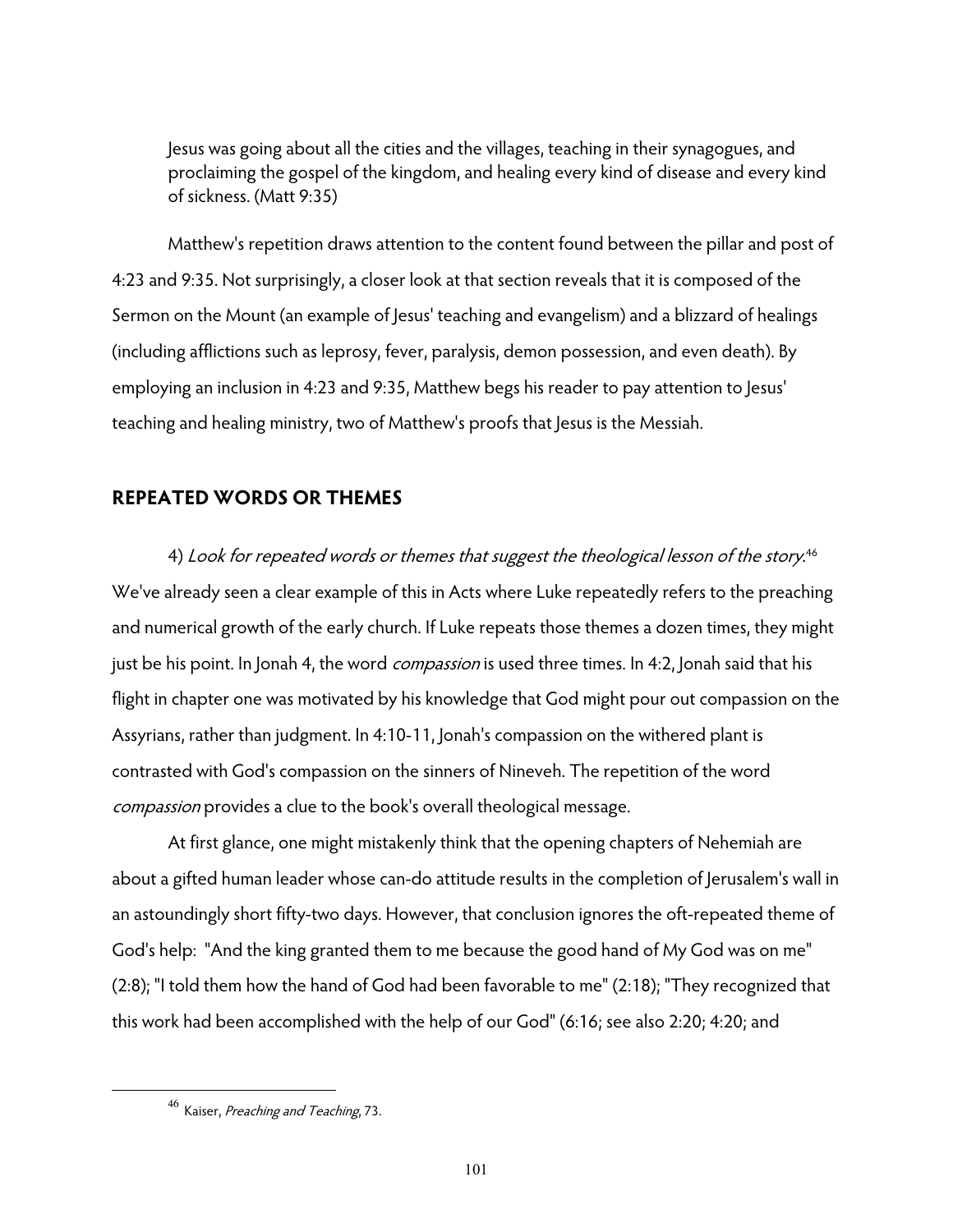Nehemiah's prayers in 1:11; 2:4; 4:4, 9; 6:9, 14). Biblical authors often use repeated words and themes as road signs, pointing you to the theological lesson of their historical account.

#### **RHETORICAL QUESTIONS**

 5) Note rhetorical questions that point to the theological lesson intended by the author. 47 A rhetorical question is a question whose answer is so obvious that it requires no answer. A clear example of this is found in the final verse of the book of Jonah. To close the book, God asks Jonah: "Should I not have compassion on Nineveh…?" (Jonah 4:11). The question needs no answer. It is perfectly appropriate for a God who is gracious and compassionate, slow to anger, and abundant in lovingkindness to extend mercy to the undeserving Ninevites. God's rhetorical question makes it clear that Jonah's account is not about a naughty prophet and a hungry whale. Actually, it's a powerful theological lesson about God's compassion on undeserving sinners.

## **CHOICE OF MATERIAL**

 6) To find the theological lesson, note what information the author included and excluded. Why did the writers of the gospels include so little information about Jesus' childhood and youth? Why didn't they tell us what Jesus looked like? Why do all four gospels dedicate so much space to Jesus' miracles, the passion week, and especially His death and resurrection?

 Information regarding Jesus' childhood and the color of His eyes appeals only to our curiosity. It does nothing to prove that Jesus is the Messiah. The fact that the gospel writers ignore trivial things such as Jesus' physical appearance and choose, instead, to load their accounts with story after story of Jesus' miracles reveals their agenda: to prove that Jesus of Nazareth is God's appointed Messiah. In the same way, the length and color of Jesus' hair is completely inconsequential to the Christian message. Jesus' death and resurrection, however, are not. The

<sup>&</sup>lt;sup>47</sup> Kaiser, *Toward An Exegetical Theology*, 72.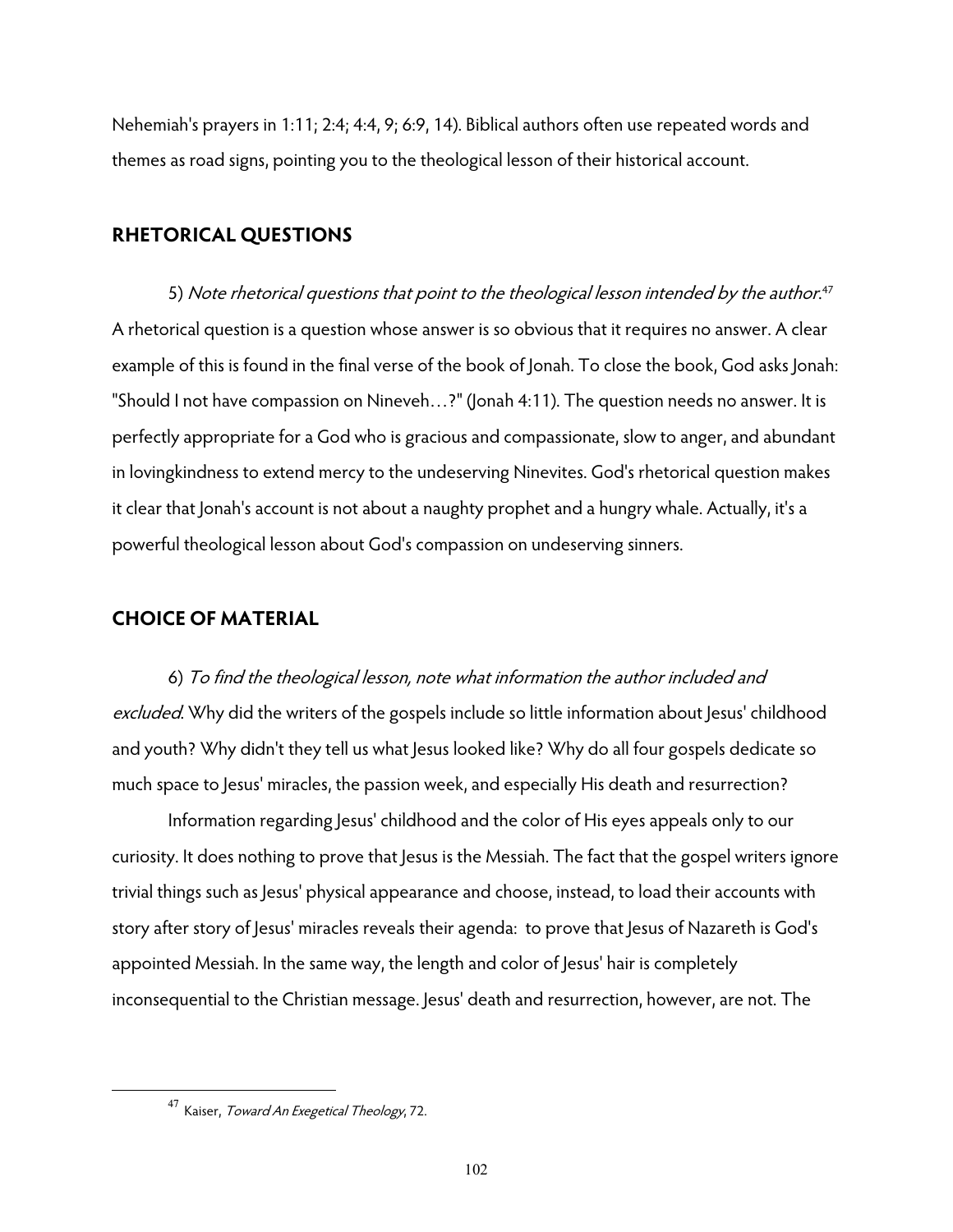information the gospel writers included and excluded in their accounts points to the theological mission of the gospels.

To preach for God you must study for God. In narrative sections, that means two things. First, you must carefully study the story—its setting, events, characters, and dialogues—so that you can retell the story God told. It also means that, like a good detective, you must track down the clues that point to the author's theological lesson. In the Bible, stories aren't just stories. They are true stories that teach truth about God, God's Son, and God's plan of salvation.

## **FIVE MORE TIPS FOR TEACHING NARRATIVE**

 It is rare to hear a good sermon on biblical narrative. In hopes of correcting that problem, let me share five more tips that will help you preach God's stories with excellence.

## **TEACH A COMPLETE STORY**

How much of a historical account should you preach? It's always best to preach a complete plot, a complete problem-solution story line. For example, it would be natural to preach the whole book of Jonah in one sermon; it's a complete story. However, that doesn't mean you always have to preach a full book of the Bible when preaching narrative. You can also preach a small story that is part of a bigger story. For example, while it is possible to preach the whole book of Acts in one sermon, more typically you will preach the many smaller stories of Acts one at a time. It's perfectly acceptable to do so, because each small story in Acts has its own problemsolution story line or plot.

Besides finding a complete problem-solution story line, another way to find a small story within a big story is to look for significant changes in the time or the place of the big story.<sup>48</sup> For example, in John 3, Jesus is preaching in Judea. In John 4, He leaves Judea behind and begins to travel through Samaria on His way to Galilee. The change of location suggests that John 3 and

<sup>48</sup> Ibid., 66.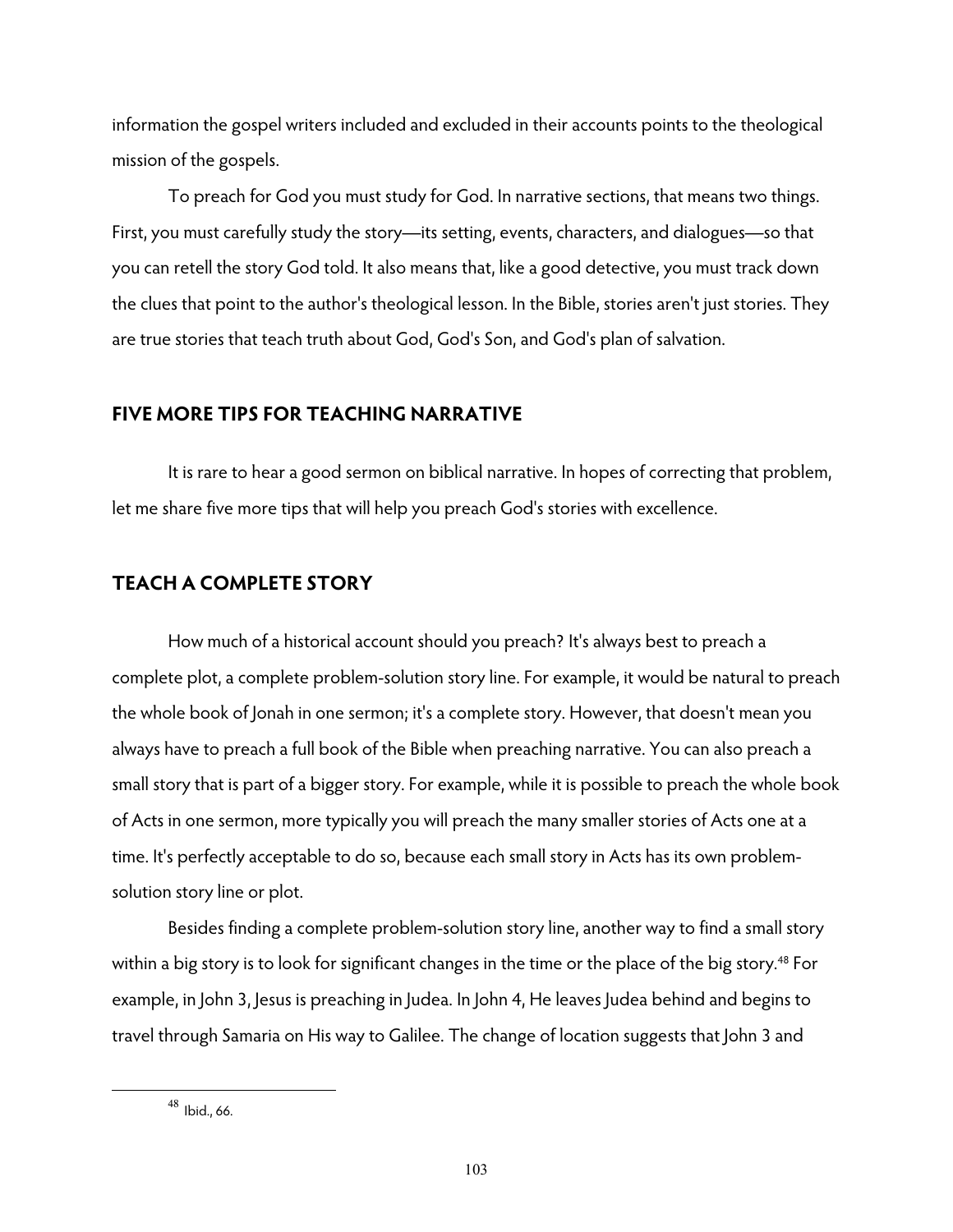John 4 are distinct stories within the big story of John's gospel. John 5, in turn, begins by introducing a change in both time and place: "After these things there was a feast of the Jews, and Jesus went up to Jerusalem" (5:1, emphasis added). Biblical authors often mark a transition from one story to another with a change of geographic location and with phrases such as *after these* things, and it came about, after many days, now, or when Jesus finished these words. Noting such transitions will help you decide how much narrative to preach in one sermon.

## **CONNECT TO CHRIST IN LEGITIMATE WAYS**

 $\overline{a}$ 

 Never forget that Jesus Christ is God's ultimate solution to the problems created by Adam's sin. Therefore, even when teaching Old Testament narrative, you should helicopter up on occasion and show your congregation how the story fits into the bigger scheme of things, how Christ is the ultimate solution to every human catastrophe.<sup>49</sup>

 Unfortunately, some preachers make a practice of connecting to Christ by asserting that nearly every person, event, or thing in an Old Testament story represents Christ. For example, such a preacher might claim that the bread that strengthened David and his men when they were fleeing from Saul in 1 Samuel 21 represents Christ, the bread of life, who is our spiritual strength. If you want to teach on the bread of life, teach from John 6, not 1 Samuel 21. Spiritualizing the details of an Old Testament narrative in a contrived effort to connect to Christ is neither necessary nor profitable. Too often the supposed connection is only the product of the preacher's imagination and has nothing to do with the intent of the story's divine or human author. There are many God-intended types of Christ in the Old Testament—the key is the phrase God-intended. Therefore, resist the temptation to create unproven and unprovable "spiritual" meanings for the five stones in David's bag or for every rug, bowl, and pole in the Tabernacle.<sup>50</sup>

<sup>&</sup>lt;sup>49</sup> Bryan Chapell, *Christ-Centered Preaching: Redeeming the Expository Sermon*, 2nd ed. (Grand Rapids, Mich.: Baker Academic, 1994, 2005), 15.

 $^{50}$  Eugene H. Merrill, "History," in *Cracking Old Testament Codes: A Guide to Interpreting the Literary Genres of the* Old Testament, ed. by D. Brent Sandy and Ronald L. Giese, Jr. (Nashville, Tenn.: Broadman & Holman Publishers, 1995), 106.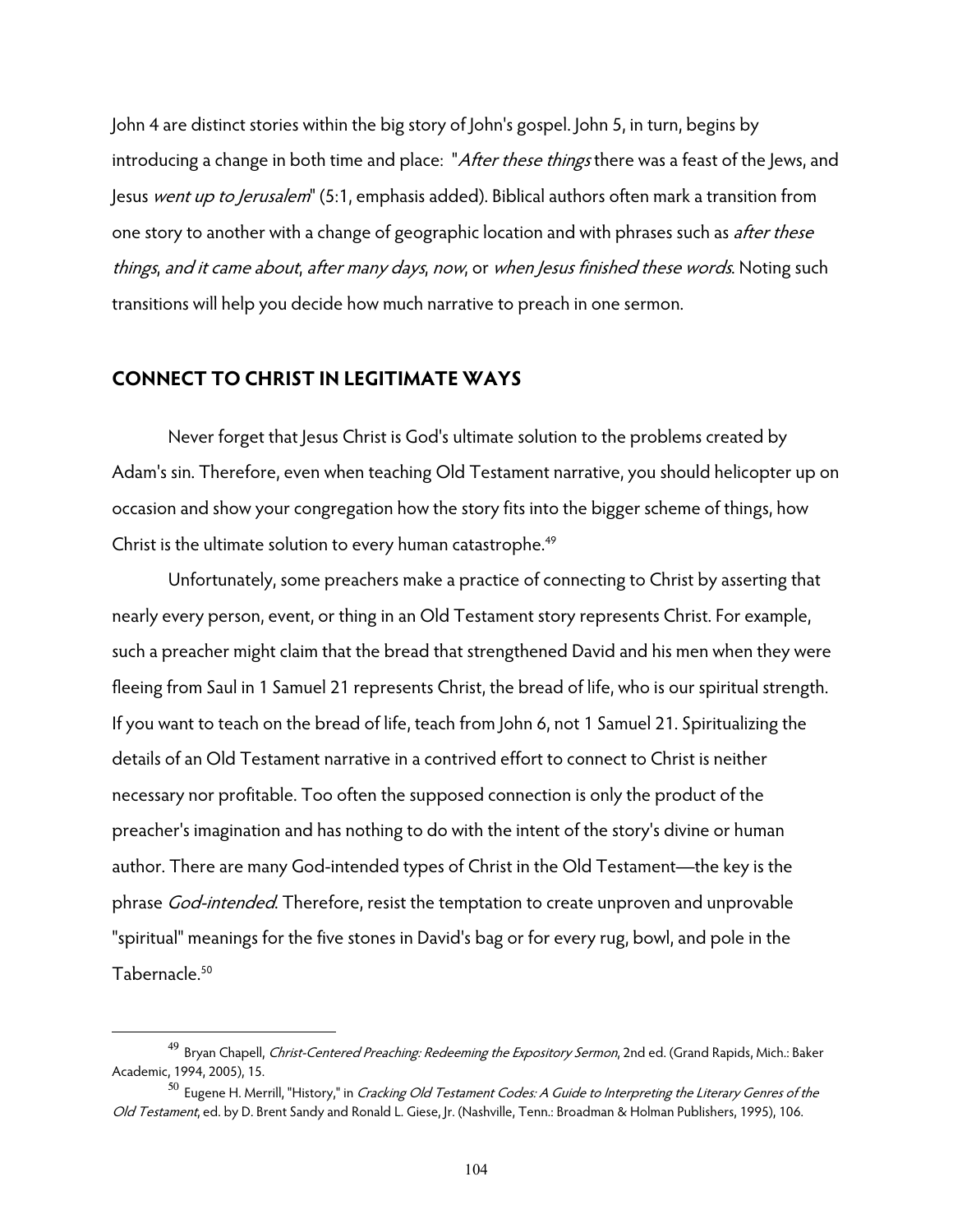Two principles can guide you in your efforts to connect to Christ from Old Testament narrative. First, when identifying types, restrain yourself by limiting yourself primarily, if not exclusively, to the types of Christ that the New Testament identifies as God-intended types. Second, make legitimate connections to Christ from the *main point* of an Old Testament story, not from its incidental details. In other words, focus on the fact that Christ is the true solution to sin, the fulfillment of the Abrahamic promises, the ultimate Davidic king, and so on. Referring to those truths will bring Christ into your sermon in legitimate ways and will keep your imagination in check.

#### **NARRATIVE AND APPLICATION**

 When applying narrative, many preachers never look past the conduct of the story's human characters: David was good here; be like David. Saul was bad there; don't be like Saul.<sup>51</sup> First Corinthians 10:6, Romans 15:4, and James 5:10-11 point out that it is perfectly appropriate to draw lessons from the behavior of Bible characters. However, never forget that God is the main character of biblical narrative. The key lessons of a Bible story are always about God, not men.<sup>52</sup>

Because the key lessons of the Bible's narratives are about God, they are always applicable. God doesn't change; therefore, what Jacob, Jehoshaphat, Ezra, the woman at the well, and Ananias and Sapphira learned about God in their stories is still true today. What's more, you face the same kinds of temptations, trials, and terrors that Abraham, Moses, Ruth, Job, and Paul faced. Biblical narratives speak of the same God, the same world, and the same kind of people that exist today; therefore, their lessons have enduring application.<sup>53</sup>

 When you draw ethical principles—Do this; don't do that—from narrative, make sure that a teaching section of Scripture clearly says that the behavior you have targeted is good or evil, worthy of imitation or not. Why? The actions of Bible heroes are not always included because

 $^{51}$  David C. Deuel, "Expository Preaching from Old Testament Narrative," in *Rediscovering Expository Preaching*, John MacArthur, Jr. and The Master's Seminary Faculty (Dallas, Texas: Word Publishing, 1992), 283.

<sup>52</sup> Mathews, "Preaching," 34-5.

<sup>53</sup> Pratt, He Gave Us Stories, 324.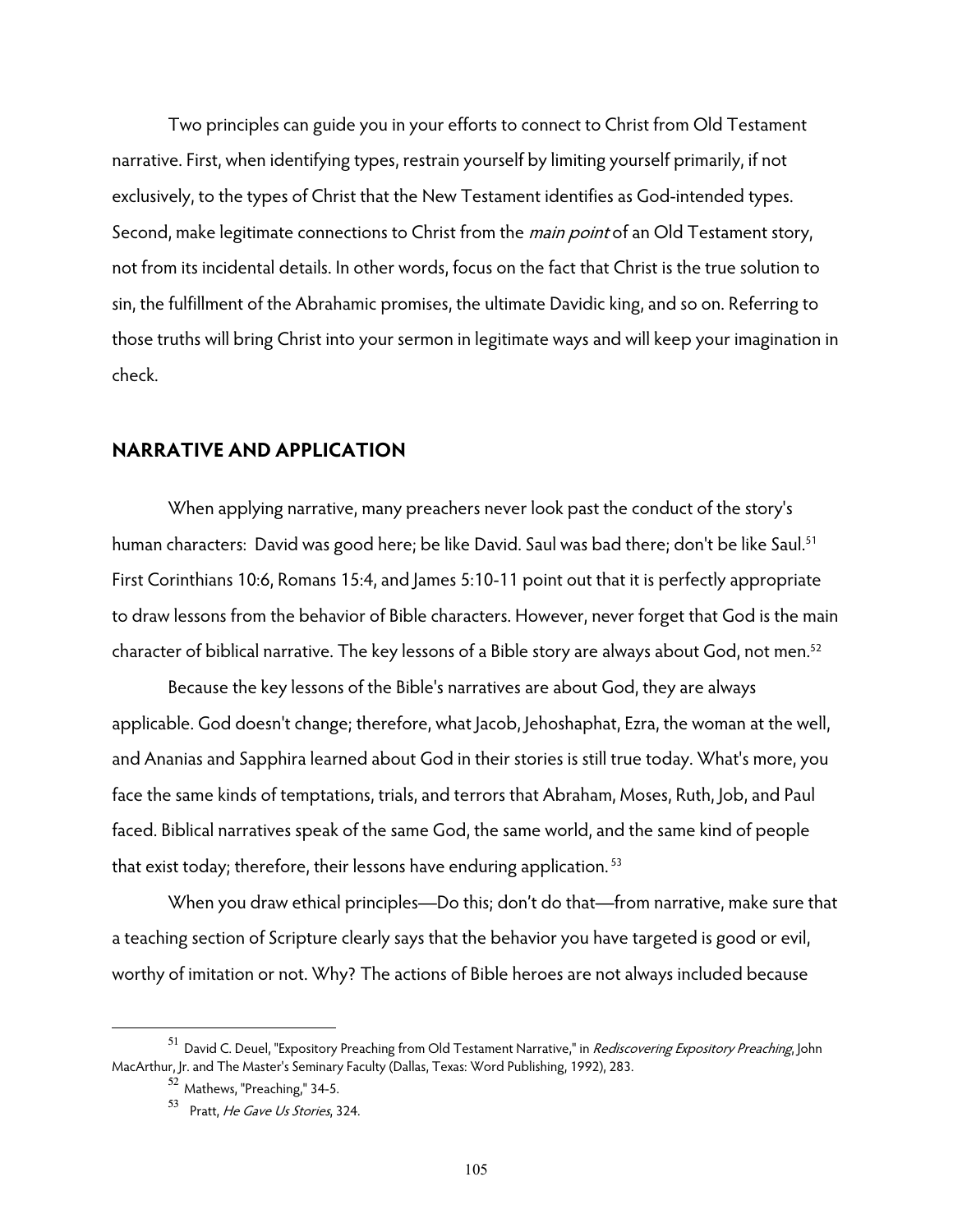they are noble.<sup>54</sup> For example, David had multiple wives, committed adultery, and murdered to cover his sin. There are many imitable things about David, but those aren't some of them. Why not? The teaching sections of Scripture tell you that they are God-hated behavior.

In the same way, the actions of Bible characters are often one-time, non-reproducible actions. Should everyone speak with God face to face as Moses did? Should we do *everything* Jesus did? Have you tried to walk on water recently? In other words, just because a Bible character did it doesn't necessarily mean you should too. First make sure from a teaching section of Scripture that God expects you to do it, and then imitate your hero.

#### **NARRATIVE AND DOCTRINE**

Exercise caution when formulating doctrine from biblical narrative.<sup>55</sup> Narrative is inspired and authoritative; however, Bible stories don't always say everything they could say about a theological issue. Don't use their lack of detail to give birth to a dangerous theology. Too often narrative is twisted to "prove" something it was never intended to teach; therefore, when developing a doctrine, start with the teaching sections of Scripture that directly address that subject, then look to find that doctrine illustrated in narrative.

## **PREACH IT WELL!**

Bible stories are not fiction. Their characters are real people to whom these things really happened, and you should preach biblical narrative with that in mind. If you had been there, you could have wiped the tears from Job's cheeks as he tore his robe in anguish over the death of his children. Your people should feel that anguish when you preach Job 1-2. Don't let your imagination run wild by manufacturing details or events the text doesn't mention, but at the same time, retell the story in such a way as to make it real. And as you retell the story, teach the

<sup>54</sup> Deuel, "Expository Preaching," 284.

<sup>55</sup> Ibid., 284.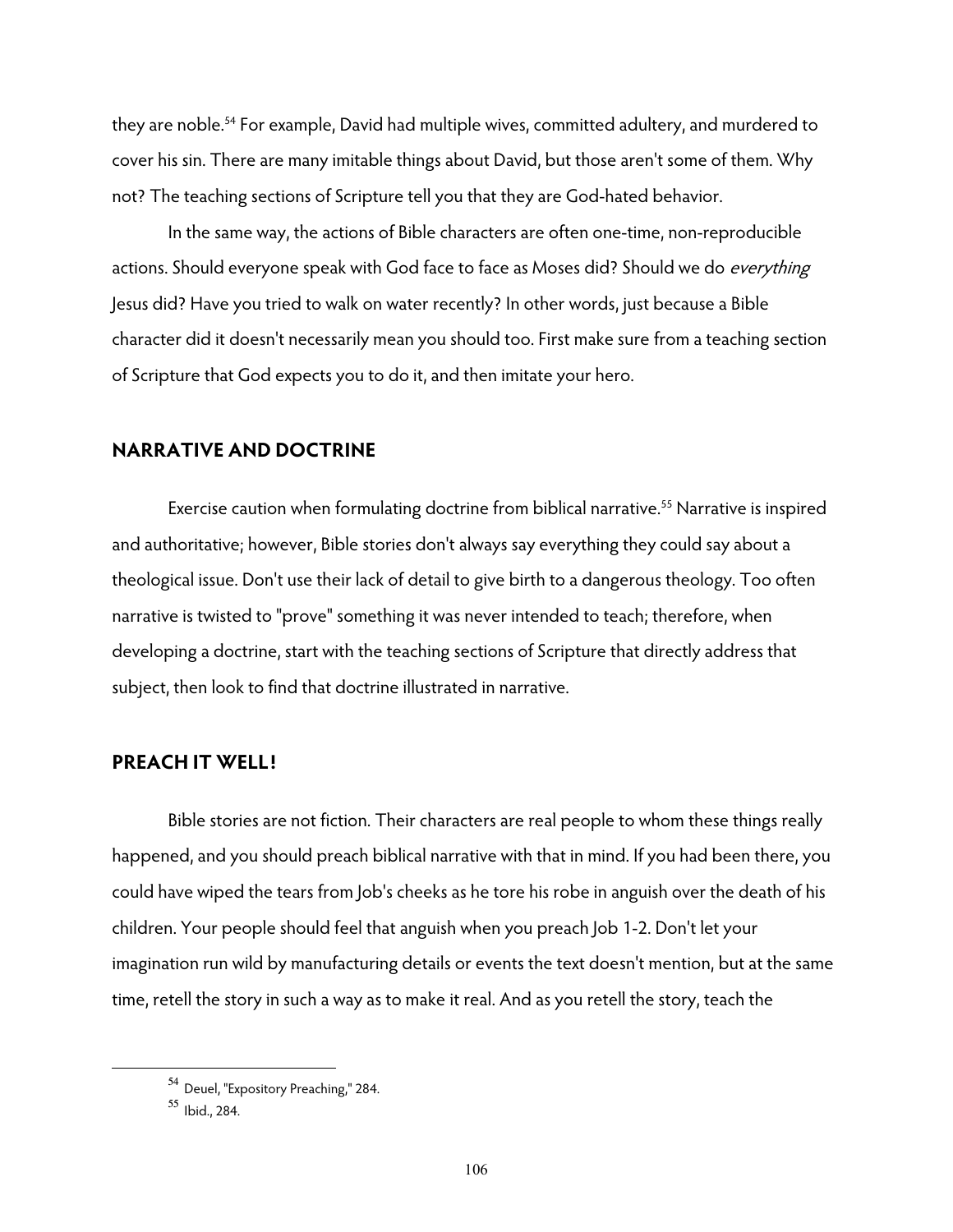theological lesson intended by the author: that's preaching narrative the way God would preach it.

## **EXERCISES**

 To sharpen your ability to study narrative, read the passages below, and note how they exemplify the principles you have learned in this chapter.

Repeated words or themes:

Ezra 7:6, 9, 28; 8:18, 21-23, 31 Job 1:1, 8; 2:3 Judges 17:6; 18:1; 19:1; 21:25

Inclusion:

1 Samuel 15:34; 16:13

Editorial summaries in the author's words:

2 Kings 17:7-23 Judges 13:1; 14:4

Summaries in the character's own words:

Genesis 45:5-7; 50:20 John 4:42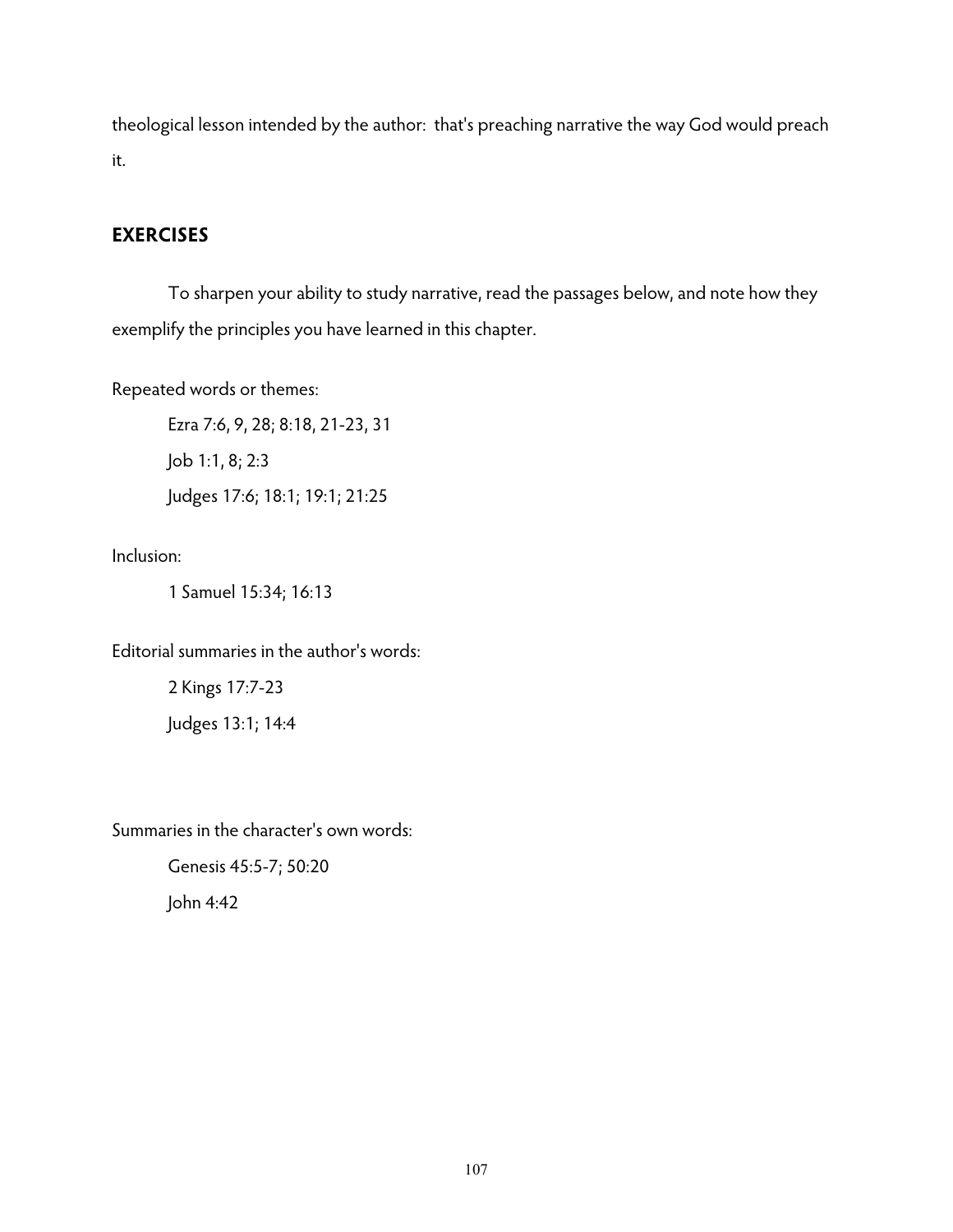# **CHAPTER TEN**

## **DIAGRAMMING AND OUTLINING NARRATIVE**

 I believe in block diagramming, but should you diagram all fifty-eight verses of 1 Samuel 17 when preparing to preach the story of David and Goliath? It's unlikely that a rigorous diagramming of the verses about Goliath's helmet, armor, and spear will reveal anything more than a careful reading of the text. Should you, then, abandon block diagramming entirely when it comes to lengthy narratives? No. While diagramming every verse in a long narrative might not be necessary, you should faithfully carry out the following two steps when preparing to preach a lengthy biblical narrative.

## **OUTLINE THE STORY**

1) Outline the story in detail. As the last chapter taught you to do, make note of the setting, events, characters, dialogues, editorial comments, rhetorical questions, and so on, that make up the story.<sup>56</sup> This thorough outline of the story is, in a sense, your diagram. It shows how the different parts of the text are working together to advance the story. Below is an example of a simple outline of the story of David and Goliath in 1 Samuel 17.

<sup>56</sup> Kaiser, "Narrative," 80.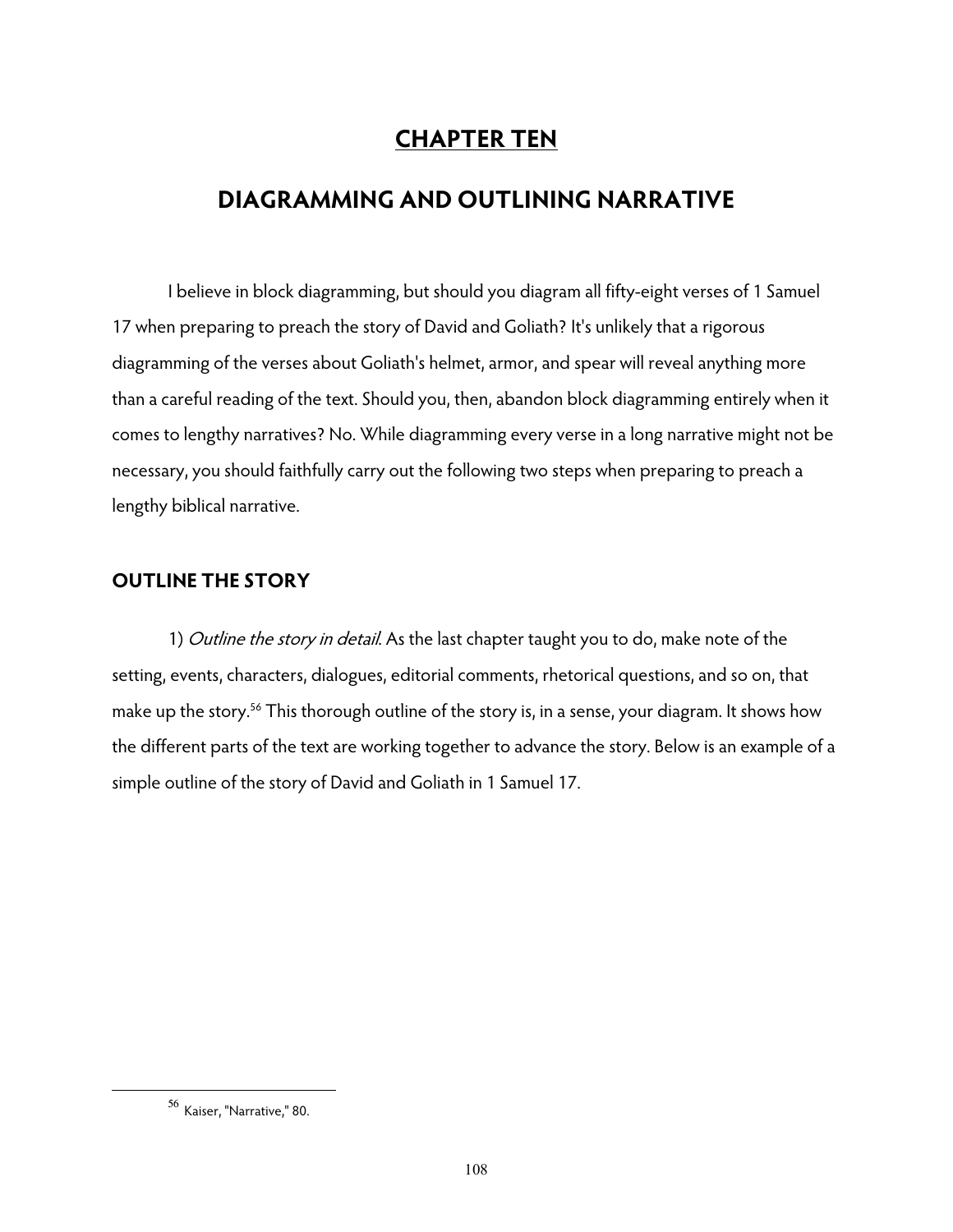| $1 - 3$   | the arena of God's power                | (the geographic setting)                                                                  |
|-----------|-----------------------------------------|-------------------------------------------------------------------------------------------|
| $4 - 11$  | the adversary of God's power            | (Goliath)                                                                                 |
| $12 - 22$ | the implement of God's power            | (David)                                                                                   |
| $23 - 30$ | the impudence of God's power            | (David's fearless attitude)                                                               |
| $31 - 39$ | the desperation of ignoring God's power | (Saul's willingness to use David)                                                         |
| 40-47     | the discussion of God's power           | (David and Goliath's dialogue)                                                            |
| 48-50     | the demonstration of God's power        | (David's unexpected victory or,<br>more accurately, God's utterly<br>predictable victory) |

This outline doesn't depict the grammar of the text—such a diagram would be far too bulky to be of any real use. Nonetheless, this outline identifies the parts of the story in exactly the same way a block diagram identifies the parts of a sentence.

In lengthy narrative sections a detailed outline is your block diagram. However, hidden in most biblical stories, is a golden nugget, a small, theologically important section that you should diagram. Therefore, I suggest a second step.

## **DIAGRAM THE KEY PORTION**

2) Diagram the key theological portion or portions of the story. In most narratives, there is a dialogue or editorial summary that acts as a billboard advertising the author's message. That section is the egg you must crack in order to access the nutritious, yellow yolk of the story's theology. Therefore, when studying narrative, I make it my practice to diagram that critical portion of the story. For example, when I preached 1 Samuel 17, I first studied the story and created an outline (given in simplified form above). I took special note of the author's editorial comment on David's victory in 17:50, "there was no sword in David's hand." I also diagrammed the vital theological statements made by David in 17:34-37 and 17:45-47. David's words in those verses drive home the theological lesson of the story. Below is a diagram of the key portions of 17:45-47. See if you can find the theme of Yahweh's unique power in David's words.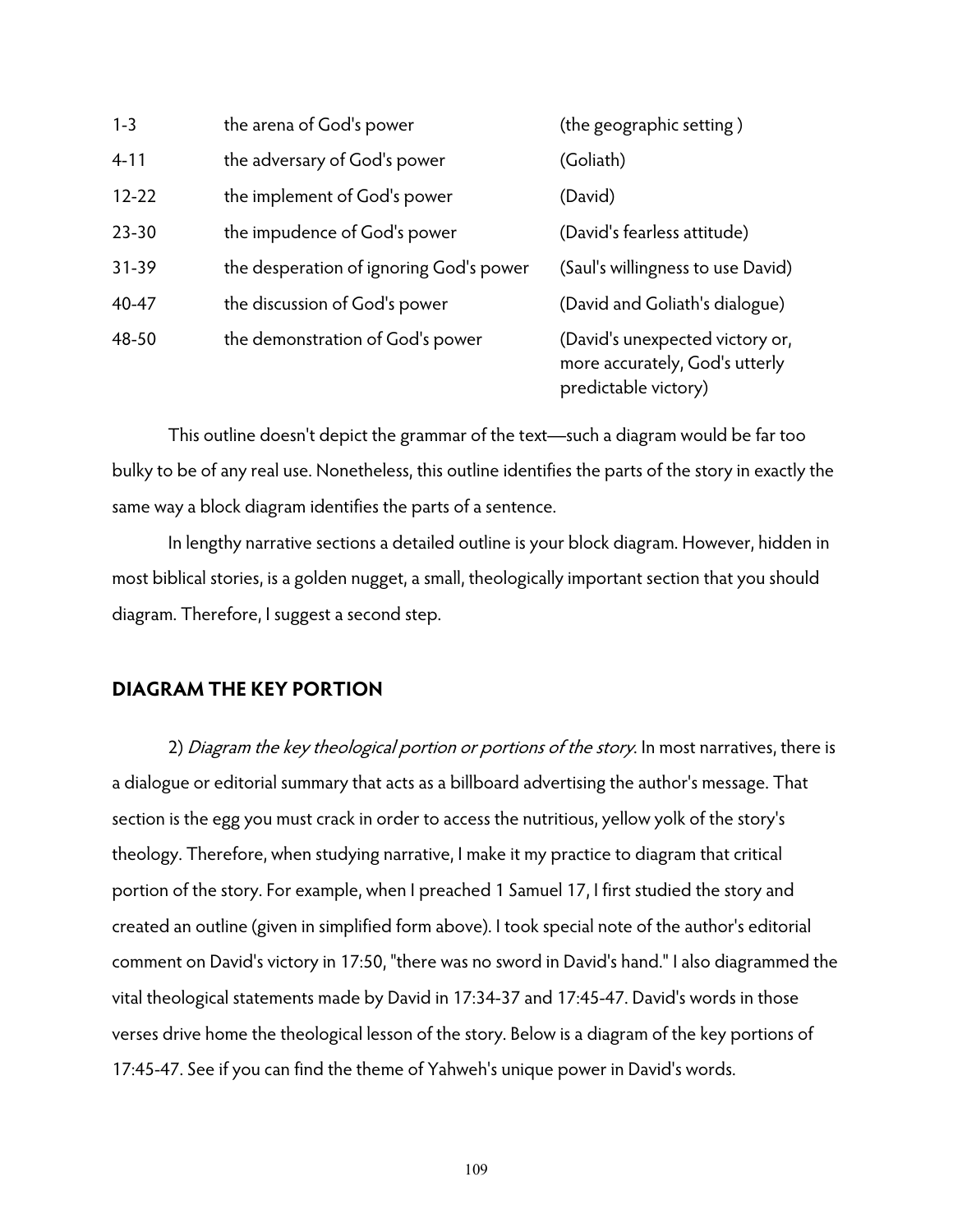## You come

to me

with a sword,

a spear,

and

a javelin,

but

I come

to you

in the name

of the Lord of hosts,

the God of the armies of Israel,

whom you have taunted.

The Lord will deliver you up

this day

into my hands…

that [purpose]

all the earth may know there is a God in Israel

#### and

that [purpose] all this assembly may know that the Lord does not deliver

by sword or by spear

for [causal] the battle is the Lord's and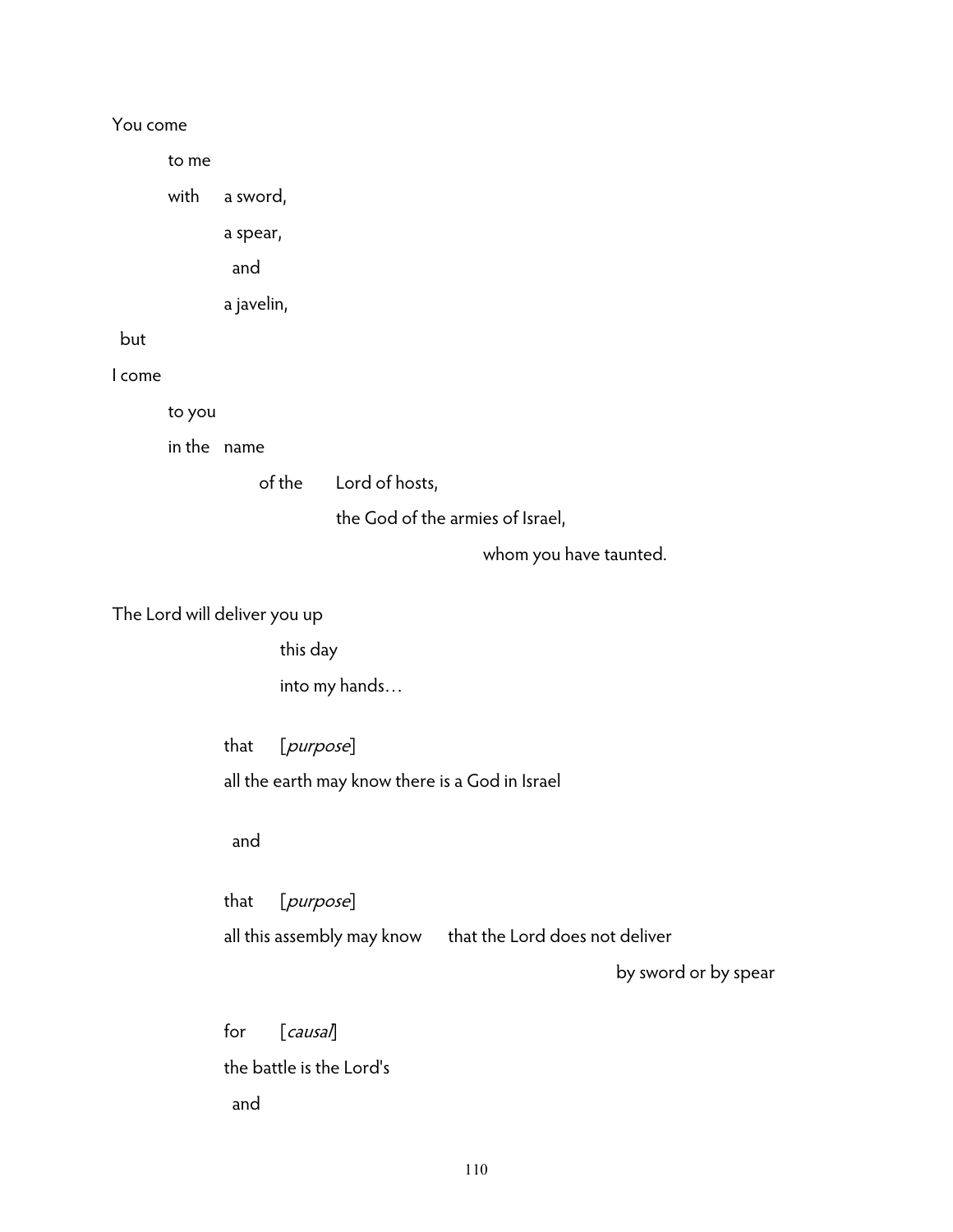He will give you

### into our hands

The clauses that develop The Lord will deliver reveal the theological lesson of the story of David and Goliath. It's not a feel-good story about a little guy beating a big guy. It's not a story about David's unexpected victory over a giant. It's a story about God's utterly predictable victory over an insignificant, three-meter-tall human. David's words highlight the lesson: God's power is absurdly greater than Goliath's power; God's power cannot be thwarted by swords or spears even if they are wielded by a man as tall as a giraffe. In fact, in light of David's statements, we should probably change our name for the story from David and Goliath to God and Goliath.<sup>\*</sup>

Many preachers have mis-taught the story of God and Goliath because they didn't pay enough attention to the author's theological lesson as revealed in David's dialogues with Saul and Goliath. But if you put David's words in the vice of a block diagram, every last drop of theology is squeezed out, and you find the author's theological message.

## **PLURAL NOUN OUTLINES**

Outlines that sum up a biblical story usually focus on the setting, events, characters, and dialogues of the story. For example, the following outline identifies four key events in the life of the church of Antioch (Acts 11:19-30; 13:1-3).

## 1) Their evangelism

 $\overline{a}$ 

 But there were some of them, men of Cyprus and Cyrene, who came to Antioch and began speaking to the Greeks also, preaching the Lord Jesus. And the hand of the Lord was with them, and a large number who believed turned to the Lord. The news about them reached the ears of the church at Jerusalem, and they sent Barnabas off to Antioch… (11:20-22)

 $\rm ^*$ The fact that no one can stand against David, God's anointed, reminds us that no one will be able to stand against David's greatest son, the ultimate God-appointed king, Jesus Christ. If God's power worked through David, how much more so through Christ? That's a legitimate connection to Christ, made from the story's main point.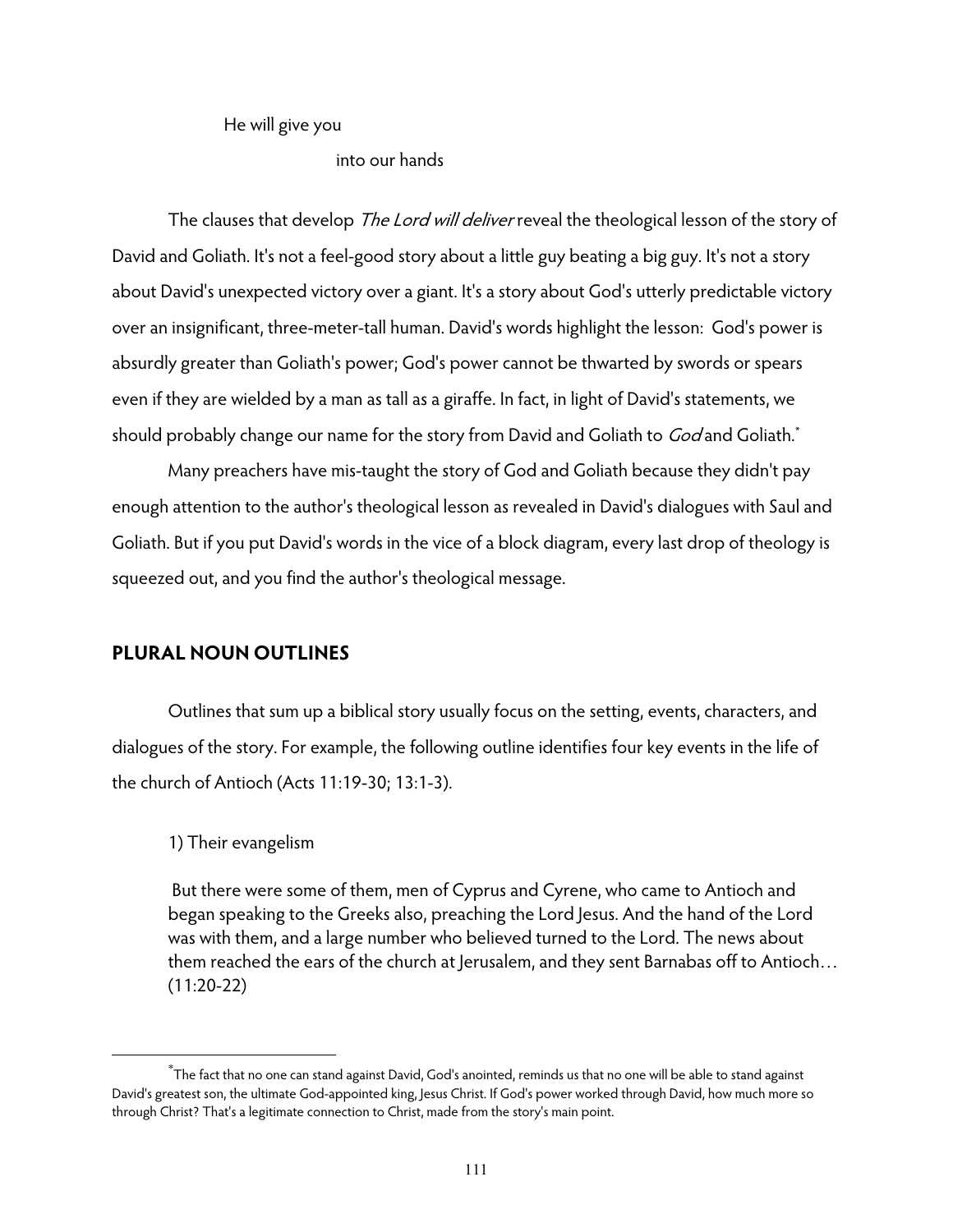## 2) Their training

And he left for Tarsus to look for Saul; and when he had found him, he brought him to Antioch. And for an entire year they met with the church and taught considerable numbers; and the disciples were first called Christians in Antioch. (11:25-26)

## 3) Their serving

Now at this time some prophets came down from Jerusalem to Antioch. One of them named Agabus stood up and began to indicate by the Spirit that there would certainly be a great famine all over the world. And this took place in the reign of Claudius. And in the proportion that any of the disciples had means, each of them determined to send a contribution for the relief of the brethren living in Judea. And this they did, sending it in charge of Barnabas and Saul to the elders. (11:27-30)

## 4) Their missions

Now there were at Antioch, in the church that was there, prophets and teachers: Barnabas, and Simeon who was called Niger, and Lucius of Cyrene, and Manaen who had been brought up with Herod the tetrarch, and Saul. While they were ministering to the Lord and fasting, the Holy Spirit said, "Set apart for Me Barnabas and Saul for the work to which I have called them." Then, when they had fasted and prayed and laid their hands on them, they sent them away. (13:1-3)

This outline easily lends itself to a plural noun summary: "In this account, we find *four* activities of the church of Antioch that we want to imitate in order to make our church a strong, New Testament church." That clear, simple outline will allow you to preach a clear, effective sermon.

 If you take the time to read Nehemiah 4-6, you will find that those chapters can be summed up with this outline:

| $4:1-6$    | insults             |
|------------|---------------------|
| $4:7-23$   | invasion            |
| $5:1 - 19$ | internal disruption |
| $6:1 - 14$ | intrigues           |
| $6:17-19$  | infiltration        |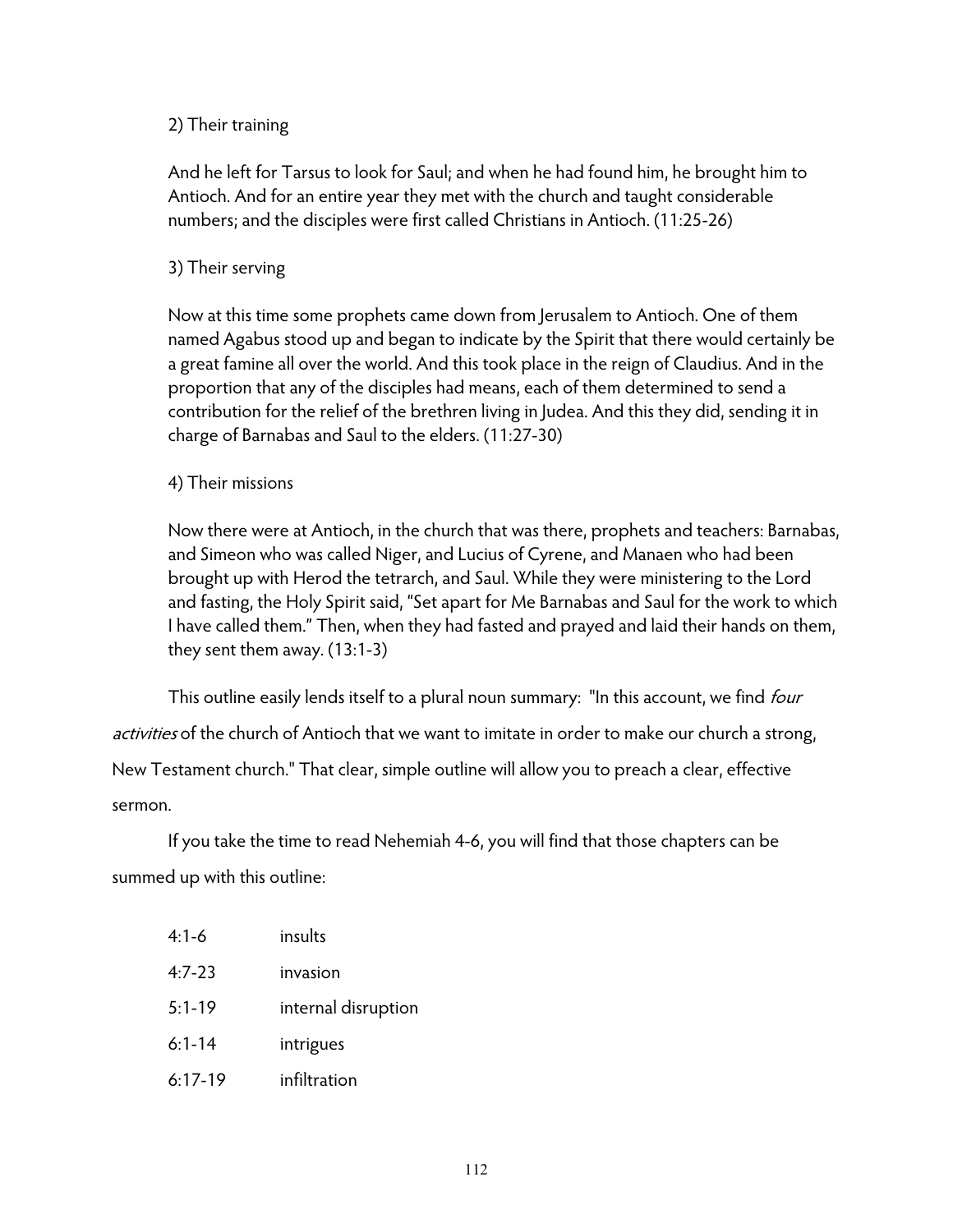We can put the five oranges of Nehemiah 4-6 in one bag: "In Nehemiah 4-6, we find *five* forms of opposition that God helped Nehemiah overcome when Nehemiah was rebuilding the wall of Jerusalem." The theological point of the narrative is summed up in 6:15-16, when Nehemiah notes that the people completed the wall in fifty-two days, and then adds, "When all our enemies heard of it … they lost their confidence; for they recognized that this work had been accomplished with the help of our God."

## **TEXTUAL MARKER OUTLINES**

 Some biblical narratives stubbornly resist being squashed into a plural noun summary. In that case, use an outline that retells the story and don't worry about a plural noun at all. Why cripple a great story with a plural noun that doesn't really work? Stories have their own natural progression; let that work for you.<sup>57</sup> An outline that retells the story will use key words and phrases called *textual markers* to summarize the story's events, characters, dialogues, and so on.

 The outline of 1 Samuel 17 given earlier illustrates this approach. In that outline the textual makers were the *arena*, *adversary*, *implement*, *impudence*, *desperation*, *discussion*, and demonstration of God's power. Those markers retell the story of God and Goliath. They tell your congregation what to look for as the sermon moves from one part of the story to the next. Moreover, adding the phrase of God's power to each word assures that the listeners never lose sight of the theological lesson.

The following outline of Matthew 26:57-68 retells the story of Jesus' trial before the Jewish leaders on the night of His arrest. It focuses on the characters and key events of the trial. The charge and the plea highlight the theological lesson of the story: Jesus' self-testimony that He is the Christ, the Son of God.

<sup>57</sup> Mathews, "Preaching," 42.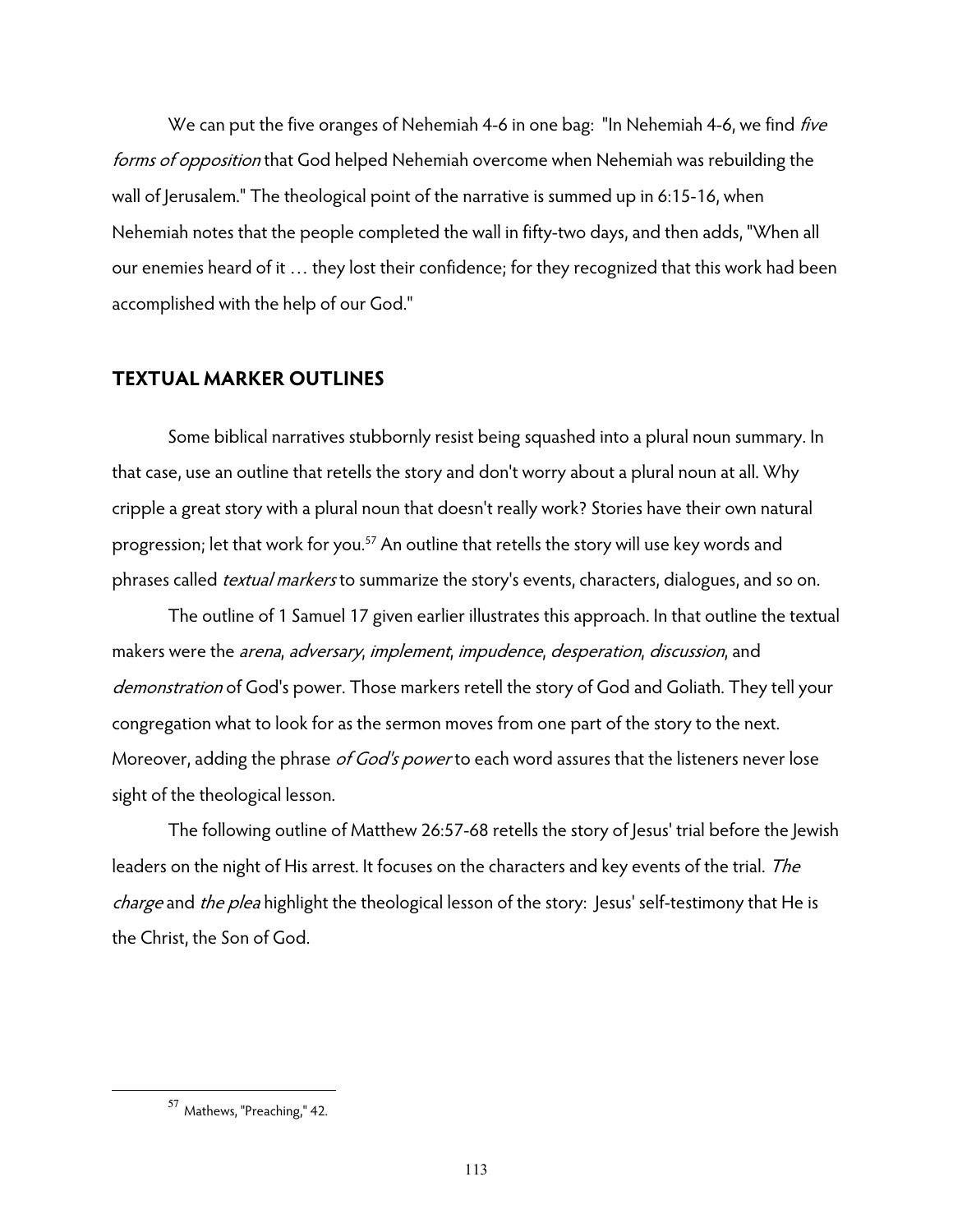| 57    | the defendant | (Jesus)                                             |
|-------|---------------|-----------------------------------------------------|
| 58    | the spectator | (Peter)                                             |
| 59    | the jury      | (the Council)                                       |
| 59-62 | the witnesses | (the religious leaders' false witnesses)            |
| 63    | the charge    | (Jesus' claim to be the Christ, the Son of God)     |
| 64    |               | the guilty plea (Jesus' confirmation of the charge) |
| 65-68 | the sentence  | (execution)                                         |

 Outlining a story with textual markers is an effective way to retell God's story. The weakness of textual markers is that they may not sum up the theology of the story as well as a plural noun summary.58 Therefore, if you use textual markers, make sure that you highlight the author's theological lesson at appropriate points during the sermon. Ultimately, whether you use a plural noun summary or textual markers, retell God's story and teach the theological lesson intended by the author: that's preaching narrative the way God would preach it.

<sup>58</sup> Chapell, Christ-Centered Preaching, 153.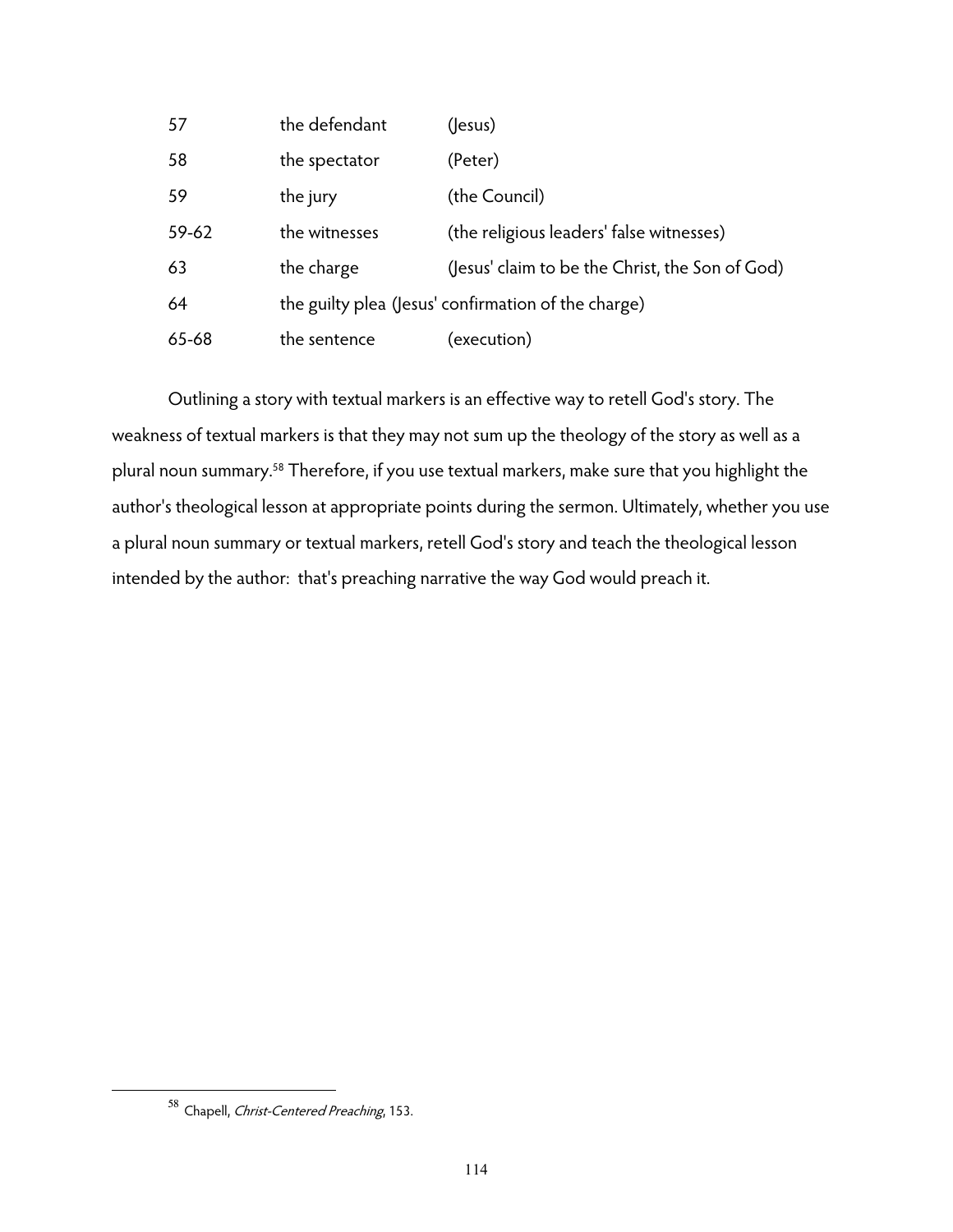# **CHAPTER ELEVEN STUDYING PROVERBS**

 When my friend, Scott, started to date the girl he would eventually marry, her grandfather took a keen interest in Scott's spiritual progress, even though he lived two thousand kilometers away. During one of his visits, in the middle of a conversation about the importance of personal Bible study, the wise old man suddenly leaned across the table and plucked Scott's Bible out of his hands and held it up to the light, inspecting it minutely. It was a fairly new Bible with goldedged pages. When his survey was finished, the old man returned the Bible and pointed out what his inspection had revealed. The shiny gold veneer was nearly worn off the pages that comprised the last quarter of my friend's Bible. Those New Testament pages were well-thumbed—worn, bent, and ruffled from constant access. However, the pages making up the initial three-fourths of my friend's Bible still retained their gleaming, sparkly edges. Turning to the middle of that relatively untouched section, the old man indicated Proverbs and Psalms specifically and said, "On my next visit, young man, I want to find these pages as well-worn as your New Testament pages."

I wish that more grandfathers gave advice like that! In fact, I wish more preachers took that advice, not just for their personal Bible reading, but for their preaching. No book of the Bible is more life-changing than Proverbs, and no book of the Bible trumpets a high view of God more loudly than Psalms, yet very few preachers strive to master them. Master them? Many never preach from them at all! For their congregations, the wisdom of Proverbs and the worship of Psalms are two caged lions. Lithe, powerful, and matchless in battle, Wisdom and Worship peer through the bars of their cage with solemn, far-seeing eyes, waiting anxiously to be released, but they remain locked up, held captive in pages the preacher never opens in the pulpit. All that Wisdom and Worship can do is pace, flexing their muscles in frustration, hoping that someday the preacher will preach from Proverbs and Psalms so that they can set their claws and fangs to his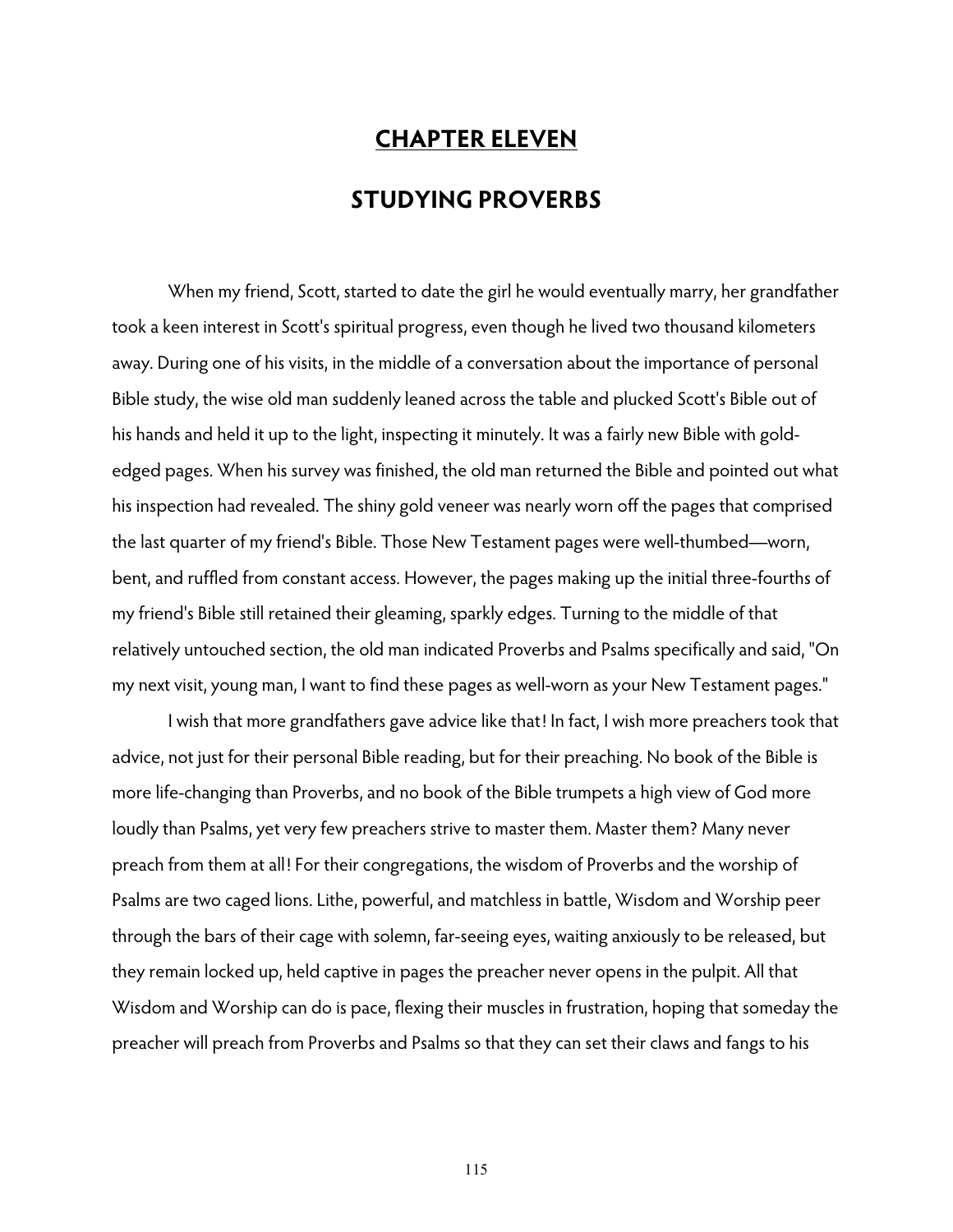flock's foolishness and low views of God. But the preacher never opens the cage, and their power is wasted.

 Perhaps the preacher is restrained by fear. Proverbs and Psalms are rugged terrain for a preacher who spends his life hiking the familiar hills and well-tilled valleys of the New Testament. Such fear is unfortunate: spectacular views await the preacher courageous enough to brave the narrow, but straight paths of Proverbs and the alpine crests and dark canyons of the Psalms. If you have been daunted by the unfamiliarity of Proverbs and Psalms or have been preoccupied with the pages of your New Testament (an excellent preoccupation as far as it goes!), my goal in this chapter and the next is to goad you out the door and onto some new paths. Let the lions of Proverbs and Psalms loose! How will your congregation be wise without Proverbs? How will they be worshipful without the Psalms? Preach from Proverbs and Psalms, and watch your congregation's sin and idolatry scatter like a herd of terrified impala before a lion's charge.

 Proverbs is one of my passions as a preacher. This chapter will outline principles for studying it; the next chapter will focus on the Psalms.

#### **PROVERBS IS LIFE**

 More than any other book of the Bible, Proverbs teaches you how to become like Christ in daily life—life on Tuesday at six in the morning when it's time to get out of bed, on Thursday at three in the afternoon when your children are misbehaving, and on Friday night at eleven when the gang wants to go prowling for trouble. Proverbs teaches wisdom for Christ-like living primarily by teaching you how to handle relationships, both relationships with God (the fear of the Lord) and relationships with people. Is it wise to focus on relationships as Proverbs does? Yes. Relationships are what make life good or bad—not money, the house you live in, nor the clothes you wear, but your relationships with God, your spouse, your children, your extended family, and all the people you rub shoulders with every day. Solomon himself underscores the importance of relationships when he says, "Better is a dish of vegetables where love is than a fattened ox served with hatred" (15:17). Lettuce and love are better than steak and strife.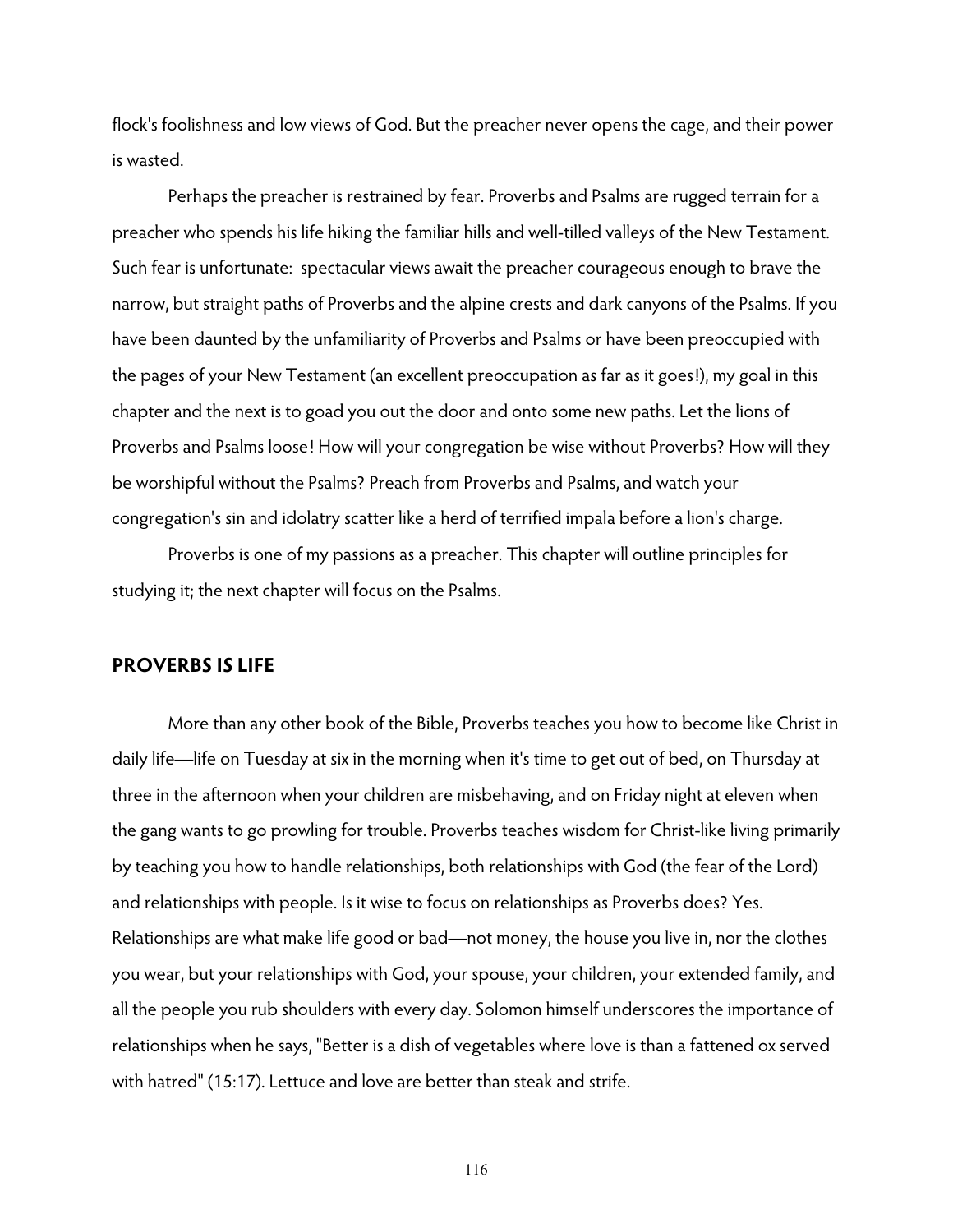#### **DIVORCE LAWYER VS. MARRIAGE COUNSELOR**

I like to illustrate the importance of Proverbs by contrasting Proverbs with the law of Moses. The law was like a divorce lawyer: it outlined the legal procedures you had to follow after your relationship with a person had disintegrated. Proverbs, on the other hand, is like a marriage counselor: it teaches you how to fix your relationships *before* they unravel.

 Let's suppose that you were an Old Testament Israelite, and you were digging a cistern for storing rain water, but you neglected to fence in or cover over the gaping hole. Tragically, while nosing around for food, your neighbor's donkey fell in the hole and was killed. If that happened, the law of Moses told you exactly what to do, legally speaking. Exodus 21:33-34 said that you had to pay your neighbor a fair compensation for his donkey, and that it was your responsibility to dispose of the creature's body.

In other words, Moses dealt primarily with relationships that were already broken. He gave much less attention to explaining how to keep them from breaking in the first place. That was Proverbs' job. Moses told you how to handle the legal consequences of the cistern crisis, but he didn't teach you what to do when your angry neighbor stormed up to your front door, yelling furiously about his dead donkey. This, however, is what Proverbs was written for. When the angry neighbor pounds on your door, Solomon rolls up his sleeves, rubs his hands together in anticipation, and starts dishing out wisdom: "A fool always loses his temper" (29:11); "Do not answer a fool according to his folly" (26:4); "A gentle answer turns away wrath" (15:1); "Abandon the quarrel before it breaks out" (17:14); "Keeping away from strife is an honor for a man, but any fool will quarrel" (20:3).

Moses told you what the penalty would be if you were too lazy to cover your unfinished cistern, but Solomon teaches you the value of diligence and how ant-like labor replaces the sluggard's lack of self-discipline and disdain for sweat (6:6-11; 10:4). Sexual purity, money, debt, marriage roles, disciplining children, decision-making, men-fearing, anger, lying stubbornness, pride—Proverbs is packed with practical wisdom for Christ-honoring relationships. You need to preach Proverbs.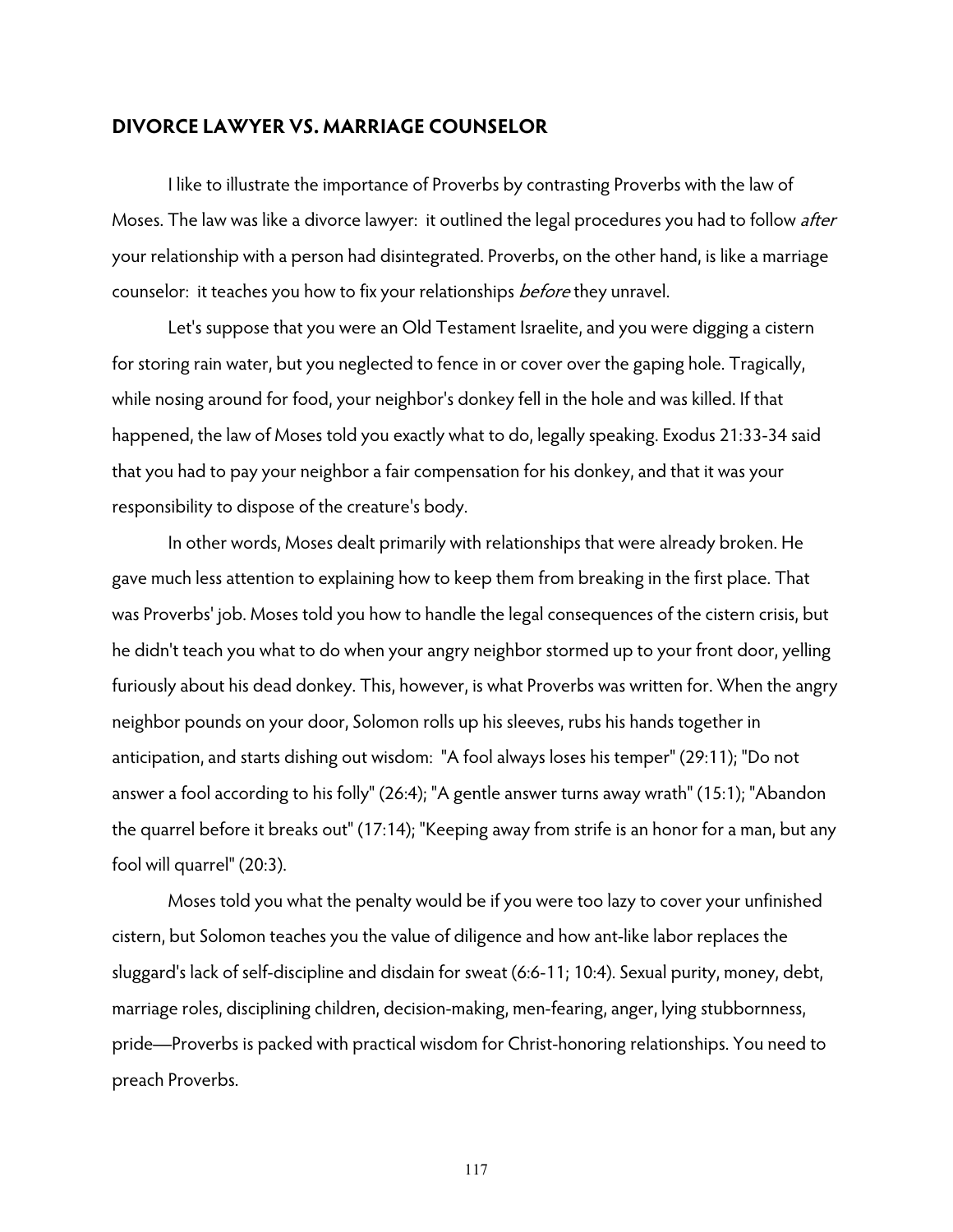#### **SIX PRINCIPLES FOR STUDYING PROVERBS**

 Proverbs are wisdom in pill form—effective medicine easily swallowed. In fact, sometimes when I'm preaching from the book of Proverbs, I feel slightly guilty. Its insights are so clear, so simple, so immediately applicable that they hardly need a sermon at all. You could get in the pulpit, read the words, "Any fool will quarrel," and close in prayer. What more is needed? Actually, more is needed. Illustrations, explanations, cross references, and the place of Christ are all needed, but the fact remains, it is a delight to preach from this book because proverbs are a sermon in one sentence.

But as our motto reminds us, to preach for God, you must first study for God. Are there any special principles to consider when preparing a sermon from the book of Proverbs? Let me give you six.

#### **1) PAY ATTENTION TO PARALLELISM**

English poetry is usually built around *parallel sounds* called *rhyme. I'm a poet, don't you* know it. Hebrew poetry occasionally employs parallel sounds, but usually chooses to focus on parallel themes and structures.<sup>59</sup> Rather than tie two lines of poetry together by making them end with a similar sound, Hebrew poets link lines of poetry together by using similar words and ideas, a practice called *parallelism*. There are four common types of parallelism found in Proverbs, and understanding them is critical to studying the book.<sup>60</sup>

## **ALMOST EQUALS**

 $\overline{a}$ 

1. Synonymous parallelism. This is when the second line of a proverb repeats the instruction or insight of the first line with only a slight change in terminology. C. S. Lewis overstates

<sup>59</sup> Bruce K. Waltke, The Book of Proverbs, 2 vols., The New International Commentary on the Old Testament (Grand Rapids, Mich.: William B. Eerdmans Publishing Company, 2004), 1:41.

 $^{60}$  These four categories are taken from C. Hassel Bullock, "The Book of Proverbs," in *Learning from the Sages: Selected* Studies on the Book of Proverbs, ed. by Roy B. Zuck (Grand Rapids, Mich.: Baker Books, 1995), 31-33.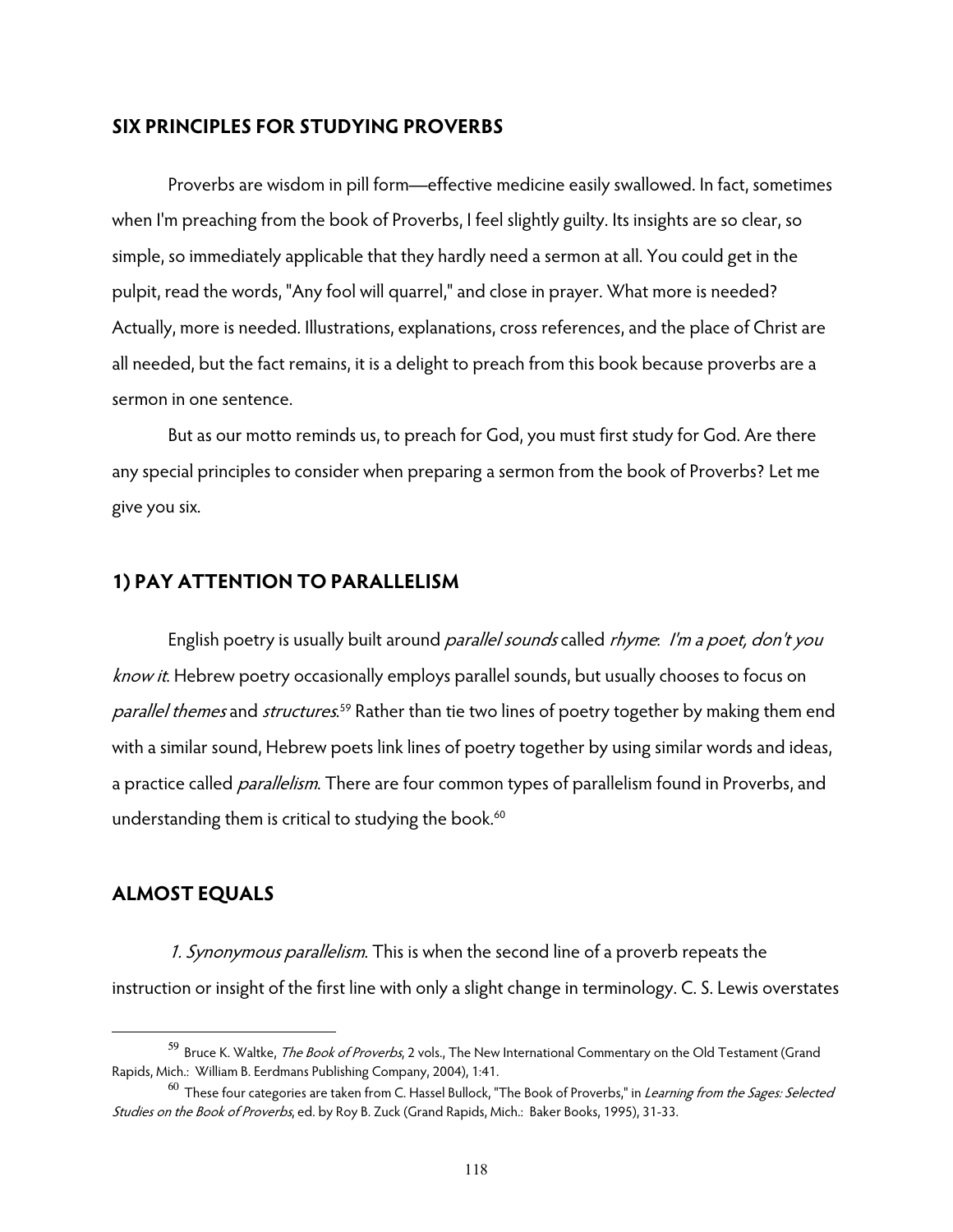the case when he calls synonymous parallelism "saying the same thing twice in different words,"<sup>61</sup> but he isn't too far off the mark. It might be more accurate to say that the two lines are more than equal, but less than different. Therefore, by adding the words *and what's more* you capture the relationship between the two lines quite effectively. Consider Proverbs 16:18 as an example, "Pride goes before destruction, [and what's more] a haughty spirit before stumbling." Notice how the parallels jump off the page if you break down Proverbs 16:18 with a modified block diagram.

| Pride            | goes   | before destruction |
|------------------|--------|--------------------|
|                  |        |                    |
| a haughty spirit | [goes] | before stumbling   |

 More than equal, less than different. The original Hebrew shows no regard for parallel sounds, but it's obvious that Solomon worked hard to include parallel ideas and words in this proverb. Both lines have the same theme: pride and its ghastly consequences. Furthermore, the words Solomon employed (*pride* and *haughty spirit, destruction* and *stumbling*) make for perfect balance—like two children who weigh exactly the same amount sitting on opposite ends of a teeter-totter. The repetition, balance, and proportion are intentional: they make the proverb easy to memorize, a benefit Solomon clearly intended. Note two more examples of synonymous parallelism.

| Let | another                      | praise you,    |      | and not your own mouth          |
|-----|------------------------------|----------------|------|---------------------------------|
|     | a stranger                   |                |      | and not your own lips. (27:2)   |
|     | He who is slow to anger      | is better than |      | the mighty                      |
|     | and he who rules his spirit, |                | than | he who captures a city. (16:32) |

 $61$  C. S. Lewis, *Reflections on the Psalms*, reprinted in *The Inspirational Writings of C. S. Lewis* (New York: Inspirational Press, 1987), 134.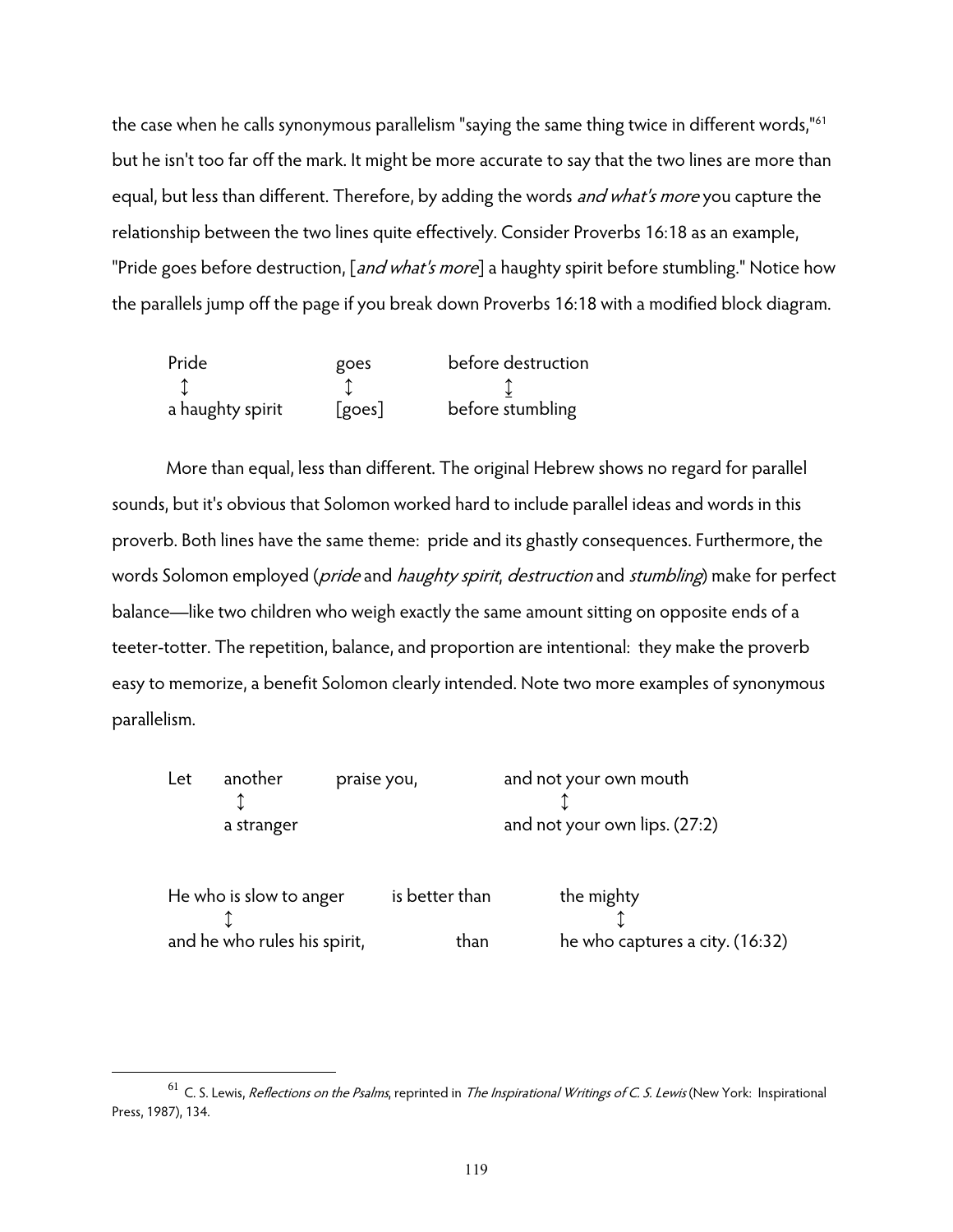#### **OPPOSITES**

2. Antithetical parallelism. The word antithetical refers to opposites. Therefore, in antithetical proverbs the second line is somehow the opposite of the first line. In the case of Proverbs 13:20, the opposites are the consequences for a man whose friends are wise and the consequences for a man whose friends are fools.

He who walks with wise men will be wise but the companion of fools will suffer harm (13:20)

 Notice that while the results of having wise or foolish friends are completely opposite, the lesson of both lines is actually the same: the importance of choosing your friends wisely. This is typical of antithetical parallelism. It appears that two subjects are under consideration; however, actually only *one* lesson is being taught, positively in one line, negatively in the other. Consider another example (I've juggled the word order so that you can see the parallels more clearly):

| He who spares his rod             | hates his son       |  |  |
|-----------------------------------|---------------------|--|--|
| but                               |                     |  |  |
| he who disciplines him diligently | loves him $(13:24)$ |  |  |

 Do you see the opposites? Hate and love are two motivations for disciplining or not disciplining unruly children. The one unifying lesson, however, is the importance of disciplining your children. Notice in the next example how the contrast between debt and reward actually teaches one message, the importance of your attitude towards God's word.

| The one who despises | the word        | will be in debt to it    |
|----------------------|-----------------|--------------------------|
| but                  |                 |                          |
| the one who fears    | the commandment | will be rewarded (13:13) |

As you've noticed, finding antithetical proverbs isn't hard; usually they have the word but in the middle of them. When studying them (and there are many in Proverbs), always find the two opposites being contrasted *and* the one lesson they teach.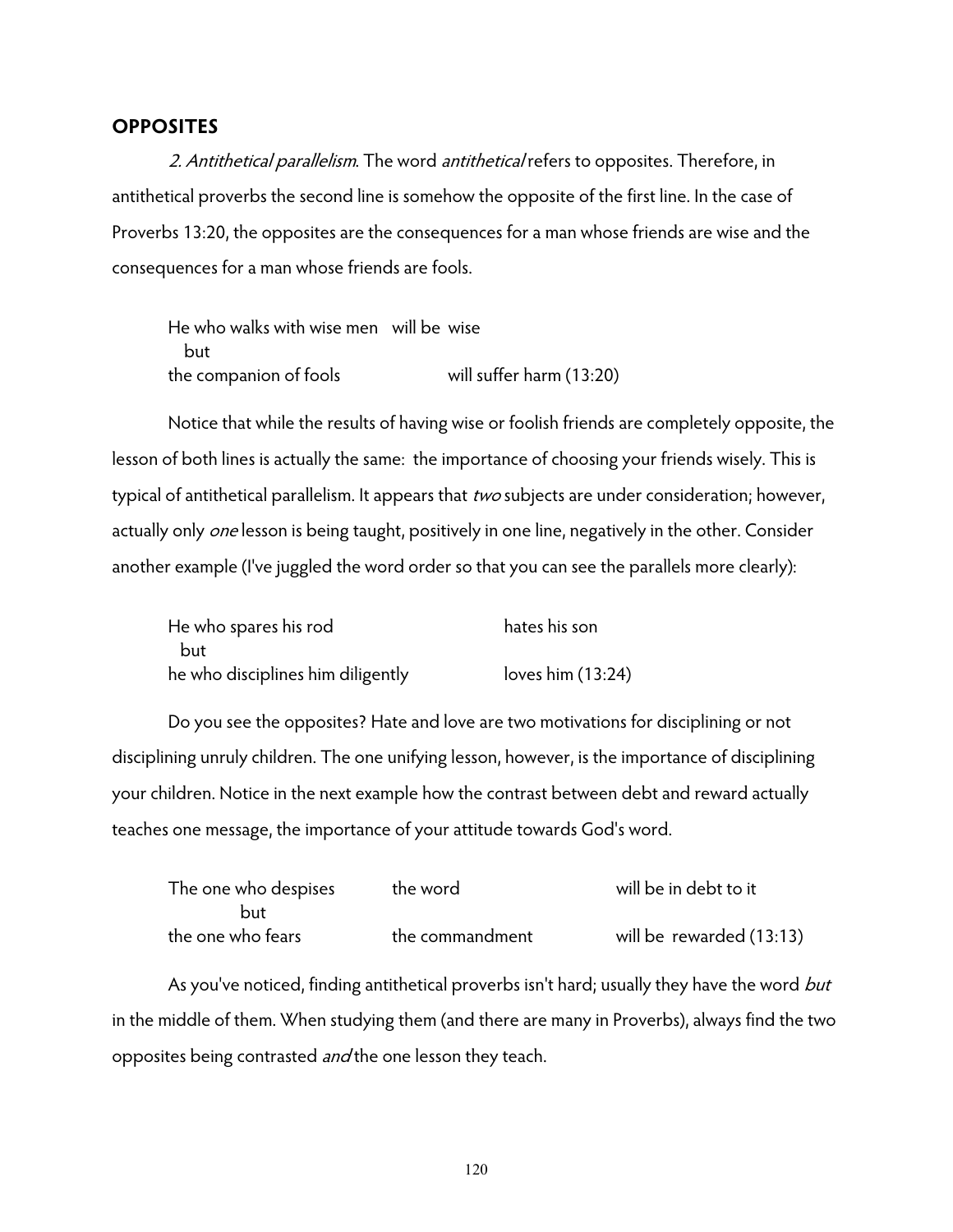## **ADDITION**

3. Synthetic parallelism. The word synthesis means to combine two things; it refers to addition. Therefore, synthetic parallelism is when the second line of a proverb adds a new thought to the first line. Usually the second line expands, amplifies, applies, or illustrates the first line. As with synonymous parallelism, you can add the words *and what's more* between the lines (or *moreover, furthermore*, or *beyond that*) to draw out the sense. In 10:18, Solomon adds a condemnation of slander to his rebuke of hatred.

He who conceals hatred has lying lips and what's more he who spreads slander is a fool. (10:18)

 In the next example, we find that Solomon first rebukes pride, and then amplifies the lesson by adding a thought about pride's deadly consequences:

Everyone who is proud in heart is an abomination to the Lord furthermore assuredly he will not go unpunished. (16:5)

A scoffer does not love one who reproves him and what's more he will not go to the wise. (15:12)

## **UNEXPECTED EQUALS**

4. Comparative parallelism. These proverbs make an unexpected comparison between the human realm and something in nature, usually by using the words like or as. For example, consider how Proverbs 25:25 compares good news and a cup of cold water: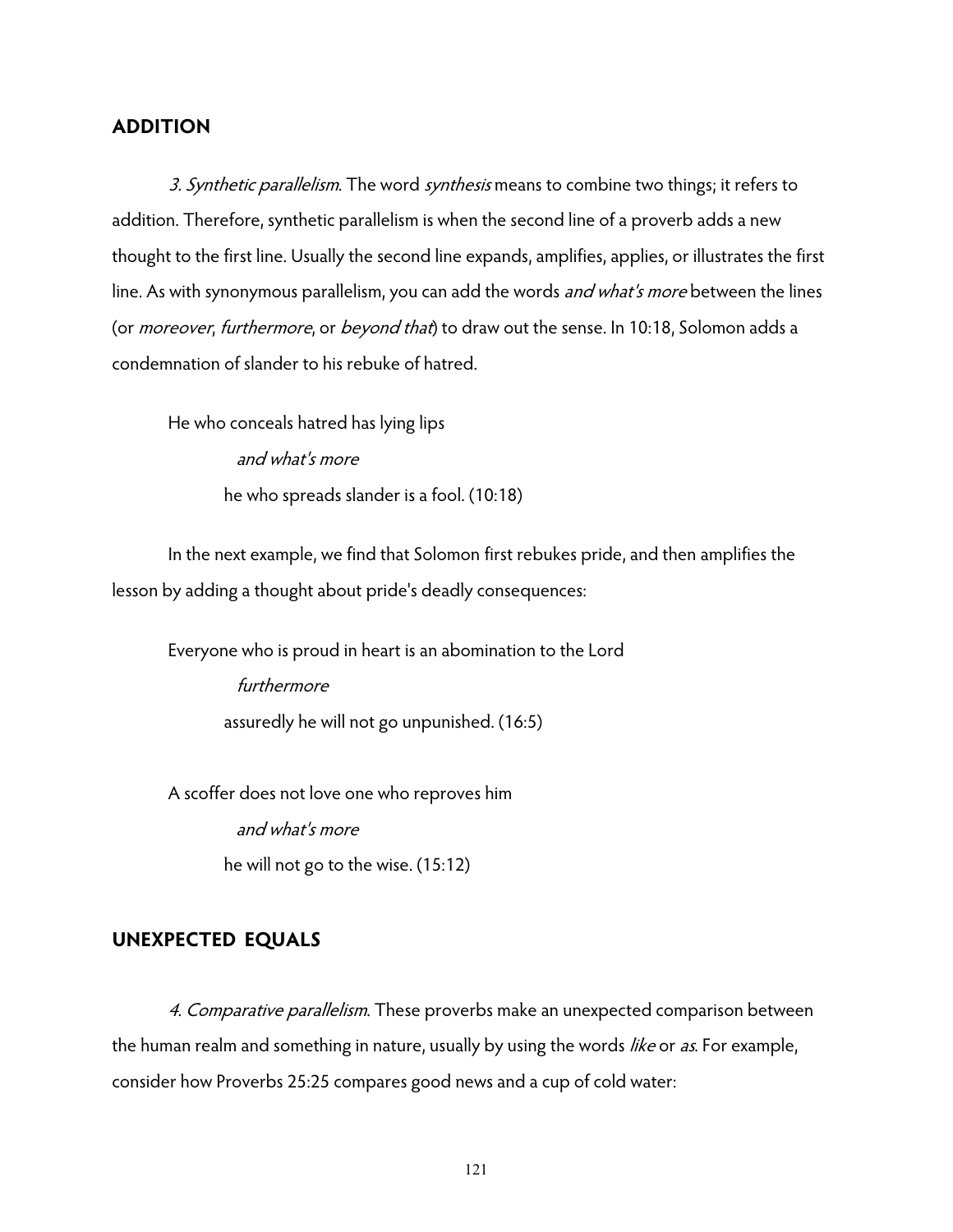Like cold water to a weary soul, so is good news from a distant land (25:25)

Like one who takes a dog by the ears is he who passes by and meddles with strife not belonging to him. (26:17)

Like vinegar to the teeth and smoke to the eyes, so is the lazy one to those who send him. (10:26)

 If you're mathematically inclined, you can picture the different kinds of parallelism with mathematical symbols. In synonymous parallelism, the first and second line are nearly equal: it can be represented  $A=B$ . Antithetical parallelism involves a contrast, so you can represent it  $A\neq B$ . Synthetic parallelism adds a new thought in the second line; therefore, it is  $A+B$ . Comparative parallelism identifies a surprising similarity between two things (such as a lazy preacher and drinking a glass of vinegar!); therefore, it can be represented  $A=B$ .

## **TWO, FOUR, OR SIX**

 In some cases, Proverbs breaks the two-line mold that dominates the book, and gives you four- or even six-line proverbs, but as these block diagrams reveal, parallel structure still rules.<sup>62</sup>

Do not associate

with a man given to anger

or

go

 $\overline{a}$ 

```
with a hot-tempered man
```

```
or [consequences]
```
you will learn his ways

and

<sup>62</sup> Bullock, "The Book of Proverbs," 32.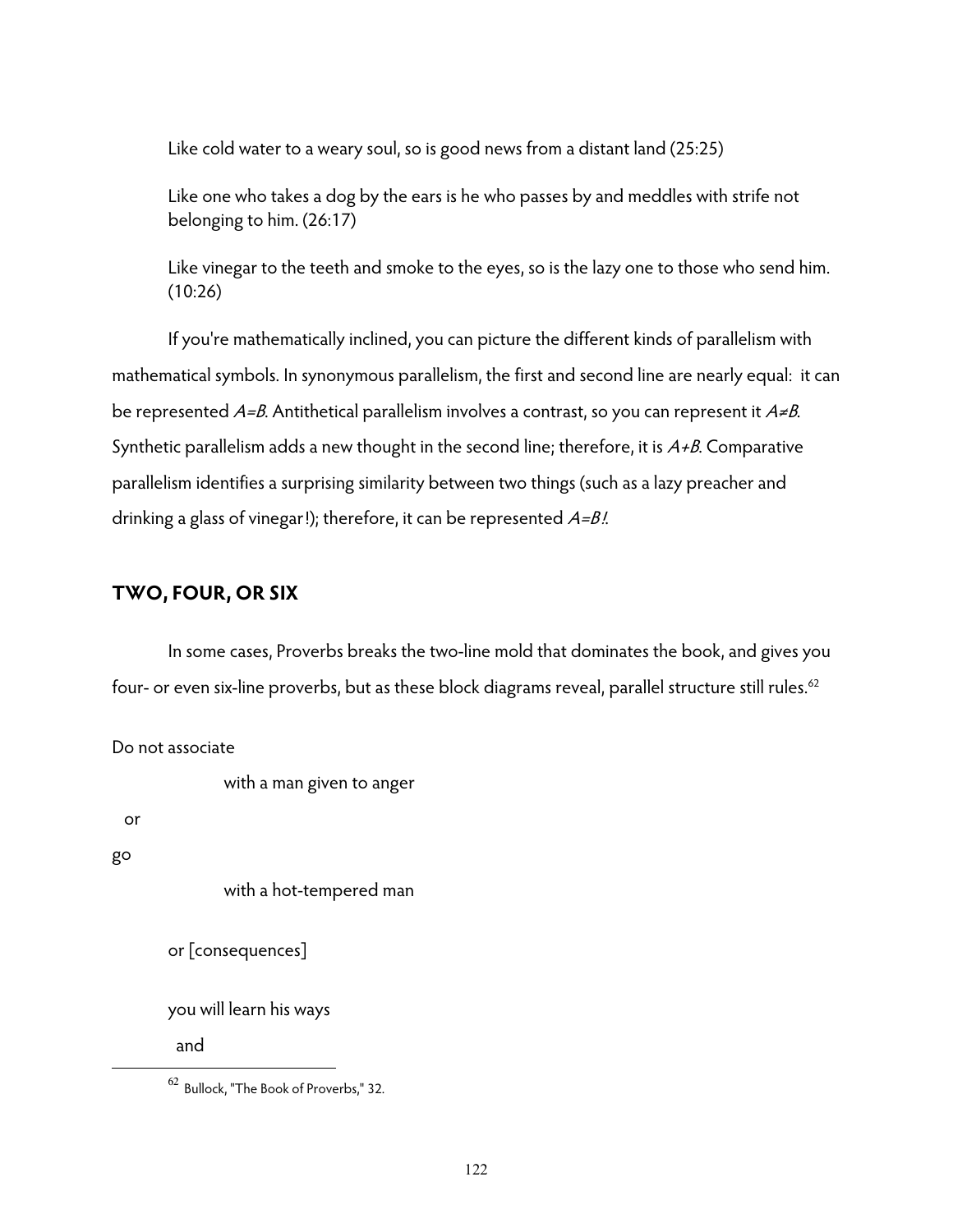find a snare

for yourself. (22:24-25)

Do not be envious

of evil men

nor

desire to be with them

for [reasons]

their minds devise violence and their lips talk of trouble. (24:1-2)

There are many other structures in the book of Proverbs (such as the *better than* proverbs: 17:1; 21:9; 27:5; 28:6, etc.), but the parallel structures explained above are the most common. Don't bore your congregation by loading your sermons with unnecessary references to technical terms like synthetic or synonymous parallelism. Use such terms only if they actually help your congregation better understand the text. However, as a preacher, you must be familiar with them. Therefore, to build your skill at identifying different kinds of parallelism, label each of the following verses as synonymous, antithetical, synthetic, or comparative parallelism. The answer key for this exercise is at the end of the chapter.

| 18:21 | 17.27 | 29:17 | 19.71 | 24:16 | 27:17 |
|-------|-------|-------|-------|-------|-------|
| 25:15 | 17.78 | 29:25 | 26:21 | 29.11 | 25:28 |
| 25:21 | 28:13 | 17.17 | 29:25 | 25:23 | 16:28 |
| 29:23 | 21:25 | 26:14 |       |       |       |

 While parallelism is a key feature in Proverbs, there are at least five other important principles to keep in mind when studying the book.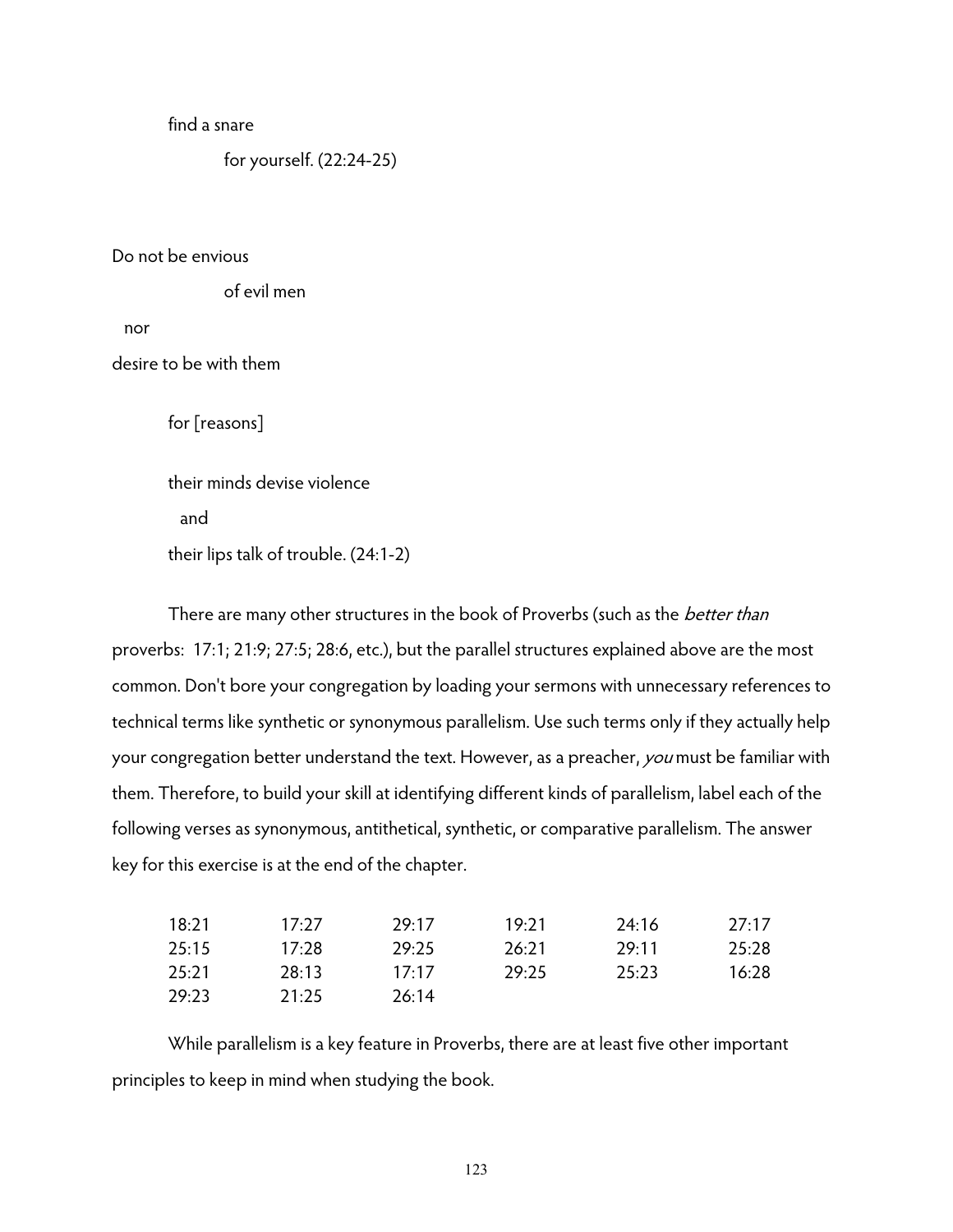## **2) LOOK FOR GROUPS OF PROVERBS THAT TEACH ONE LESSON**

 Many proverbs stand alone, a golden nugget of divine wisdom waiting to be plucked from the pages of Scripture. But always keep an eye out for groups of proverbs that address one subject. For example, Proverbs 23:1-28 has as its theme things that a wise man will not covet, including money (vv. 4-5), the delicacies of a manipulator's banquet table (vv. 6-8), and his neighbor's field (vv. 10-12). It is, in essence, a group of proverbs teaching you how to apply the tenth commandment. In a similar fashion, Proverbs 26:17-28 works as a unit to identify attitudes and actions that destroy relationships: trickery excused as a prank, contentious attitudes, a hateful heart, and lying lips.

 In some places, Proverbs employs a poem, song, or some other extended literary unit to teach God's wisdom. In such cases, you shouldn't preach just one verse or another from that section; you should preach the whole section verse by verse. Consider the following examples.

- 1:1-7 The introduction and motto of Proverbs
- 1:10-19 Warnings against men-pleasing
- chaps. 1-9 An extended effort by Solomon to convince his sons to embrace Lady Wisdom rather than the vacuous Lady Folly with her banquet of stale bread and stolen water.
- 7:1-27 A young fool's path to sexual sin
- 23:29-35 A poem against drunkenness
- 27:23-27 A poem exalting the benefits of organization
- 24:30-34 Lessons from a sluggard's field
- 31:10-31 The celebration of an excellent wife

## **3) LOOK FOR THE PUT OFF, PUT ON PATTERN OF SPIRITUAL CHANGE**

 At salvation, sinners are declared righteous by God through the death of Jesus Christ. But how do declared saints become daily saints? How do those declared righteous start to live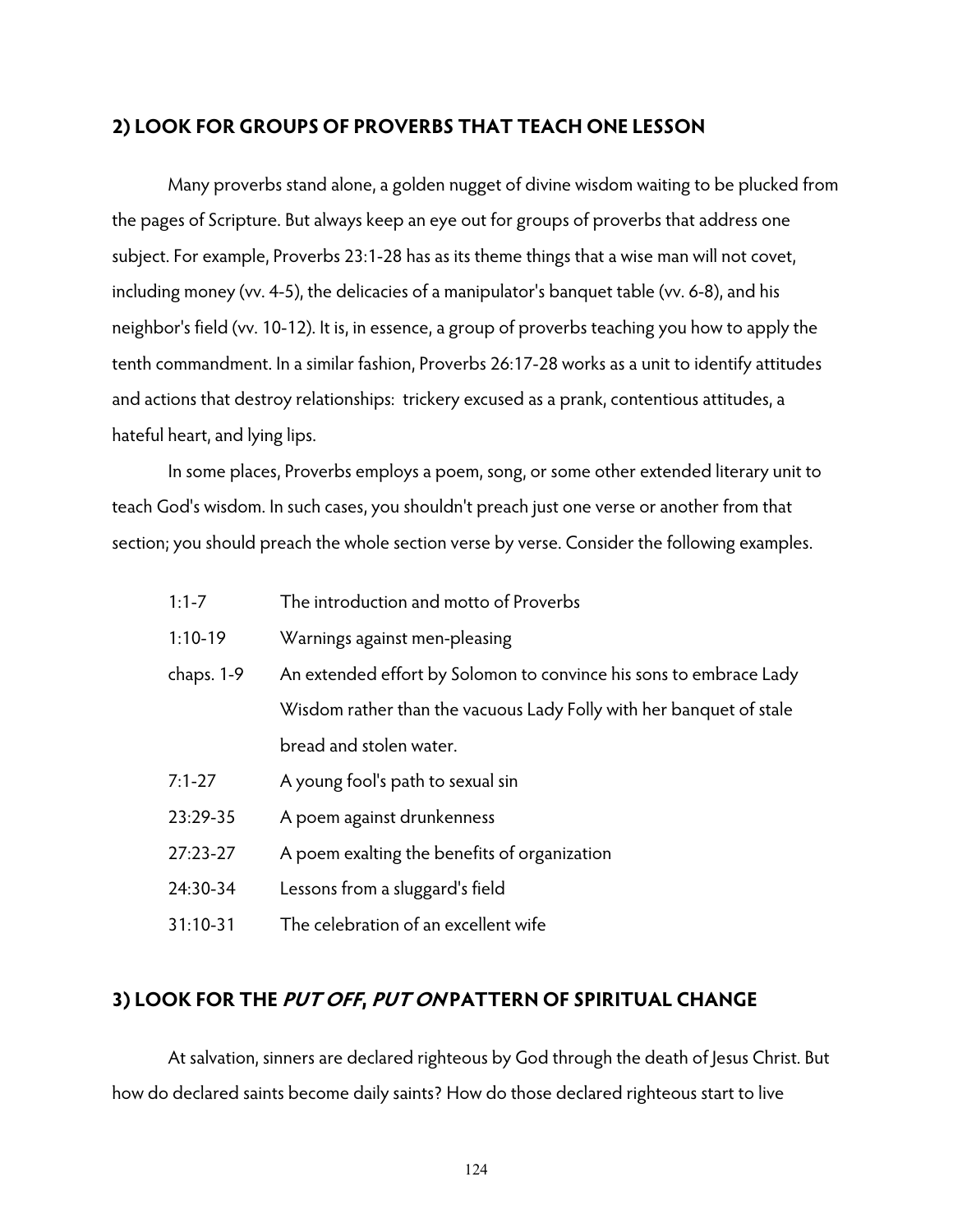righteously? The apostle Paul tells you in Ephesians 4:22-24. Declared saints become daily saints when, by the power of God's Spirit, they work out their salvation by implementing a three-step process of change. They *put off* or stop their old, sinful patterns of thinking and acting; they renew their minds by studying the Bible; and they put on new, Christ-like ways of thinking and acting.<sup>63</sup>

What does that have to do with studying Proverbs? A lot. If you look at Ephesians 4-5, you find that Paul follows 4:22-24 with a section that is remarkably Proverbs-like in both style and content. In a series of short, direct, proverbial commands, Paul says that lying must be replaced by truth-telling (4:25), and that stealing must be replaced by hard work and sharing (4:28). Perverse words are blotted out by gracious speech (4:29; 5:3-4); anger is conquered by kindness and a willingness to forgive (4:31-32). Ultimately, foolishness must be replaced by wisdom (5:15-17). Is this Paul or Solomon?

 Based on how he follows up 4:22-24, Paul clearly believes that the spade of Proverbs is one of the best tools in the shed for digging up the root of sin. It makes perfect sense: Proverbs lives, eats, and breathes Paul's put off, put on pattern. See if you can identify the *put off* parts and the *put on* parts of the following proverbs.

There is one who speaks rashly like the thrusts of a sword, but the tongue of the wise brings healing. (12:18)

He who conceals his transgressions will not prosper, but he who confesses and forsakes them will find compassion. (28:13)

A man's pride will bring him low, but a humble spirit will obtain honor. (29:23)

 Over and over again, the book of Proverbs teaches the godly attitudes and actions that replace ungodly ones: healing speech replaces razor-blade words; confession and repentance replace a refusal to admit sin; humility replaces pride. To study and preach the book of Proverbs effectively, you must train your eye to see (and your heart to implement) this put off, put on pattern. What Paul preached in Ephesians, Solomon perfected long ago.

<sup>&</sup>lt;sup>63</sup> Jay Adams, *Competent to Counsel* (Grand Rapids, Mich.: Zondervan Publishing House, 1970), 218.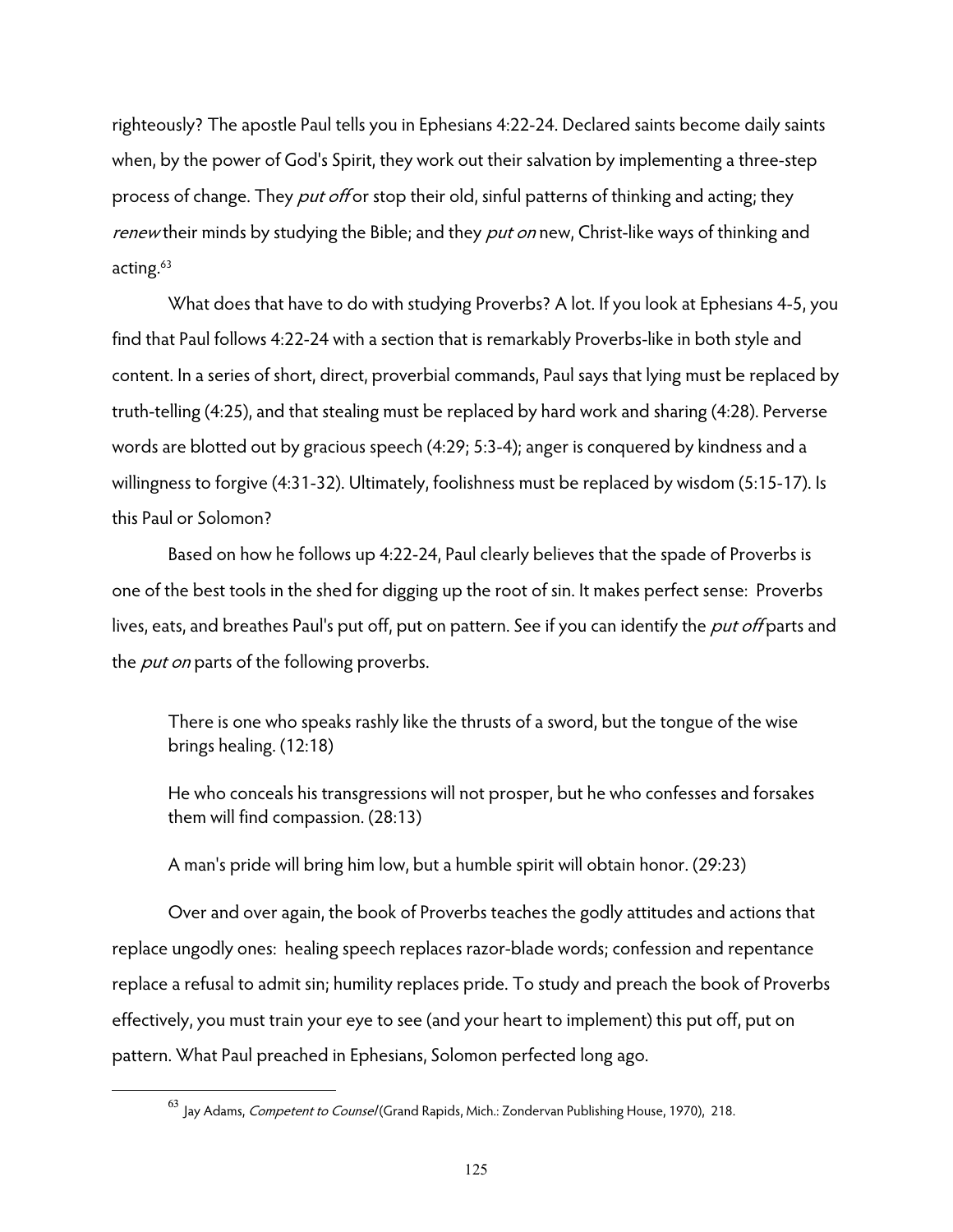## **4) LOOK FOR THE LAW OF CONSEQUENCES IN ACTION**

 The law of consequences is summed up by the apostle Paul in these words: "Do not be deceived, God is not mocked; for whatever a man sows, this he will also reap" (Gal 6:7). If you plant wheat, oats, or sorghum in your field, that's what you'll harvest at the end of the growing season. If you plant weeds and thistles, you'll harvest weeds and thistles. That's the law of consequences applied to farming: what you put in the ground is what comes out of the ground. The same cause-and-effect principle holds true in spiritual matters. For example, Solomon says that if you drive on the road of pride, you'll arrive at a predictable destination, a town called Destruction: "Pride goes before destruction, and a haughty spirit before stumbling" (Prov 16:18). As sure as fire burns, so pride leads to catastrophe.

 Proverbs makes its living by pointing out the tiresomely predictable (but somehow always overlooked) consequences of decisions. Finances: "The rich rules over the poor, and the borrower becomes the lender's slave" (22:7). Friends: "He who walks with wise men will be wise, but the companion of fools will suffer harm" (13:20). Falsehood: "He who tells lies will not escape"  $(19:5)$ .

## **CHARACTER CONDUCT CONSEQUENCES**

In Proverbs, character produces conduct, and conduct produces consequences.<sup>64</sup> The sluggard is a classic example. The sluggard is disorderly and loves ease, and his self-serving, pleasure-loving character inevitably produces lazy conduct: like a door to its frame, he is attached to his bed with hinges (26:14). He can always give a reason for not working, no matter how ridiculous his excuse ("There's a lion in the square!"). As water runs downhill, so the consequences of his conduct are predictable. His fields are guarded by crumbling walls and are choked with a riot of weeds (24:30-34). Too tied to his bed to walk behind the plow, at harvest

 $64$  Waltke. Proverbs, 1:73.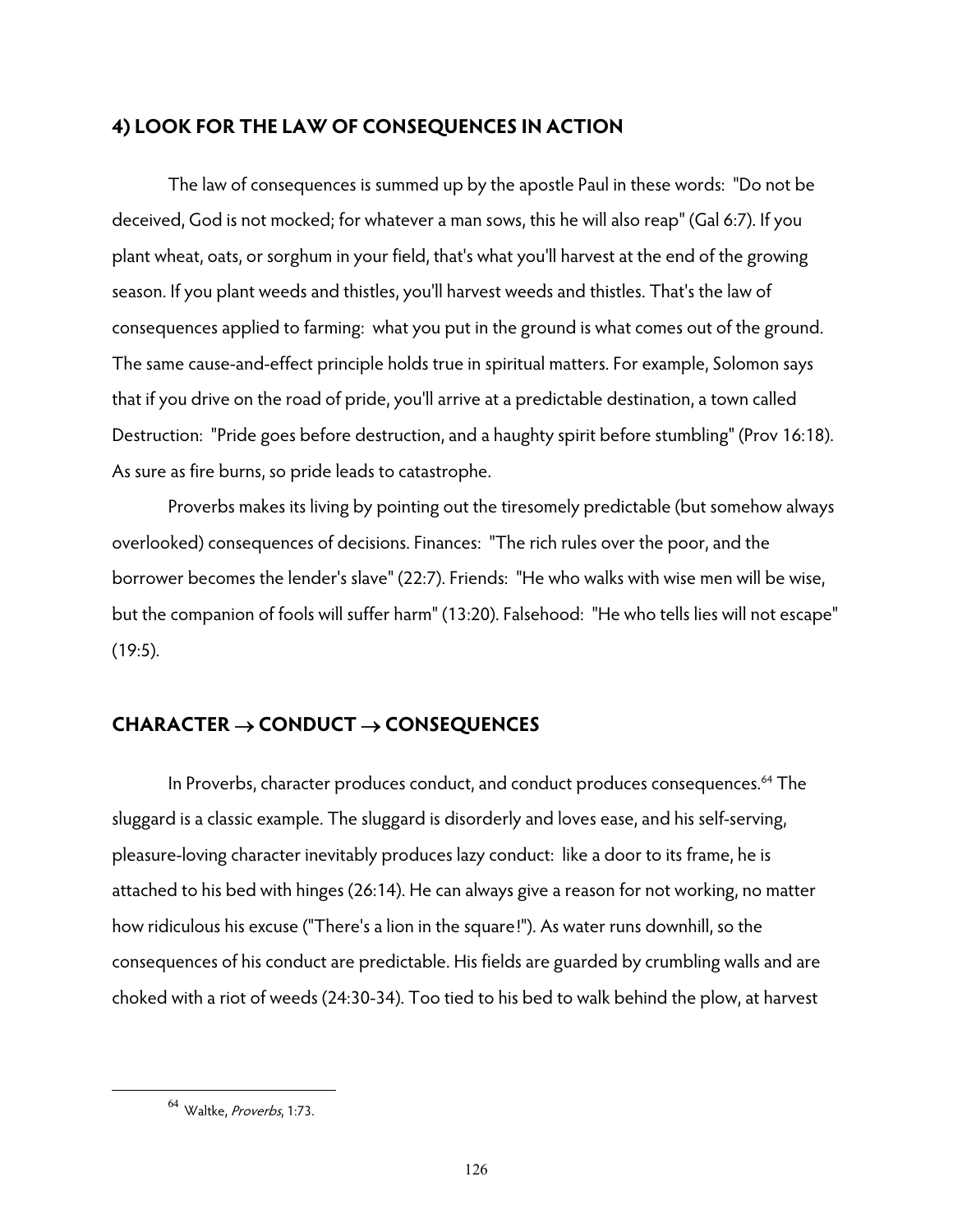time he reaps nothing, and falls into poverty (20:4). Proverbs warns the young and old alike: before you foster a character trait or choose a course of conduct, consider its consequences.

Nowhere is the tight relationship between conduct and consequences more clearly seen than in Proverbs' instructions on sexual purity:

Can a man take fire in his bosom, and his clothes not be burned?Or can a man walk on hot coals, and his feet not be scorched? So is the one who goes in to his neighbor's wife; whoever touches her will not go unpunished. (6:27-29)

Sow adultery; harvest pain. As surely as hot coals pressed against the skin of your tummy will cause agony, so the adulterer will pay a life-long price for his few minutes of pleasure. Proverbs majors on consequences: "Do not be deceived, God is not mocked; for whatever a man sows, this he will also reap."

## **AN AFRICAN APPLICATION**

 $\overline{a}$ 

Embracing Proverbs' instruction on consequences is especially important for preachers who minister in Africa. Many of our congregation members come from a background of witchcraft in which misfortunes are blamed on angry ancestors or on jealous enemies who have paid a witchdoctor to curse them. Proverbs, however, turns attention away from such explanations, and focuses on how character and conduct lead to consequences.\*

For example, on a visit to the seminary where he was trained, an African friend of mine found himself listening to the complaints of a student who was failing Bible Survey, a class requiring a significant amount of reading and memorization. The student ended his mournful tale with this analysis, "Somebody must have put a curse on me; that's why I'm failing this class." My friend, being familiar with the book of Proverbs, was reluctant to accept this interpretation of the situation. Asking a few questions, he soon discovered that the student was spending most of his free time at the local mall, rather than studying. The student had been bewitched, but not by a

<sup>\*</sup> Christians in Western congregations also struggle with not taking responsibility for the bad consequences of their sinful character and conduct. However, in their case the culprit is usually the influence of psychology, not witchcraft.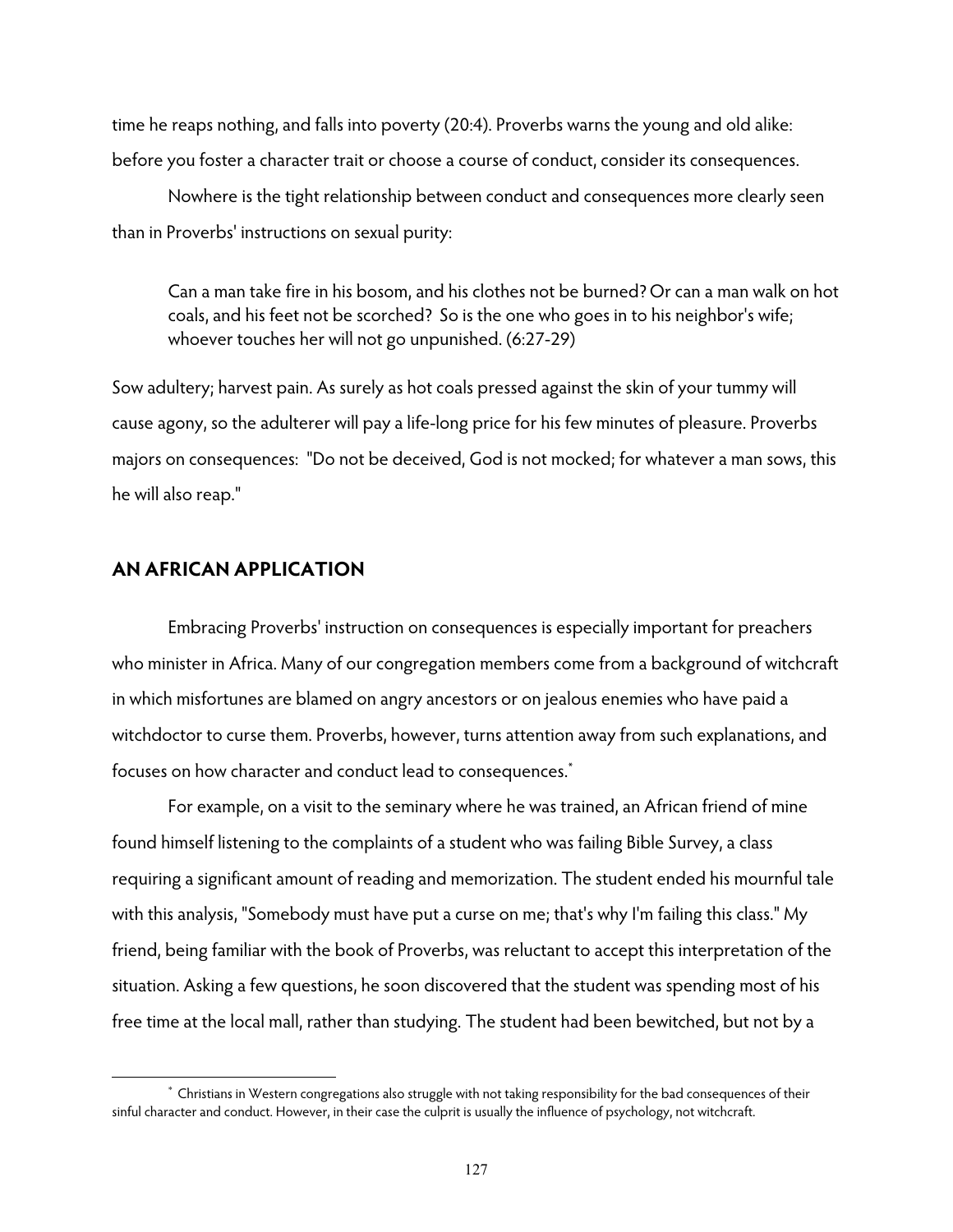witchdoctor; he had been "bewitched" by his love of ease and entertainment. Proverbs 10:4 would have pointed him to the correct cause of his crisis: "Poor is he who works with a negligent hand, but the hand of the diligent makes rich." A love of ease led to the conduct of not studying, which resulted in the consequence of failing Bible Survey. When studying Proverbs, always keep an eye out for the law of consequences: it's everywhere in Proverbs.

## **5) DISTINGUISH BETWEEN ABSOLUTE AND AXIOMATIC TRUTHS**

Below are two Proverbs. One is always true; one is usually true. Decide which is which.

Poor is he who works with a negligent hand, but the hand of the diligent makes rich. (10:4)

The fear of the Lord is the beginning of wisdom. (9:10a)

 It is absolutely and always true that wisdom begins with fearing the Lord (9:10). In contrast, Solomon's observation in 10:4 isn't absolute. In 10:4, Solomon states something that is usually true. He identifies a clearly observable pattern in God's world: normally there is a very close relationship between effort and success. On occasion you might come across a lazy man who is rich or a hard-working man who is poorer than his companions; however, those situations are exceptions. In other words, Proverbs contains two different kinds of God-inspired observations: those that are *always* true and those that are *usually* true. To avoid misinterpreting and misapplying Proverbs, you must learn to distinguish between the two.<sup>65</sup>

Statements in Proverbs that are always true can be called *absolute truths*. For example, Proverbs 16:5 says, "Everyone who is proud in heart is an abomination to the Lord" (16:5a). That's an absolute truth. God has never once in His eternal existence looked on pride with sympathy or favor; pride is always repulsive to Him. Proverbs also says, "The fear of the Lord is to hate evil" (8:13). That's always, always true: the fear of the Lord never, never loves evil. Those two Proverbs teach absolute truths, things that are always true.

 $^{65}$  Ted A. Hildebrandt, "Proverbs," in *Cracking Old Testament Codes: A Guide to Interpreting the Literary Genres of* the Old Testament, ed. by D. Brent Sandy and Ronald L. Giese, Jr. (Nashville, Tenn.: Broadman & Holman Publishers, 1995), 246-48.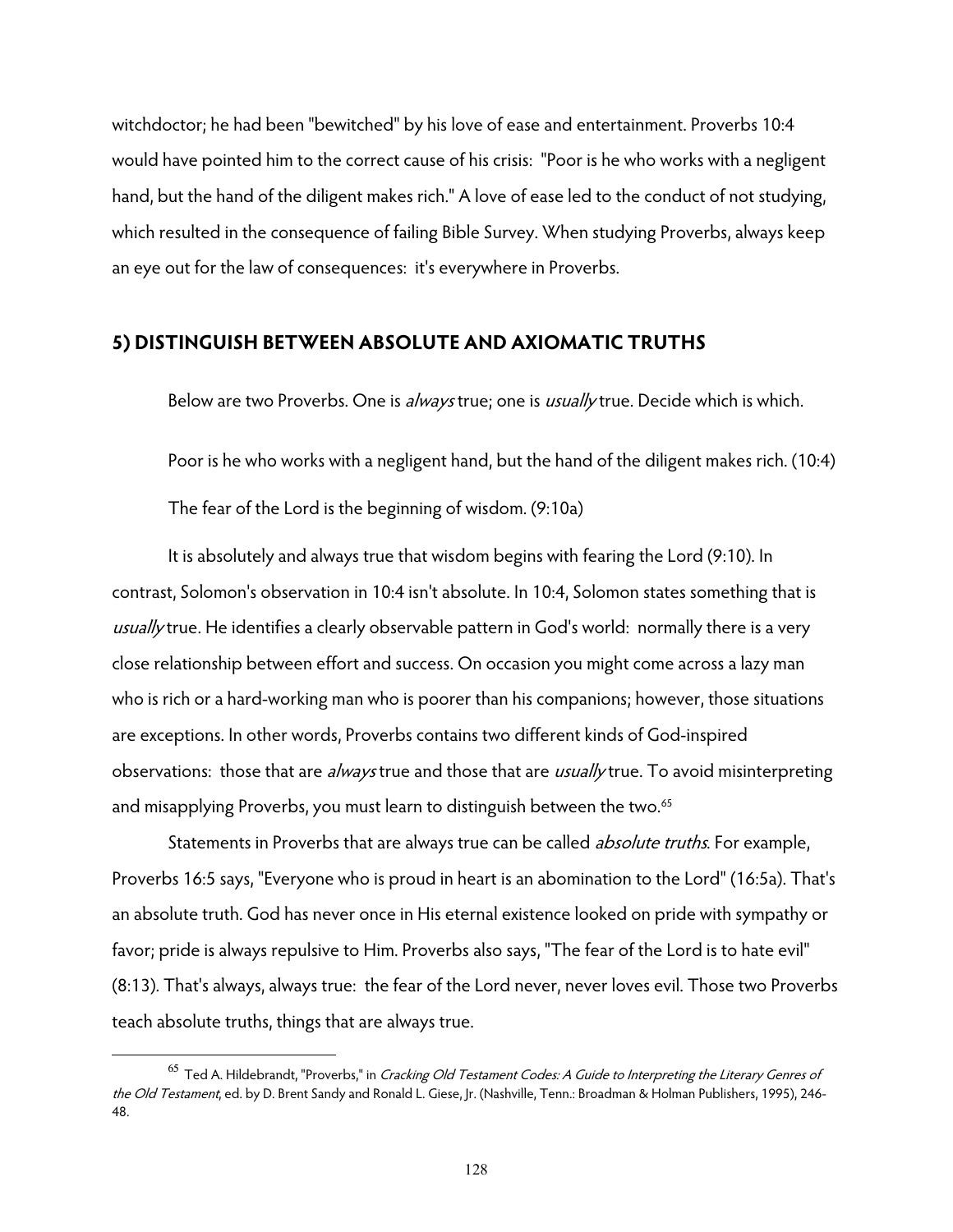#### **AXIOMATIC PROVERBS**

 Other proverbs, however, teach wisdom in a different way. They identify patterns, not absolutes; they make observations about how things usually work in God's world.<sup>66</sup> In other words, they teach *axiomatic truths*. An axiom is something so undeniable, so widely observed to be true, that it doesn't need to be proven by argument. Proverbs is full of such observations about life in God's world.

For example, consider the verse we have been focusing on, Proverbs 10:4. Do I need to prove the accuracy of Solomon's observation in that verse? Do I need to prove that diligent workers are usually more successful than lazy, negligent ones? It is undeniable that in God's world lazy students usually get poor marks, lazy workers receive poor pay, lazy husbands have poor marriages, and lazy preachers preach poor sermons. We have all observed the pattern: success usually follows effort. However, Solomon's observation in 10:4, while usually true, is not absolutely true.

#### **IS THIS IMPORTANT?**

 $\overline{a}$ 

It's important to distinguish between absolute and axiomatic proverbs for two reasons. First, it keeps you from being thrown off stride when you come across a lazy student who gets high marks or a lazy worker who earns a good salary. For example, Job's friends *were* thrown off stride. They were convinced that there could be no exceptions to the pattern that God blesses the righteous with prosperity and gives the toe of His boot to the wicked.<sup>67</sup> Eliphaz, Bildad, and Zophar loved proverbs like Proverbs 13:21: "Adversity pursues sinners, but the righteous will be rewarded with prosperity." But while generally true, that proverb wasn't true in Job's case. He was blameless and upright; nonetheless, adversity pursued him like a pack of hyenas after a crippled antelope. Understanding that many proverbs in the book of Proverbs are axiomatic will save you

<sup>&</sup>lt;sup>66</sup> Duane A. Garrett, Proverbs, Ecclesiastes, Song of Songs, in The New American Commentary (Nashville, Tenn.: Broadman Press, 1993), 57.

<sup>&</sup>lt;sup>67</sup> Derek Kidner, *The Wisdom of Proverbs, Job, & Ecclesiastes* (Downers Grove, Ill.: Intervarsity Press, 1985), 62.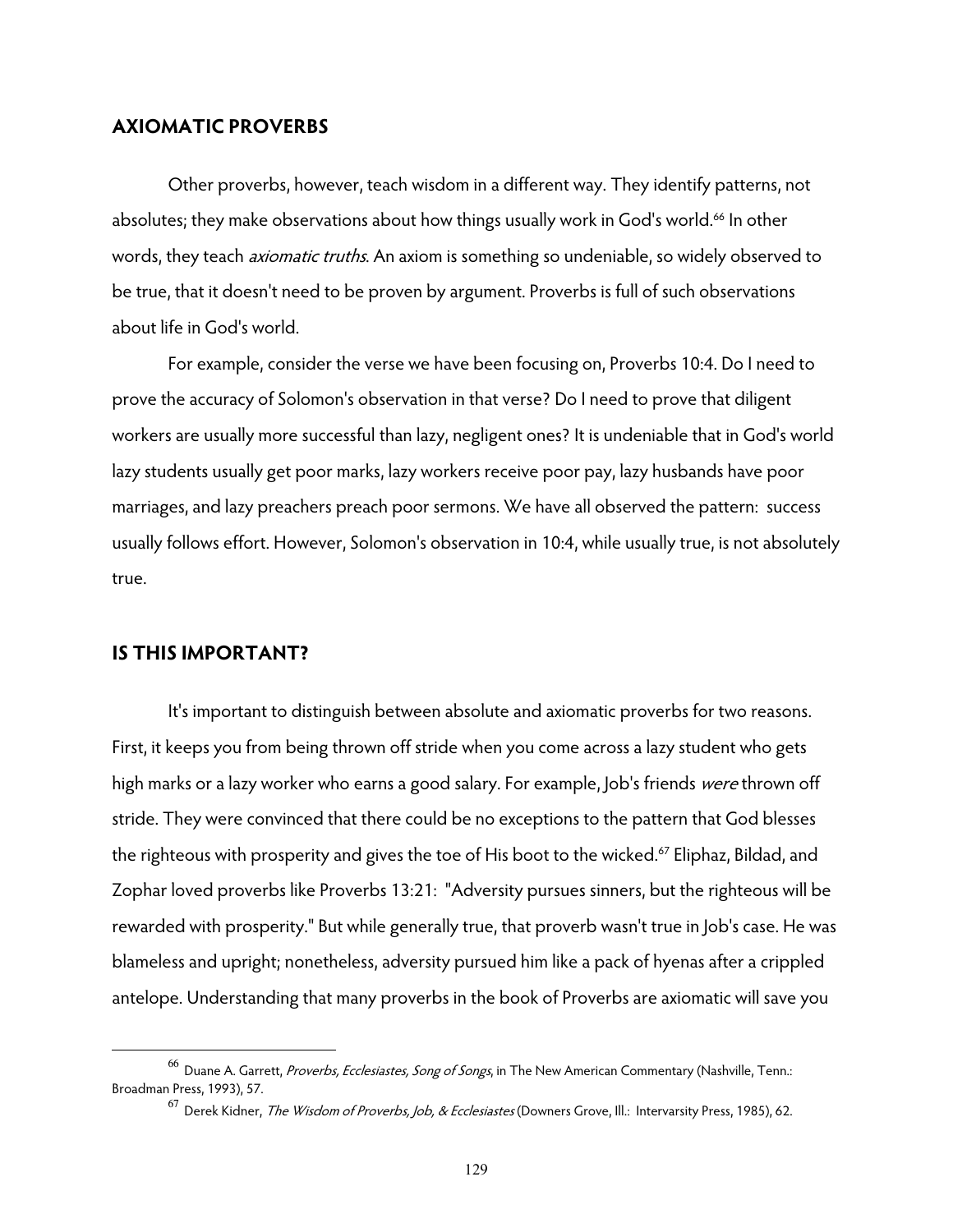from tumbling over exceptions, and it will save you from causing others to stumble because of bad counsel, as was the case with Job and his friends.

Besides keeping you from being confused by exceptions, distinguishing between absolute and axiomatic proverbs also keeps you from turning proverbial observations into divine promises. As Ted Hildebrandt notes, "Equating a proverb with a promise is a frequent and elemental [i.e., basic] mistake when interpreting proverbs."68 For example, one of my favorite proverbs teaches that a gentle answer turns away wrath (15:1). Under most circumstances, that's true. But on rare occasions you'll meet a man so dominated by anger that not even calm, quiet, kind words will dampen the fire of his fury. It's not that Proverbs 15:1 has failed. Solomon wasn't giving a promise; he was making a divinely inspired, wise observation about how relationships usually work in God's world. While not an absolute promise, Christ-like gentleness normally does defuse the bomb of anger.

In the same way, Proverbs 22:6 says that a child trained in the way that he should go will continue in that path when he is old. Is that verse an absolute guarantee that every well-raised child will walk in the paths of righteousness when he or she grows to adulthood? Solomon was giving no such guarantee. He was simply identifying a predictable pattern to motivate parents of young children: when you start your children on the path of wisdom, usually they continue to trod that path even as adults.

Whether absolute or axiomatic, God's proverbs should be taught with authority and power. Let Wisdom out of its cage to set tooth and claw to your congregation's foolishness and sin. Preach the absolutely true proverbs as absolutely true: God always despises pride; the fear of the Lord is *always* the beginning of wisdom. You should also preach axiomatic proverbs with firmness and conviction—they identify important patterns, patterns that it is foolish and destructive to ignore. Harsh words do stir up anger; gentle answers defuse it; careless, untrustworthy workers inevitably bear the consequences of their laziness. Preach both absolute proverbs and axiomatic proverbs as the life-giving wisdom they are.

<sup>68</sup> Hildebrandt, "Proverbs," 247.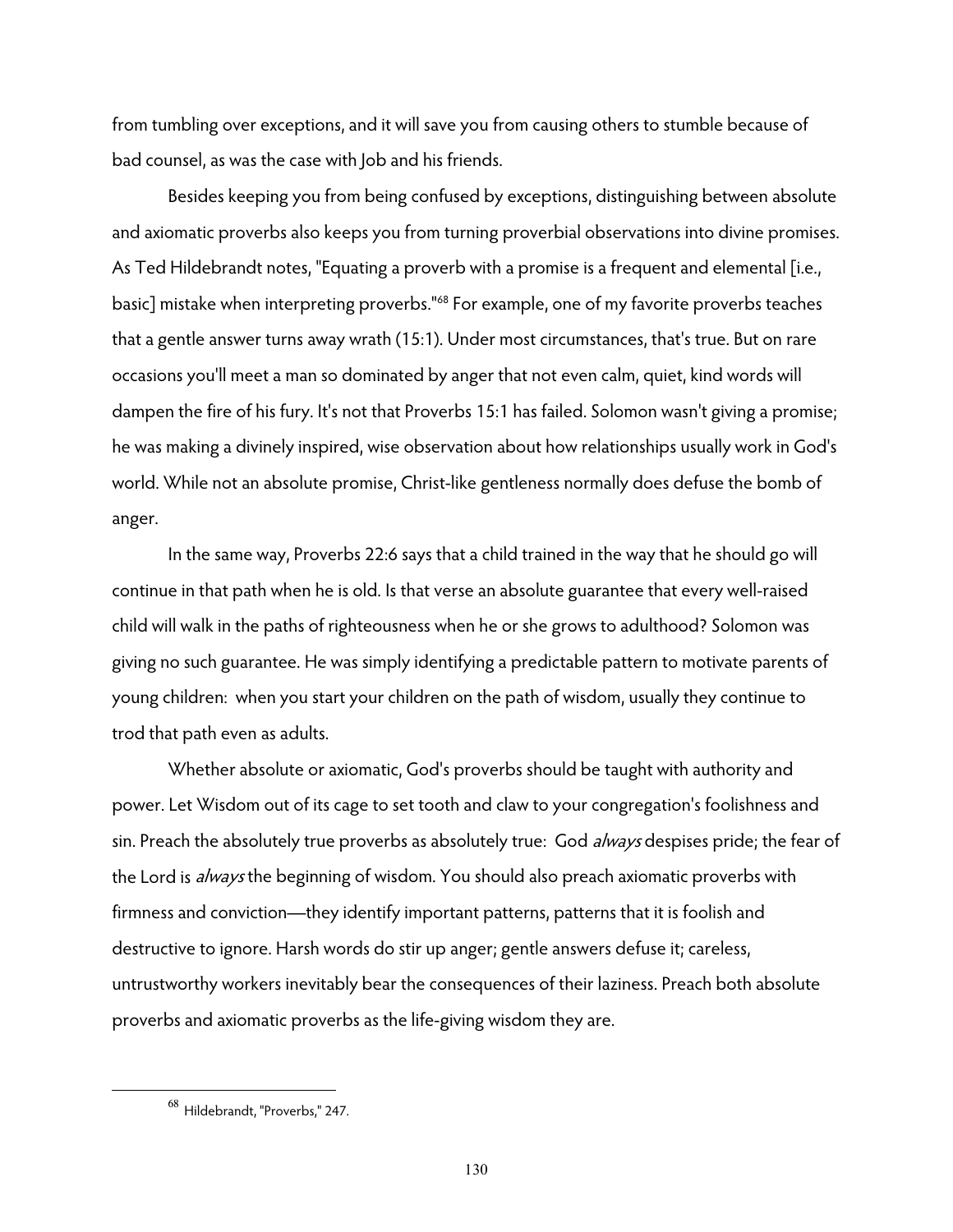Below are a number of verses from the book of Proverbs. Look up each passage, and determine whether it is referring to something that is always true or something that is usually true. Is it teaching an absolute truth or an axiomatic one? The answer key is at the end of the chapter.

```
6:16-19 3:3-4 3:9-10 23:4-5 
21:31 28:23
```
#### **6) SEARCH FOR ALL OF PROVERBS' WISDOM ON A SUBJECT**

As noted under point two, some sections of Proverbs should be taught verse by verse; they are a coherent unit. However, many of your sermons from the book of Proverbs will be topical in nature. The reason is obvious: Proverbs' wisdom on a given subject is often scattered widely throughout the book. For example, Solomon's instructions for raising children are dispersed throughout Proverbs like morsels of chocolate in a chocolate chip cookie. One bite won't get them all. If you want to taste all the sweetness of Solomon's wisdom on child raising, you'll have to eat the whole book, not just one verse.

It's highly dangerous not to search out all of Proverbs' wisdom on a given subject. For example, in Proverbs 17:8 Solomon says, "A bribe is a charm in the sight of its owner; wherever he turns, he prospers." Taken by itself, that proverb might seem to encourage giving bribes as a legitimate way to obtain success. However, other proverbs note that obtaining profit by illegal means such as bribes will have unexpected, painful consequences: "He who profits illicitly troubles his own house…" (15:27a). Do you want trouble at home? Fights with your wife? Kids on drugs? Then use bribes to get ahead. Comparing 17:8 with 15:27, a wise person realizes that the juicy worm of a bribe hides the sharp hook of painful consequences.

 In the same way, it would be dangerous to fix your attention on Proverbs 10:15, "The rich man's wealth is his fortress," without balancing it with Proverbs 18:11: "A rich man's wealth is his strong city, and like a high wall in his own imagination." Job was the richest man in the east, and his wealth didn't shield him from calamity. If Job's bank account was a false fortress, yours probably will be as well.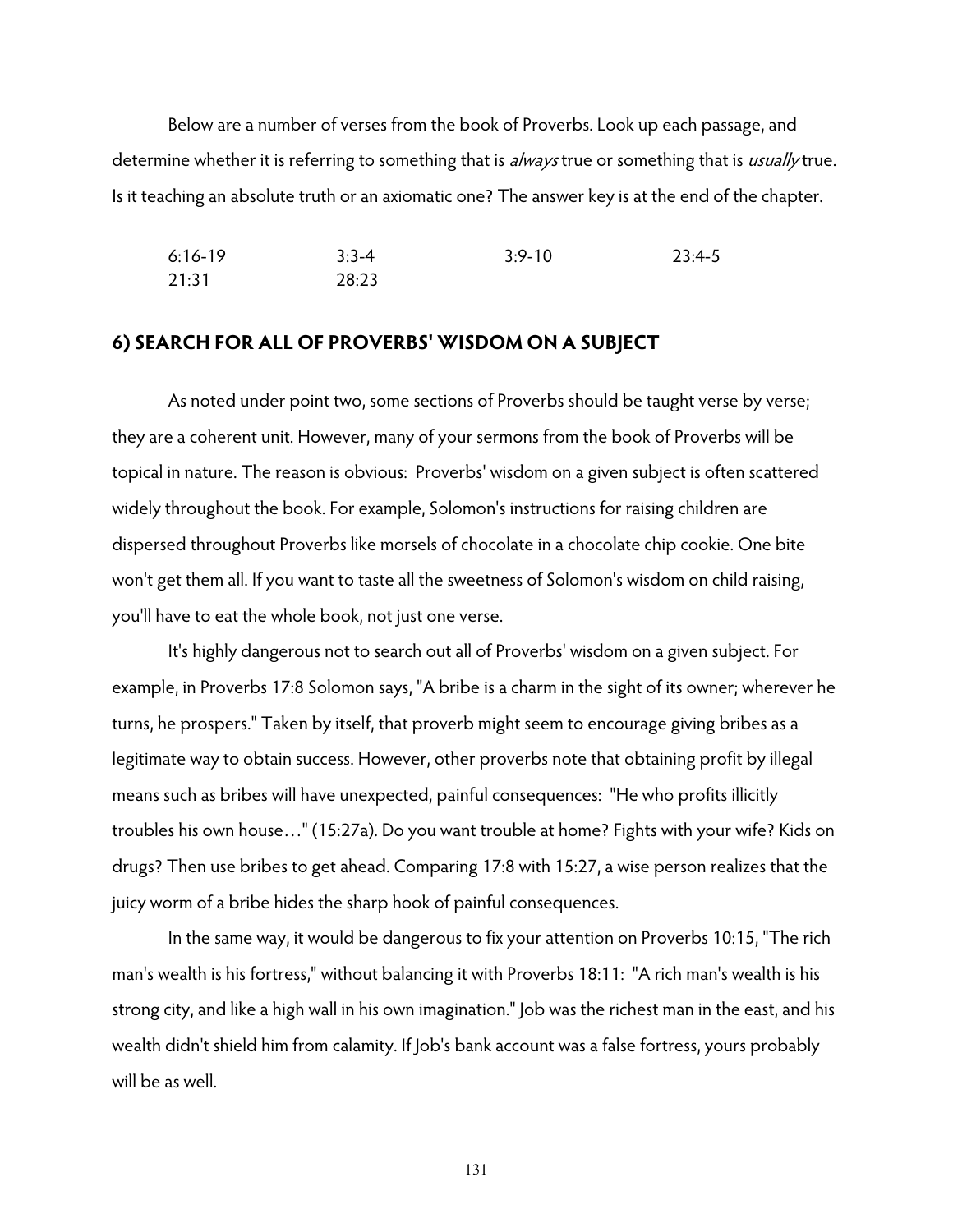Derek Kidner illustrates the fact that one proverb rarely supplies all of God's wisdom on a subject by contrasting two extra-biblical proverbs: "Many hands make light work is not the last word on the subject," concludes Kidner, "since Too many cooks spoil the broth."<sup>69</sup> Many workers in the kitchen make the preparations for a church meal go quickly. However, it is also true that if every lady in the kitchen adds salt to the soup when she walks by the pot, the meal will be inedible.

## **A USEFUL PROJECT**

 $\overline{a}$ 

To be a wise student of Proverbs, you must search Proverbs for *all* it says on the topic you are studying. But neither you nor I can remember every verse in Proverbs on a specific subject. Concordances and topical Bibles help, but they often overlook key verses. For example, they would not list 15:27 as a balancing proverb for 17:8 because 15:27 doesn't use the word bribe. What you need is a complete topical concordance of the book of Proverbs—every important verse in Proverbs listed under headings that make sense to you.<sup>70</sup> The only way to own such a tool is to make it yourself.

To study Proverbs for God so that you can preach Proverbs for God, you should do the following: Read one chapter of Proverbs every day for a month. As you read, keep a notebook beside you, and write down every topic that strikes you as important—pride, humility, foolishness, laziness, receiving rebuke, sexual purity, business practices, the family, wealth, the tongue—everything. Under those headings, note every verse that speaks to that subject (some verses will fit in more than one category). By the end of the month, you'll have a priceless tool for studying the book of Proverbs. With that topical index, you'll be able to preach from Proverbs, confident that your sermons contain all of Solomon's tasty morsels on that subject.

 $69$  Kidner, The Wisdom of Proverbs, Job, & Ecclesiastes, 26.

 $^{70}$  Joel James, *Counselling from Proverbs*, unpublished class syllabus, 2006.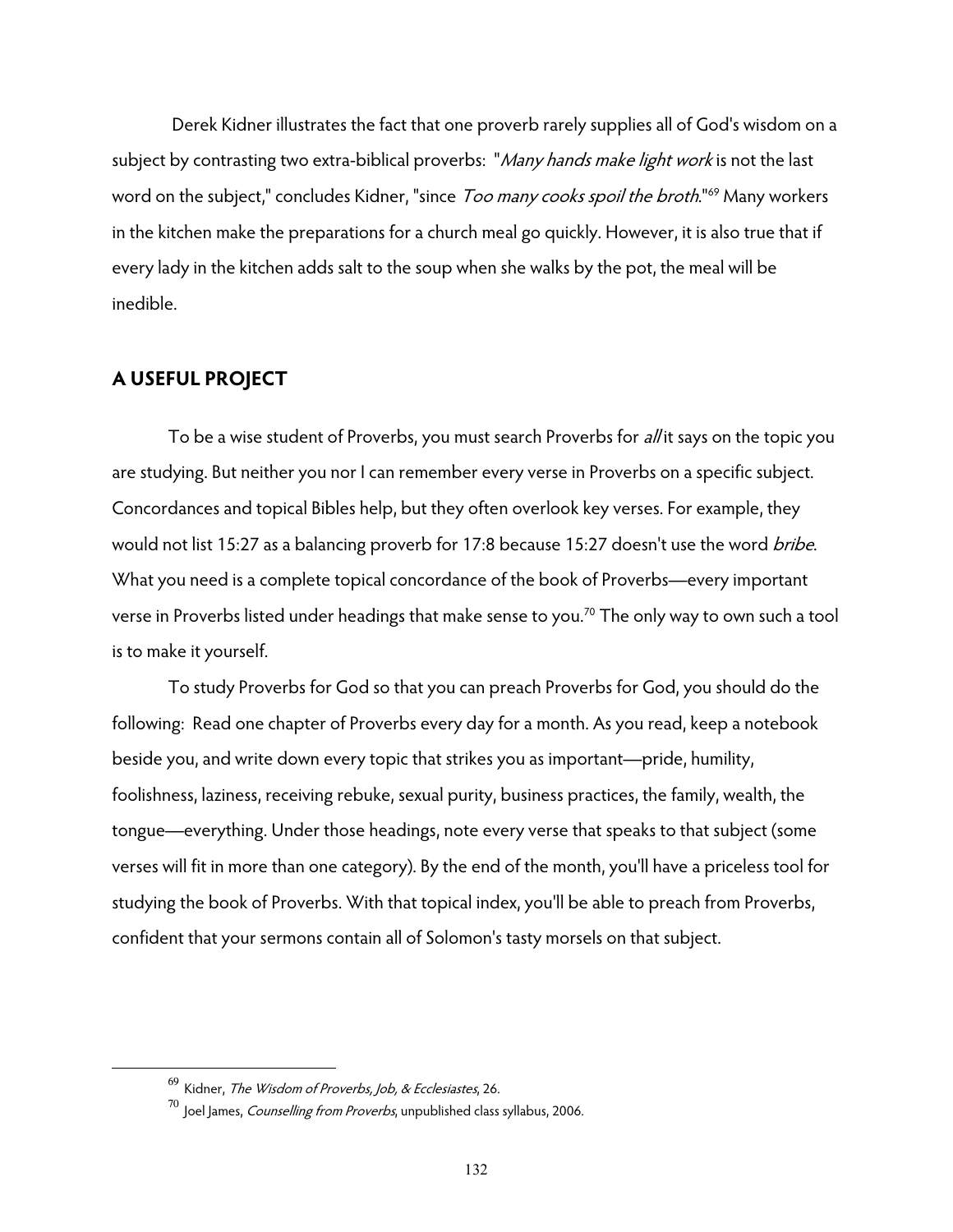## **CONCLUSION**

 Let me close with a reminder that Proverbs is a book of sanctification, not self-help. What's the difference? Self-help is human effort expended on moralistic improvement. It's change without Christ. It's the fruit of the Spirit with the Spirit left out. Such change is not your goal. When preaching Proverbs, your goal is not to make bad people better; it's to make dead people alive. Only Christ can do that. Your goal is not to encourage believers to apply Proverbs so that they'll achieve some kind of moral self-sufficiency—good living apart from Christ's intervention. Proverbs used that way is Proverbs misused.

When you preach Proverbs, don't leave Christ behind. Instead, constantly remind your people that living out the wisdom of Proverbs is impossible (and useless) apart from the saving work of Jesus Christ. Regularly direct your people's attention to Christ as the one who changes them through the indwelling Holy Spirit. Turn loose the lion of Proverbs, but as you do so, don't forget the Lion of the tribe of Judah. To make sure that your preaching from Proverbs is Christian preaching and not merely moralistic lectures on self-improvement, study and preach Proverbs with this in mind: "As you have received Christ Jesus the Lord, so walk in Him" (Col 2:6).

## **ANSWER KEYS FOR THE EXERCISES**

#### **IDENTIFYING PARALLELISM**

18:21 synth. 17:27 synon. 29:17 synth. 19:21 anti. 24:16 anti. 27:17 comp. 25:15 synth. 17:28 synon. 29:25 anti. 26:21 comp. 29:11 anti. 25:28 comp. 25:21 synth. 28:13 anti. 17:17 synon. 29:25 anti. 25:23 comp. 16:28 synon. 29:23 anti. 21:25 synth. 26:14 comp.

#### **DISTINGUISHING ABSOLUTE AND AXIOMATIC PROVERBS**

| 6:16-19 absolute | 3:3-4 axiomatic  |
|------------------|------------------|
| 3:9-10 axiomatic | 23:4-5 axiomatic |
| 21:31 absolute   | 28:23 axiomatic  |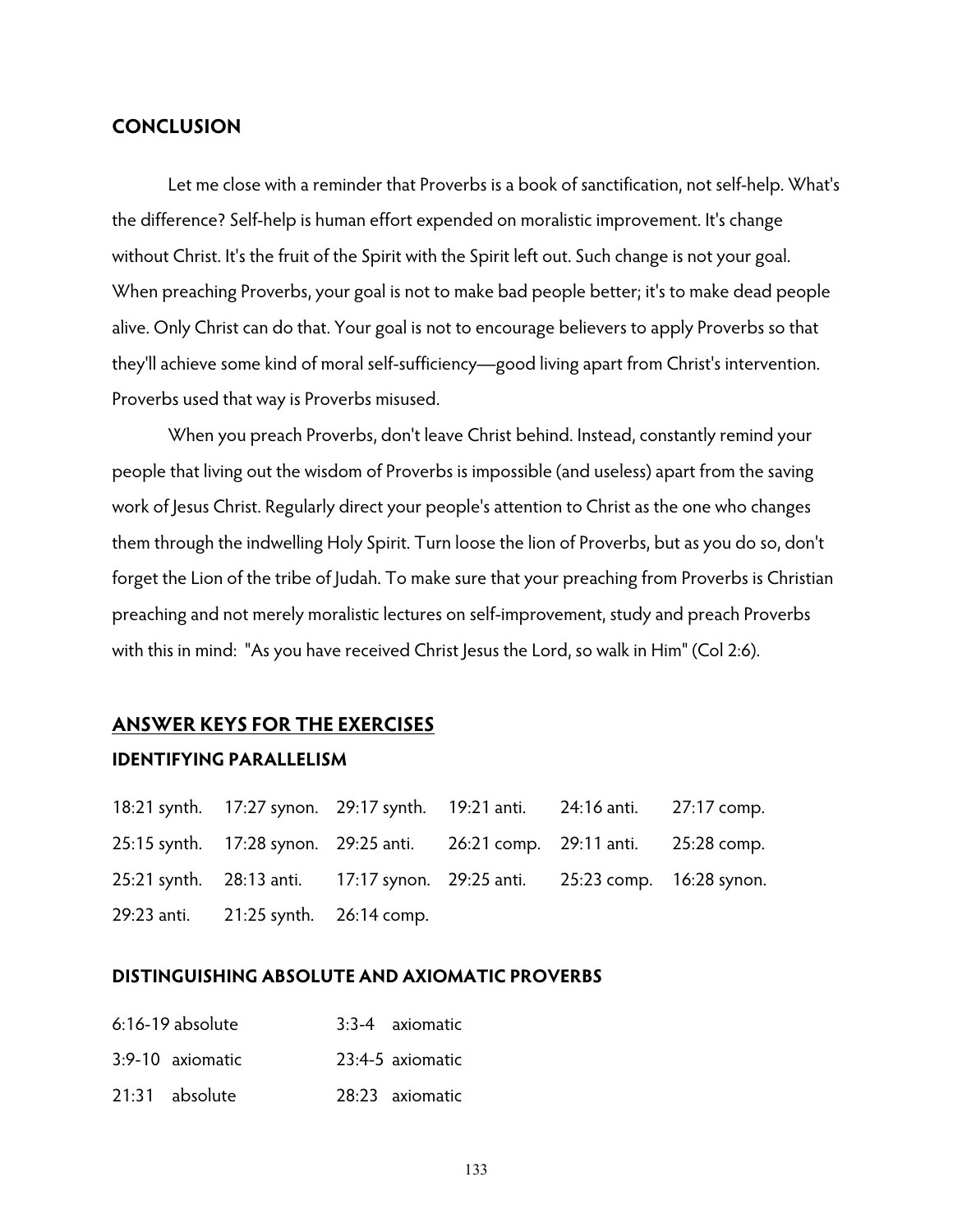# **CHAPTER TWELVE**

# **STUDYING PSALMS**

 John Calvin said that mankind's two greatest needs are a true knowledge of self and a true knowledge of God. We need a true knowledge of self—a knowledge that we are sinful, helpless, and desperate—because such knowledge spurs us to know God. "We cannot seriously aspire to him before we begin to become displeased with ourselves," says Calvin.<sup>71</sup> Furthermore, we need a true knowledge of God because it is only in knowing Him (and in being known by Him) that we are rescued from our desperate estate (Gal 4:9).

 If Calvin is right—and I believe he is—then every preacher should preach from the Psalms at least several times a year. Why? The Psalms specialize in teaching a true knowledge of self and a true knowledge of God. First, the Psalms teach you a true knowledge of yourself: your sin and weakness.

I was brought forth in iniquity, and in sin my mother conceived me. (51:5) For my iniquities are gone over my head; as a heavy burden they weigh too much for me. (38:4) When I kept silent about my sin, my body wasted away through my groaning all day long. (32:3) All our days have declined in Your fury; we have finished our years like a sigh. (90:9) Surely every man at his best is a mere breath. (39:5) Be gracious to me, for I am lonely and afflicted. (25:16) O Lord, how my adversaries have increased! Many are rising up against me. (3:1) My heart is in anguish within me, and the terrors of death have fallen upon me. (55:4)

 But a true knowledge of self is useless without a true knowledge of God, and no book of the Bible teaches a true knowledge of God more clearly than the Psalms.

Holy is the Lord our God. (99:9)

 $^{71}$ John Calvin, *Institutes of the Christian Religion*, 2 vols., trans. by Ford Lewis Battles, ed. by John T. McNeill, vol. 20 in The Library of Christian Classics (Philadelphia: The Westminster Press, 1960), 1:37.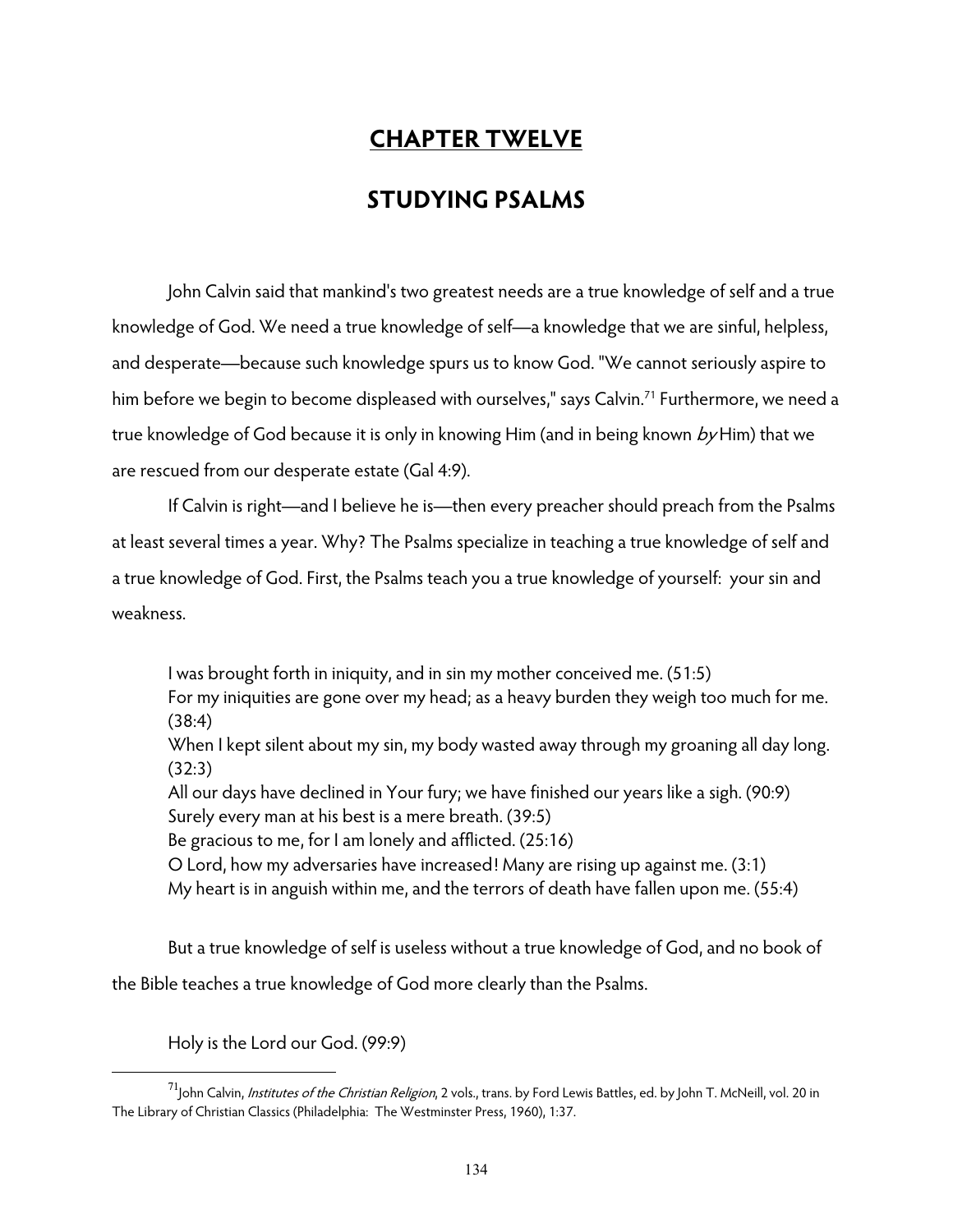God is a righteous judge .... If a man does not repent, He will sharpen His sword. (7:11-12) Our God is in the heavens; He does whatever He pleases. (115:3) Once God has spoken; twice I have heard this: that power belongs to God. (62:11) Where can I flee from Your presence? (139:7) Thy throne, O God, is forever and ever. (45:6) The Lord is compassionate and gracious, slow to anger and abounding in lovingkindness. (103:8) Great is the Lord, and highly to be praised … His greatness is unsearchable. (145:3) Taste and see that the Lord is good! (34:8)

## **CHALLENGE AND REWARD**

 $\overline{a}$ 

 Studying the Psalms is not a task for the fainthearted. In one Psalm, you stand on a mountaintop praising God; in the next, you are cast into a bottomless pit of despair. In fact, sometimes the psalmist takes you from peak to pit in one psalm. Furthermore, a canyon-like gap lies between the Old Testament culture and our own; there are as many genres in the Psalms (wisdom, enthronement, lament, thanksgiving, etc.) as there are shoes in a rich woman's closet. If that weren't enough, the Psalms are songs or poems, and as Tremper Longman complains, "Poetry in any language is difficult to penetrate."72

 But the rewards of preaching the Psalms are worth the labor of studying them. If you are reluctant to preach from the Psalms, try this experiment with your congregation. Ask them what Psalm 23 is about and what Matthew 3 is about. Every single person will know the basic content and message of Psalm 23; few, if any, will know the content of Matthew 3. The point? In the Psalms God communicates truth in a powerful, captivating manner. Don't let that power go to waste! Preach the Psalms! Open the cage and let the lion, Worship, loose. When he bursts forth, shakes his mane, and roars with the majestic voice of God, idolatry and self-preoccupation slink away like jackals banished from a kill.

 The subject of how to study the Psalms requires a book, not a chapter. Therefore, I'll limit myself to four instructions on studying, block diagramming, and outlining the Psalms.

 $72$  Tremper Longman, III, How to Read the Psalms (Downers Grove, III.: Intervarsity Press, 1988), 14.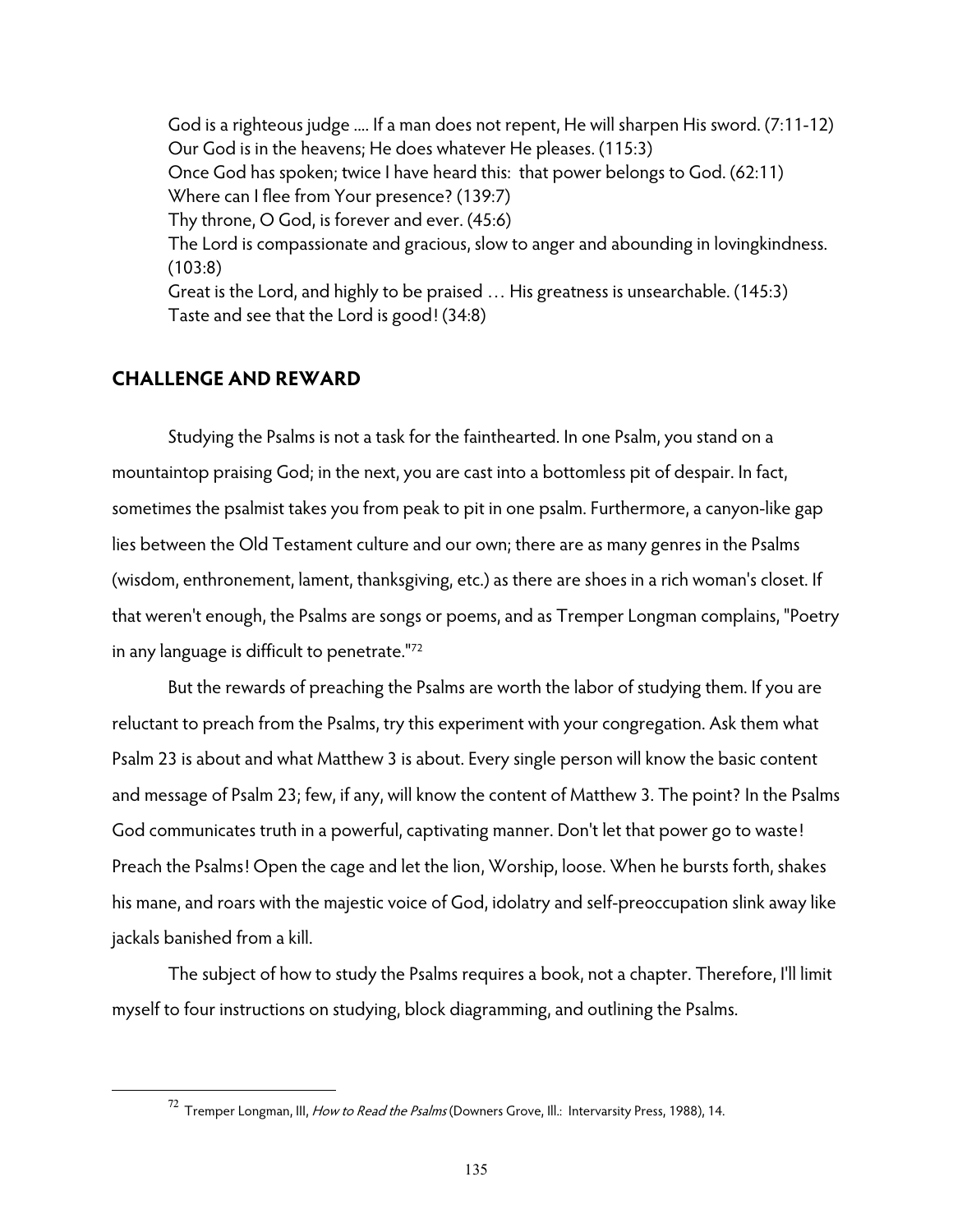## **1) LOOK FOR PARALLEL STRUCTURE**

 As with the book of Proverbs, studying the Psalms starts with an understanding of parallel structure. Derek Kidner writes of the Psalms, "The fundamental characteristic of this poetry was ... its way of matching or echoing one thought with another."73 Synonymous and synthetic parallelism are the most common, but all the various types of parallelism are found in the Psalms.

Synonymous Parallelism (A=B):

Why are you in despair, O my soul? and Why have you become disturbed within me. (42:5)

Synthetic Parallelism (A+B):

I will give thanks to the Lord with all my heart [and beyond that] I will tell of all your wonders. (9:1)

Antithetical Parallelism (A≠B):

Evildoers will be cut off but those who wait for the Lord, they will inherit the land (37:9)

Comparative Parallelism (A=B!):

 $\overline{a}$ 

As the deer pants for the water brooks so my soul pants for You, O God. (42:1)

 $^{73}$  Derek Kidner, Psalms 1-72: An Introduction and Commentary, Tyndale Old Testament Commentaries (Downers Grove, Ill.: Intervarsity Press, 1973), 2.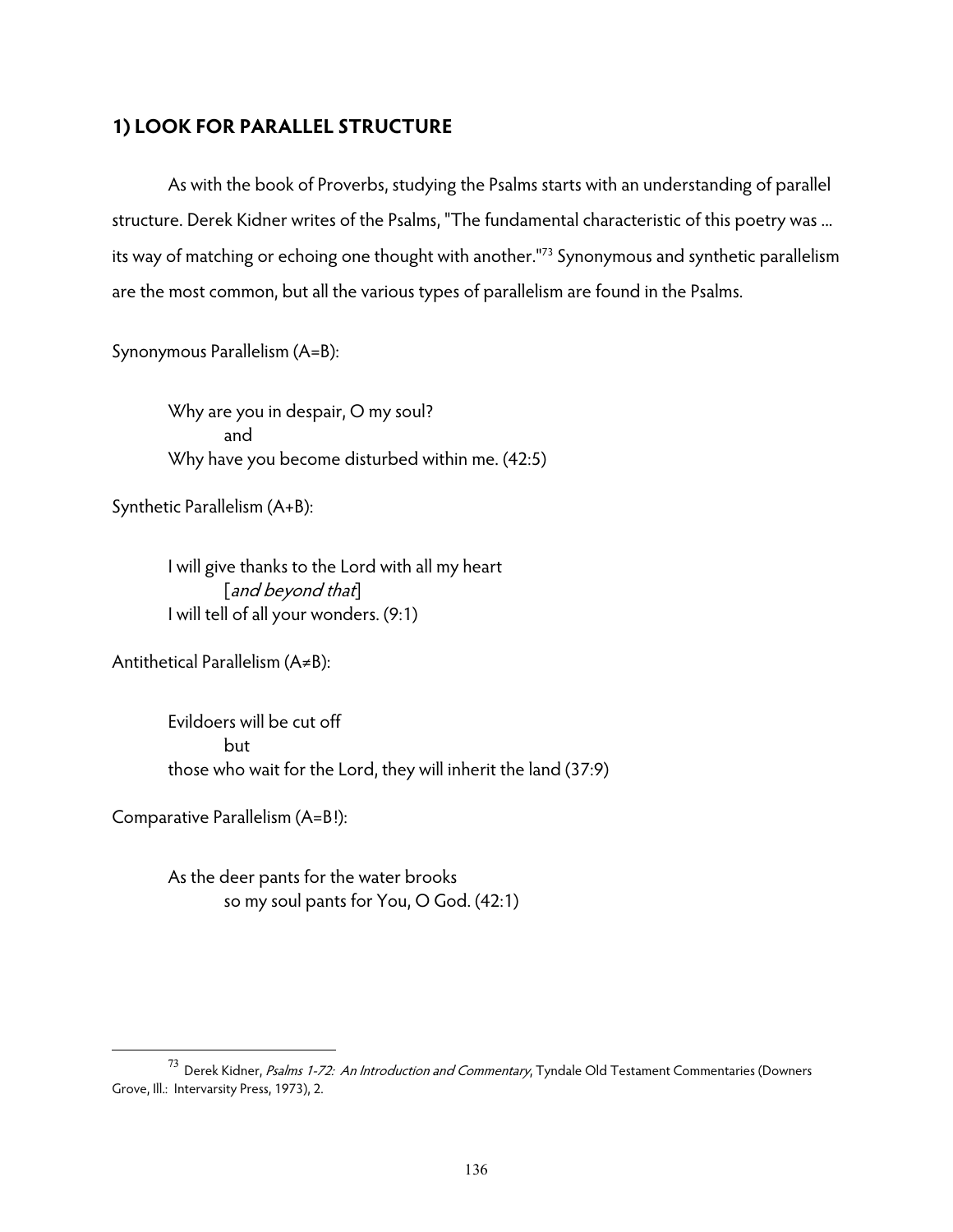## **2) IDENTIFY (IF POSSIBLE) THE HISTORICAL SITUATION OF THE PSALM**

 The psalmists were not professional song writers paid by a music company to sit in a room somewhere and compose catchy lyrics about God. They were men who, moved by the Spirit, wrote about life and God—their lives and God. They wrote about their personal pains and joys; they wrote about God's role in their dangers and delights; they wrote about God's role in their nation's disasters and deliverances.

David, for example, often wrote about real life situations; therefore, many of his psalms have their roots in a specific historical event. Identifying that event can be the key to interpreting and preaching that psalm.<sup>74</sup> Sometimes it's easy, as in the case of Psalm 3, where the title or superscription reads, "A psalm of David, when he fled from Absalom his son." That makes it clear that you should interpret Psalm 3 in light of the events of Absalom's rebellion in 2 Samuel 15-17.75 When David wrote, "Many are rising up against me," and "I will not be afraid of ten thousands of people" (3:1, 6), he wasn't speaking figuratively. He was talking about Absalom and his army of fellow mutineers: "The conspiracy was strong, for the people increased continually with Absalom" (2 Sam 15:12).

Psalm 51 also bears such a superscription: "A psalm of David, when Nathan the prophet came to him, after he had gone in to Bathsheba." Although neither Psalm 32 nor Psalm 38 carry an explanatory title, it's likely that they were also written after the shameful Bathsheba incident.

## **PSALM 24**

 $\overline{a}$ 

In other cases, identifying the historical situation that gave birth to the psalm will be more difficult, but the content of the psalm will provide an unmistakable clue as to the circumstances in which it was written. For example, consider the second half of Psalm 24.

<sup>&</sup>lt;sup>74</sup> Kenneth L. Barker, "Praise," in *Cracking Old Testament Codes: A Guide to Interpreting the Literary Genres of the Old* Testament, ed. by D. Brent Sandy and Ronald L. Giese, Jr. (Nashville, Tenn.: Broadman & Holman Publishers, 1995), 227.

<sup>&</sup>lt;sup>75</sup> Peter C. Craigie, *Psalms 1-50*, Word Biblical Commentary (Waco, Texas: Word Books, Publisher, 1983), 72. Craigie comments, "Although the historical value of the superscriptions of the Psalms is of uncertain significance … it is wise to begin the consideration of a psalm in the light of its superscription, where present."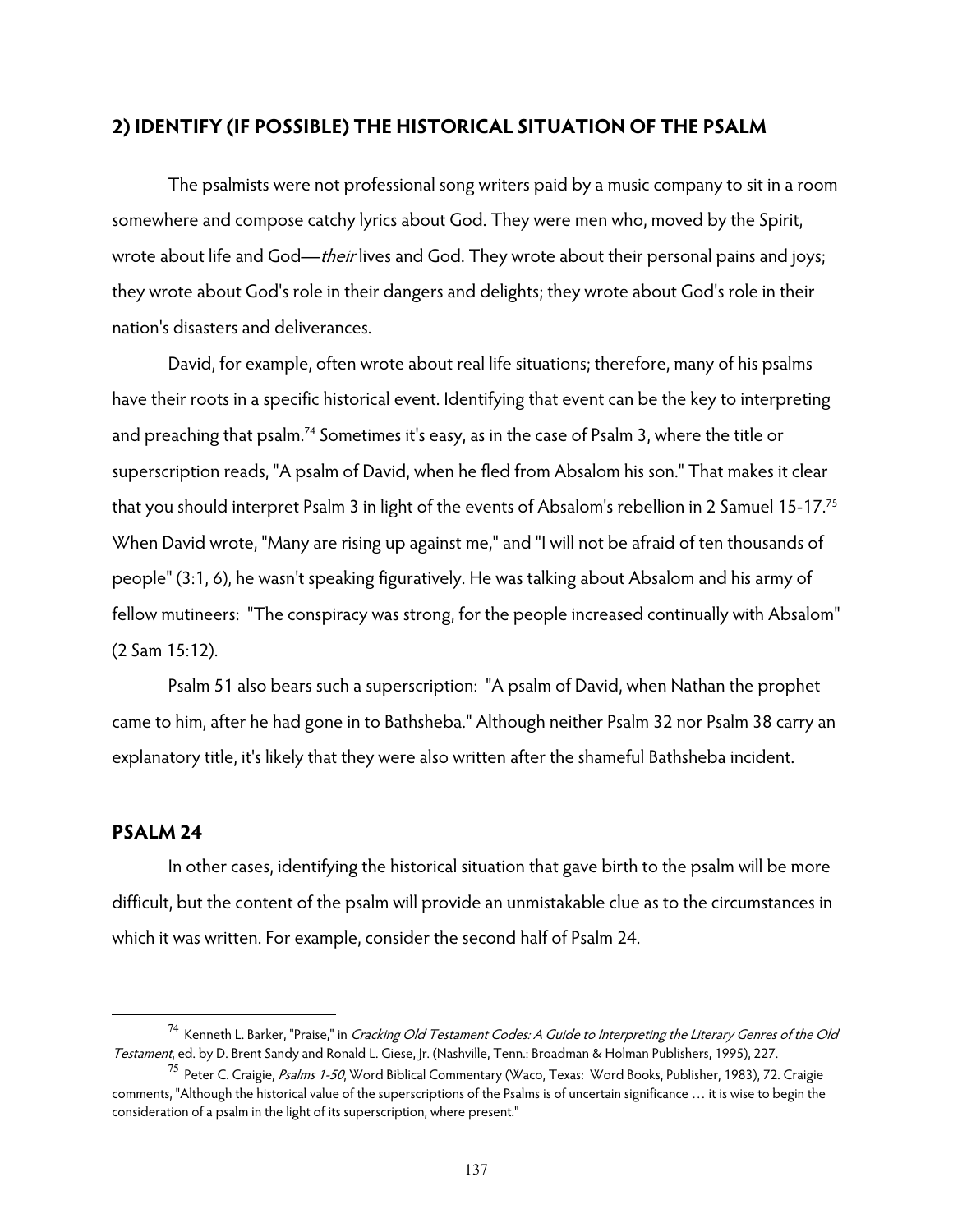O gates, lift up your heads

and

O ancient doors, be lifted up

that

the King of glory may come in!

Who is the King of glory?

The Lord strong and mighty

The Lord mighty in battle. (24:7-8)

In Psalm 24, David called the city gates to stand at attention because God Himself was entering to take up residence in Jerusalem. Did this reflect an event in the life of David? It did.<sup>76</sup> Since the days of Samuel, the ark of the covenant had resided at Kiriath-jearim, a small town west of Jerusalem. The ark had come to rest there following its capture and subsequent return by the Philistines during and just after the time of Eli the high priest (2 Sam 4:1-7:2).

More than just a storage box for the Ten Commandments, the ark of the covenant was the mercy seat, the visible throne of the invisible God of Israel.<sup>77</sup> David wrote Psalm 24 to commemorate the transfer of God's visible, earthly throne from Kiriath-jearim to Jerusalem. The God who had conquered the Egyptians during the Exodus, and who had more recently subdued the five cities of the Philistines, was coming home—the Lord mighty in battle.

Creative poet that he was, David didn't address the *people* regarding God's glory; he spoke to the *gates* of Jerusalem through which the ark would pass. When a victorious king enters

<sup>76</sup> Kidner, Psalms 1-72, 113.

<sup>&</sup>lt;sup>77</sup> Gustav Friedrich Oehler, *Theology of the Old Testament*, trans. by George E. Day, fourth ed. (New York: Funk & Wagnalls Company, 1888), 257.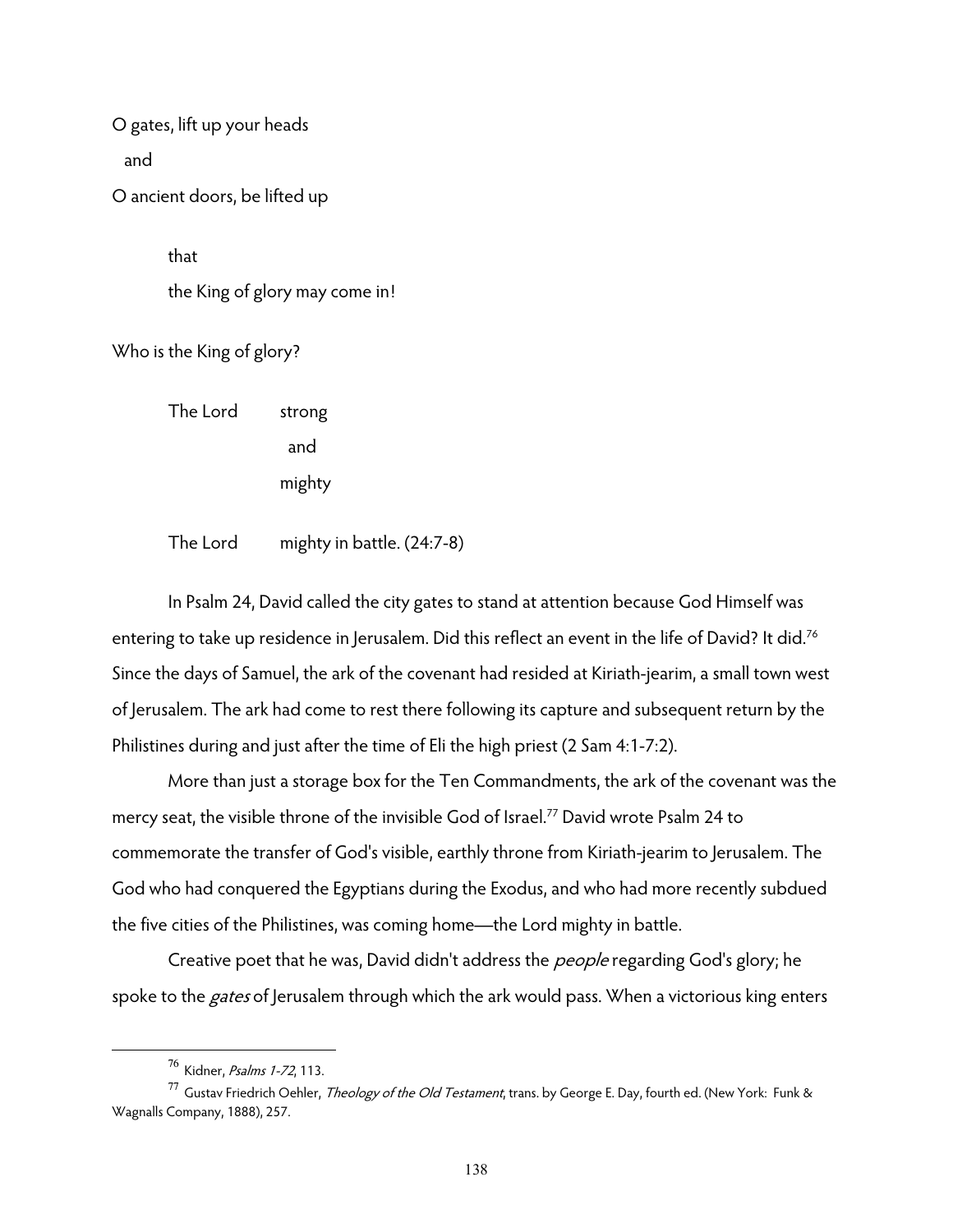his capital city, the soldiers guarding the gate stand a little straighter; they hold their heads a little higher. In this case, when the visible throne of the invisible God was carried into Jerusalem, David called the gates themselves to stand at attention; they were stand up straight so that God wouldn't have to duck His head as He passed through their doors.

The rest of Psalm 24 comes into focus as you consider that historical setting. God might be taking up residence in Jerusalem, but unlike the puny, nothing-gods of the nations, Yahweh was no local deity. His territory extended far beyond Jerusalem: "The earth is the Lord's and all it contains" (v. 1). Yahweh's dominion was not confined to the circuit of Jerusalem's walls.

 But why did David add in verses 3-4 an assurance that those with clean hands and a pure heart can live on God's holy hill? Three months previously, when David first tried to move the ark to Jerusalem, God had struck dead a man named Uzzah for (mis)handling the ark (2 Sam 6:6-7). "This thing kills people!" was the nervous rumor in the streets of Jerusalem. David included verses 3-4 to reassure his subjects that if they handled matters correctly, they could live safely with God, and even enjoy His blessings (v. 5a).

It would be a terrible crime to imagine a historical situation and impose it on a psalm. But if the superscription or the content of a psalm clearly points to a specific historical event, then you should make reference to that event as you study and preach the psalm.

## **3) OUTLINE A PSALM USING THE STRUCTURE OF THE PSALM ITSELF**

If you are like most Christians, when you read a psalm, you tend to snatch one line from it, and focus on that line only. That's easy to do, because the Psalms are full of comforting, stimulating, compelling, and imagination-capturing individual statements. Nonetheless, that practice is very dangerous, especially when you are studying to preach a psalm. You don't want to impose your ideas on a psalm or focus on only a small slice of the psalmist's message; you want to preach the message of the whole psalm. The best way to do this is to let the psalm shape the clay of your sermon outline. Rather than impose a contrived, arbitrary outline on a psalm, always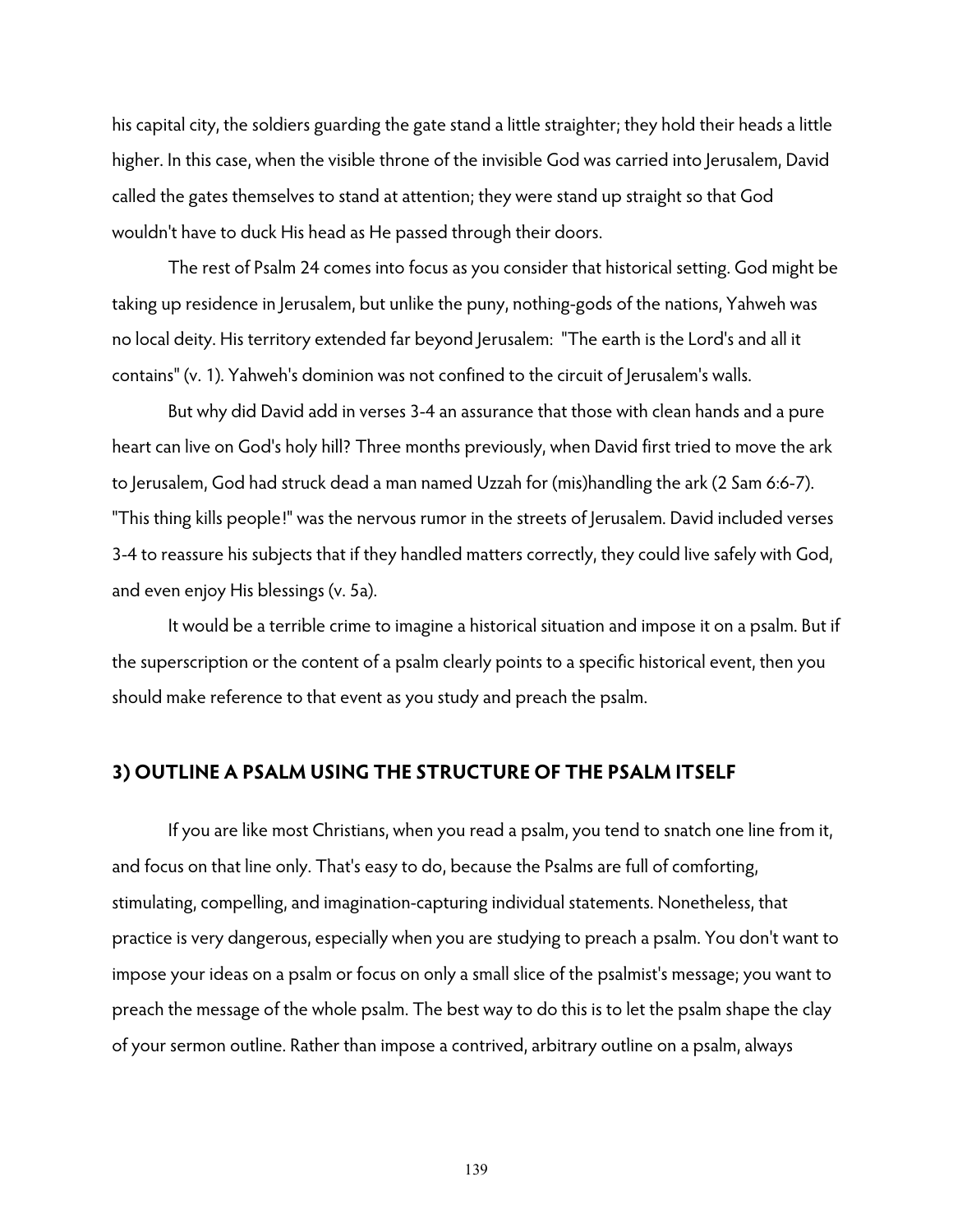outline it following the structure of the psalm itself. Let's consider three examples: Psalms 3, 23, and 33.

## **PSALM 3**

Psalm 3 is relatively easy to outline because the Hebrew word, selah, marks the logical breaks or transitions in David's thought. (The untranslatable word selah often marks stanza breaks in a psalm, but not always.78)

O Lord

How my adversaries have increased! discussed and the set of the Disaster Many are rising up against me.

Many are saying of my soul,

"There is no deliverance

for him

in God." Selah. (3:1-2)

But **Dependence** 

Thou, O Lord, art a shield about me My glory

and

the One who lifts my head.

I was crying to the Lord

with my voice

and

 $\overline{a}$ 

He answered me

<sup>78</sup> Craigie, Psalms 1-50, 76.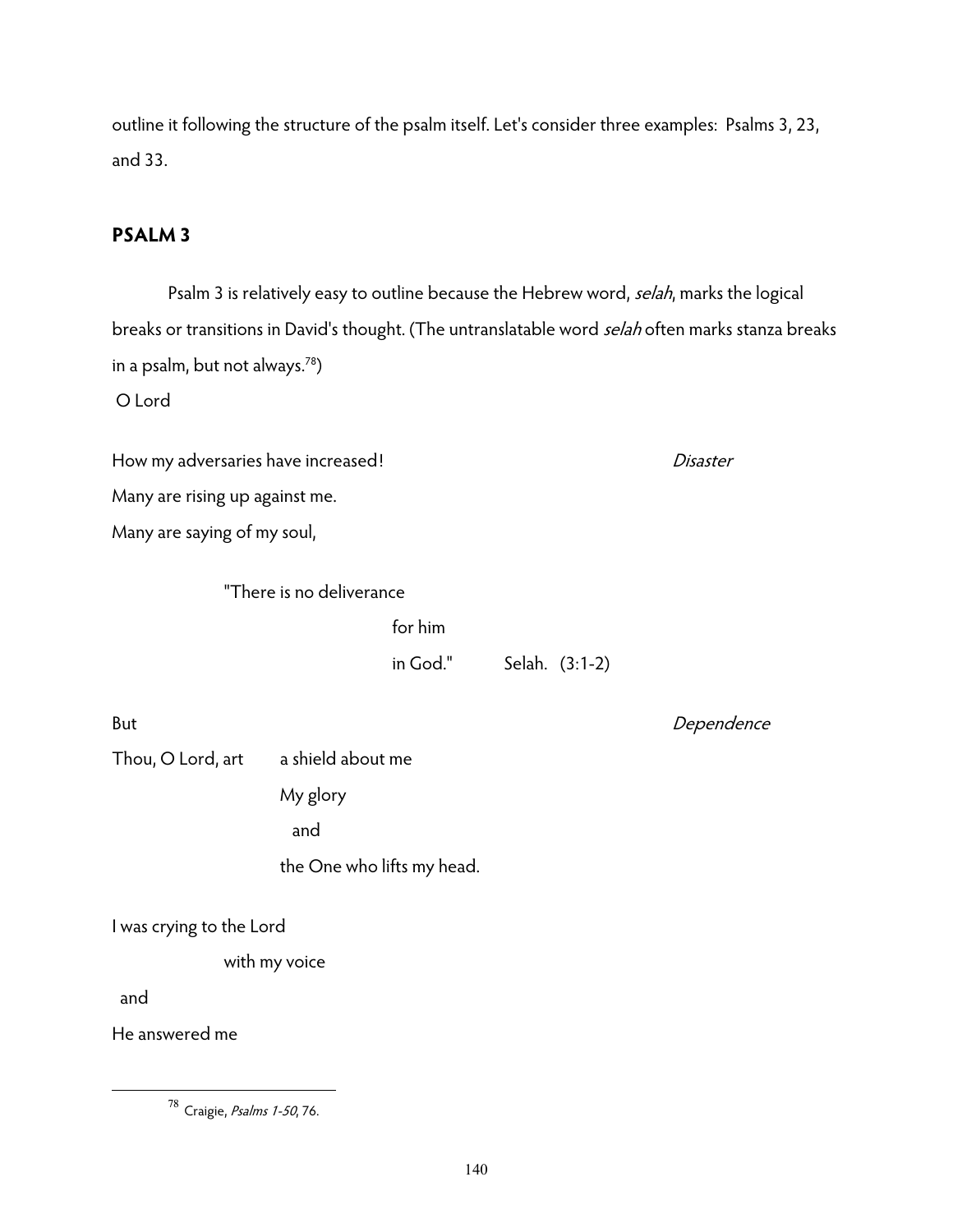| from His holy mountain.         |                | Selah. (3:3-4)                                  |             |
|---------------------------------|----------------|-------------------------------------------------|-------------|
| I lay down and slept<br>I awoke |                |                                                 | Deliverance |
|                                 |                |                                                 |             |
| for                             |                |                                                 |             |
| the Lord sustains me.           |                |                                                 |             |
| I will not be afraid            |                |                                                 |             |
| of ten thousands of people      |                |                                                 |             |
|                                 |                | who have set themselves against me round about. |             |
| Arise, O Lord                   |                |                                                 |             |
| Save me, O my God!              |                |                                                 |             |
| for                             |                |                                                 |             |
| Thou hast smitten               | all my enemies |                                                 |             |
| on the cheek                    |                |                                                 |             |

Thou hast shattered the teeth

of the wicked.

Salvation belongs

to the Lord

Thy blessing be upon Thy people!  $Selah.$  (3:5-8)

 It is not unusual for the psalmists to include a key word in their songs that serves as a road sign pointing to their overall message. In Psalm 3, it is the word translated *deliverance* in 3:2 and salvation in 3:8. With the theme of deliverance in mind, it's relatively simple to look at our block diagram and summarize the three sections of Psalm 3 with a textual-marker outline. The opening two verses speak of *David's disaster*, Absalom's treacherous and widely supported attempt to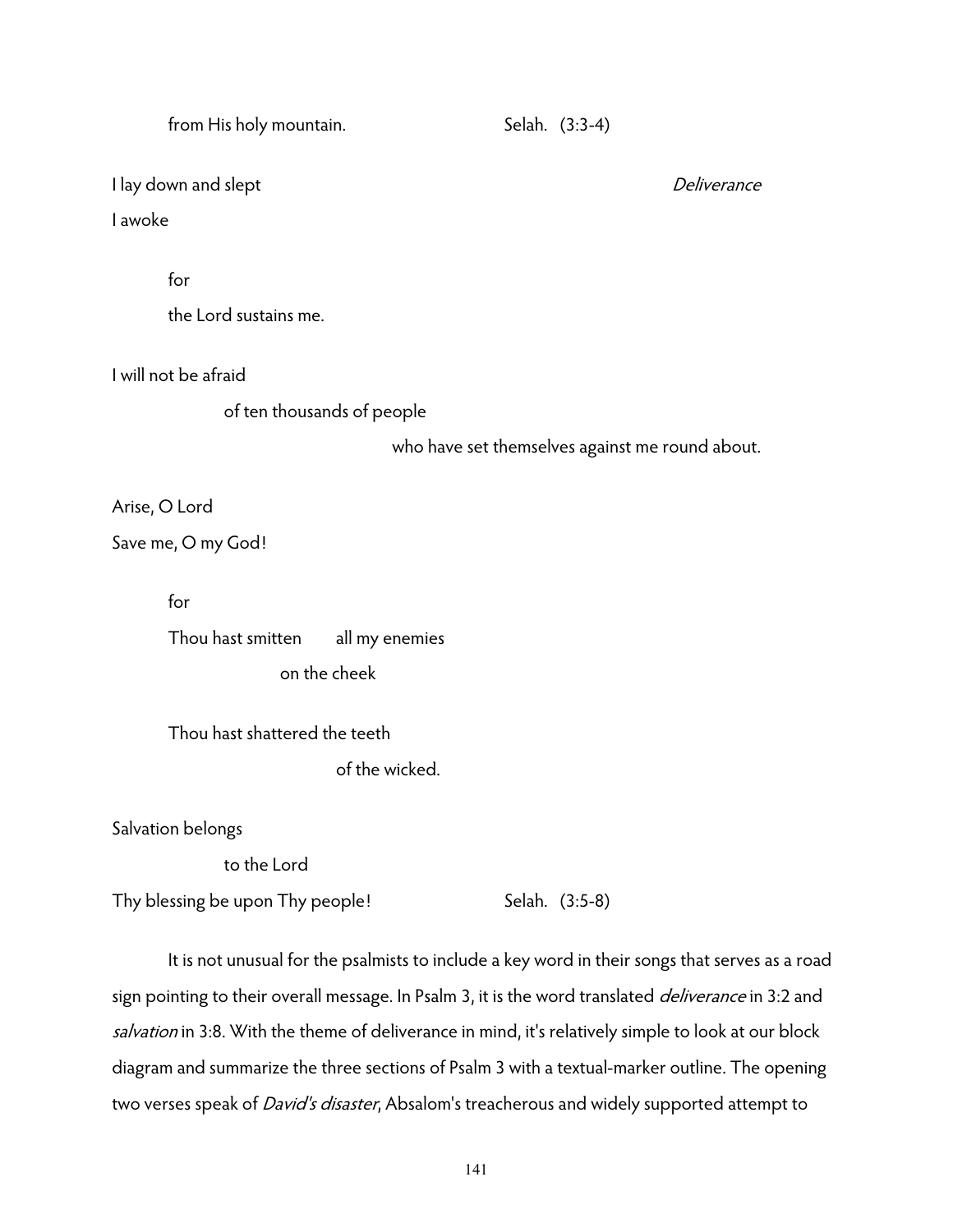overthrow his father's government. Verses 3-4 describe *David's dependence* on God, and offer three reasons for it. The final section summarizes *David's deliverance*: a good night's sleep and a peaceful heart based on God's past expertise at defeating David's enemies. If God had shattered Goliath's teeth, then He could handle Absalom too. The theological message you and your congregation need to apply? God owns deliverance (v. 8), but graciously shares it with those who, like David, faithfully depend on Him in their Absalom-like disasters.

## **PSALM 23**

The Lord is my shepherd The Lord is my shepherd Illustration

I shall not want.

He makes me lie down in green pastures; He leads me beside quiet waters. He restores my soul; He guides me in the paths of righteousness for His name's sake

Even though

I walk through the valley

of the shadow of death

I fear no evil

for

You art with me;

they comfort me, Your rod

and the contract of the contract of the contract of the contract of the contract of the contract of the contra

Your staff. (23:1-4)

You prepare a table and the Banquet Host Illustration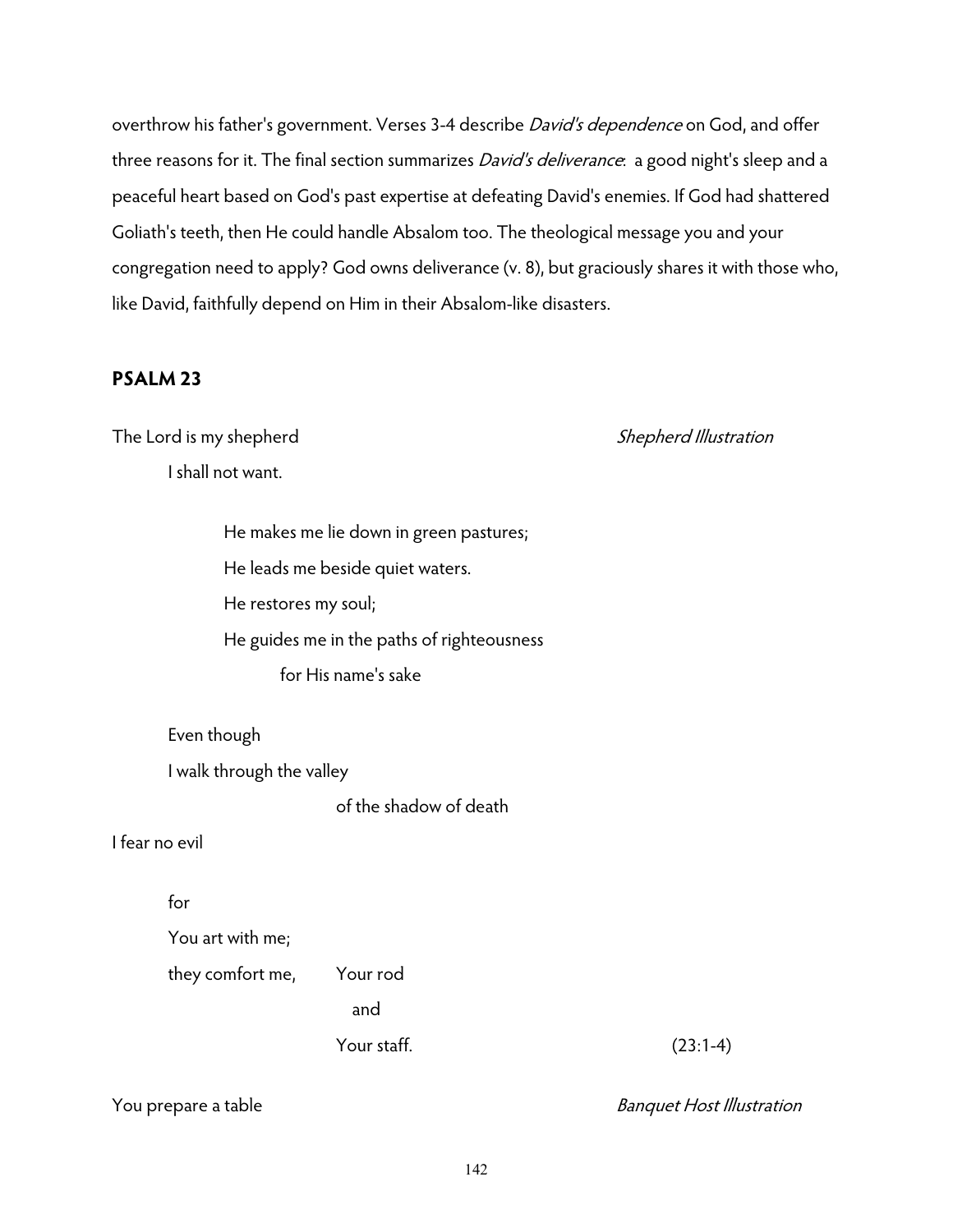### before me

in the presence of my enemies;

You have anointed my head with oil;

My cup overflows. (23:5)

 Surely goodness and lovingkindness will follow me

#### all the days

of my life

and

I will dwell

in the house

of the Lord

 $f$ orever.  $(23:6)$ 

David built this song around two images, two illustrations of God's care: shepherd (vv. 1- 4) and banquet host (v. 5). The shepherd guards, guides, and gives life. The banquet host dispenses joy. The results of God's abundant care are listed in 23:6. We can summarize the psalm this way: "In Psalm 23, you find two heartwarming illustrations of God's gracious care for His children that assure you of His protection and love even in your darkest trials."

One of the reasons I'm such a big fan of block diagramming is nothing helps me grasp the slippery eel of a psalm's structure and message faster than seeing it laid out in a block diagram. When looking at the block diagram of Psalm 23, I turn into the boy gazing at a disassembled lawnmower engine: "Nowl see how it works!"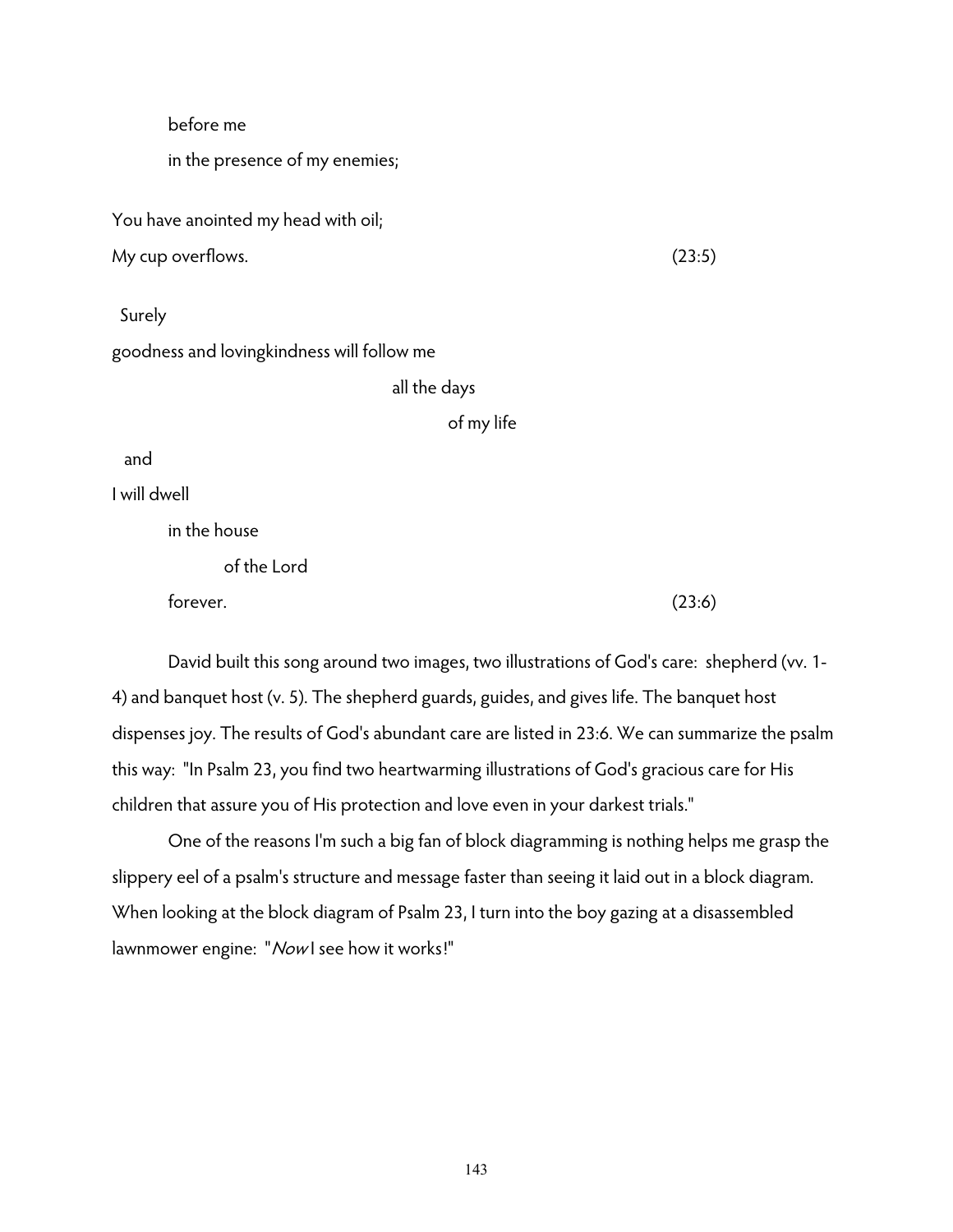#### **PSALM 33**

 Sometimes a psalm can be outlined by tracking the theological themes it develops. Psalm 33 provides an example of this. The psalm opens, as many psalms do, with an introductory call to worship (33:1-5) that leads you into the body of the psalm in 33:6-19. The change from third person (he, them, the nations, the king, etc.) to first person (our, we, us) in 33:20-22 marks a transition from the body of the psalm to the writer's conclusion.\*

 In the body of the psalm, the author focuses on three attributes of God. First, God's power as illustrated by His mind-blowing ability to call the universe into existence with nothing more than a spoken word: "By the word of the Lord the heavens were made …. Let all the inhabitants of the world stand in awe of Him. For He spoke, and it was done; He commanded, and it stood fast" (33:6, 8-9).

God's incomparable power determines that He is also *sovereign*—His plan stands: "The Lord nullifies the counsel of the nations; He frustrates the plans of the peoples. The counsel of the Lord stands forever, the plans of His heart from generation to generation" (33:10-11). In 33:13, the psalmist shifts his attention to God's *omniscience*: "The Lord looks from heaven; He sees all the sons of men … [He] understands all their works" (33:13, 15b). Any outline that adequately summarizes the content of this psalm must embrace those attributes: the plastic shopping bag of this sermon will have three oranges in it. But why *those* three attributes? Was the psalmist penning profound, but somewhat random thoughts about God? I don't think so.

#### **THE LIFE SITUATION OF PSALM 33**

 $\overline{a}$ 

 Let's go back for a moment to our second principle, identifying (if possible) the historical situation of the psalm. Psalm 33 includes these lines: "The king is not saved by a mighty army; a warrior is not delivered by great strength. A horse is a false hope for victory; nor does it deliver anyone by its great strength" (33:16-17). Frankly, those two verses seem out of place as you study

<sup>\*</sup> Always pay attention to such transitions between first, second, and third person. Not only do they identify who is speaking to whom, they can also mark a move from one section of a psalm to another.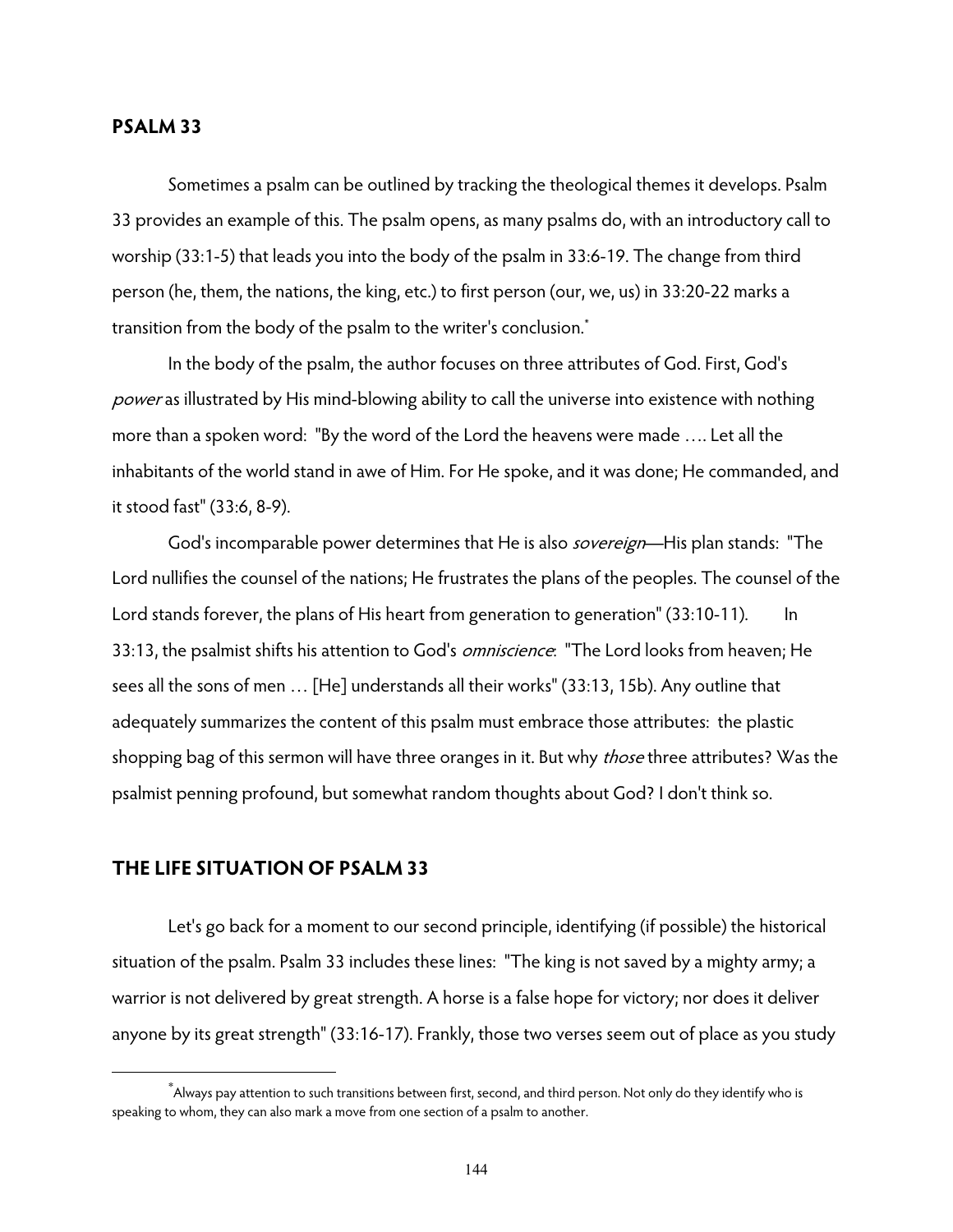the psalm. The lines just before and just after speak of God's omniscience. Why this sudden preoccupation with armies, warriors, horses, and battles? While I can't be dogmatic about it, I suspect that in 33:16-17, the psalmist gives you a glimpse of his circumstances, the situation that compelled him to write this meditation on God's power, sovereignty, and omniscience.

 War was as common in ancient Israel as sand in the Sahara. If the Philistines or the Pharaohs weren't marching across your land, then you probably faced lightning raids by the nomadic Amalekites or the bloodthirsty Ammonites. Every morning you had to get up and peek out your front door to discover which army was camped in your fields that day. In that setting, a self-reminder of God's incomparable power was not just random theological musing. A meditation on God's ability to frustrate the plans of the nations was not throw-away theology. For the author of this psalm, the fact that God looked from heaven and saw all the sons of men was important, but it was doubly, triply important that God saw *him*: "The eye of the Lord is on those who fear Him, on those who hope for His lovingkindness" (33:18). Facing armies, warriors, horses, and battles, and with no human hope of victory, the psalmist took special comfort in the fact that God sees those who fear Him.

 In other words, the song writer focused on the three attributes of God that most comforted him in the midst of his dangerous situation. What plural noun summary will capsulize the theological themes of this psalm? I suggest something like this: "In Psalm 33, we discover three attributes of God that remind us that the fear of the Lord is the fear that drives out all other fears."

#### **4) LOOK FOR REPEATED WORDS OR THEMES**

 $\overline{a}$ 

In Psalm 121, the song writer used various forms of the Hebrew root *shamar* (to keep or to guard) $79$  six times. I've highlighted them in our block diagram.

<sup>79</sup> John E. Hartley, "שָפֵר" in *Theological Word Book of the Old Testament*, 2 vols., ed. by R. Laird Harris, Gleason L. Archer, Jr., and Bruce K. Waltke (Chicago: Moody Press, 1980), 2:939.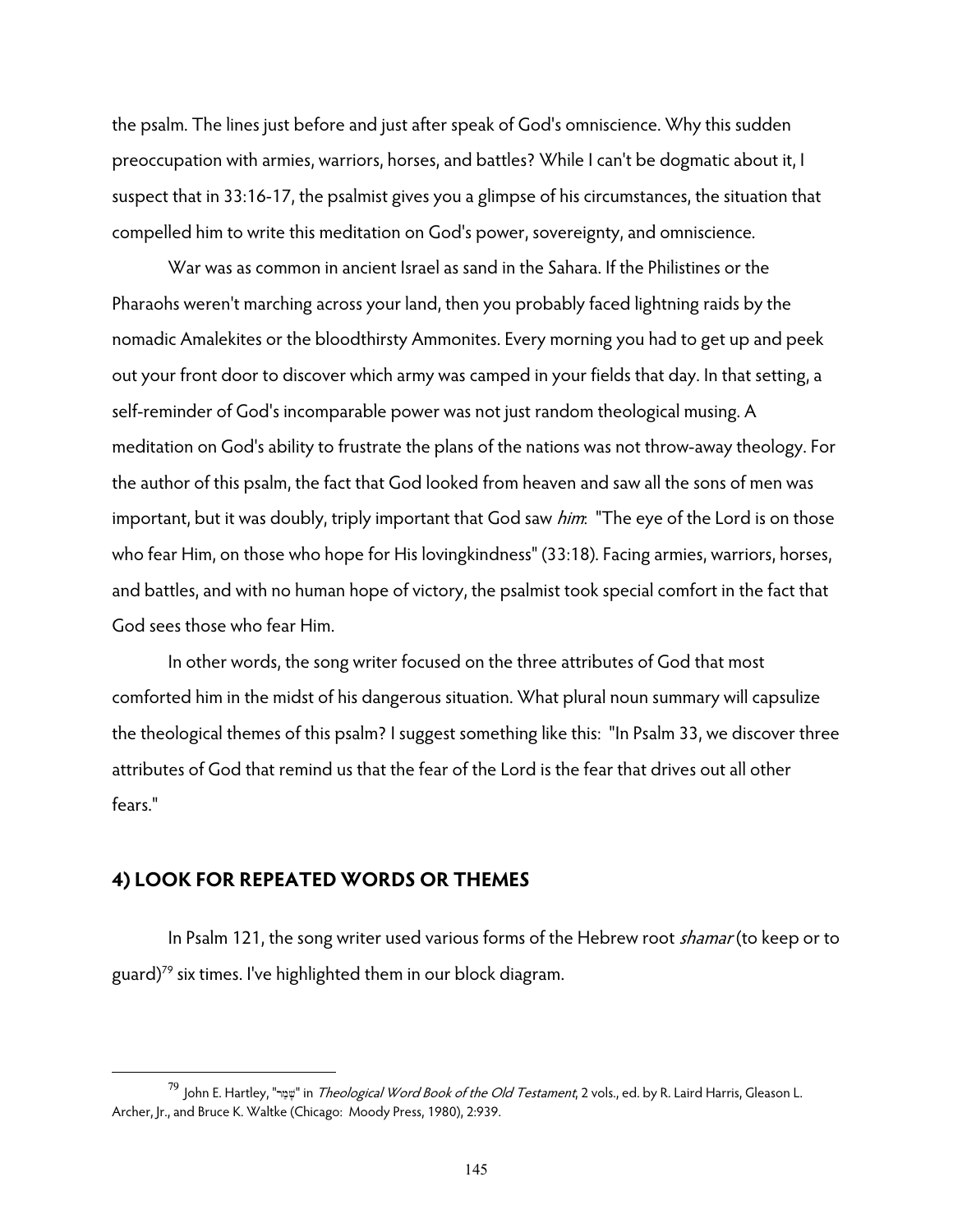I will lift up my eyes

to the mountains

From where shall my help come?

My help comes

from the Lord

who made heaven and earth.

He will not allow your foot to slip

He who keeps you will not slumber

Behold,

He who keeps Israel will neither slumber nor sleep.

The Lord is your keeper;

The Lord is your shade on your right hand.

The sun will not smite you by day nor the moon by night.

The Lord will protect you from all evil He will keep your soul The Lord will guard your going out and your coming in

> from this time forth and forever.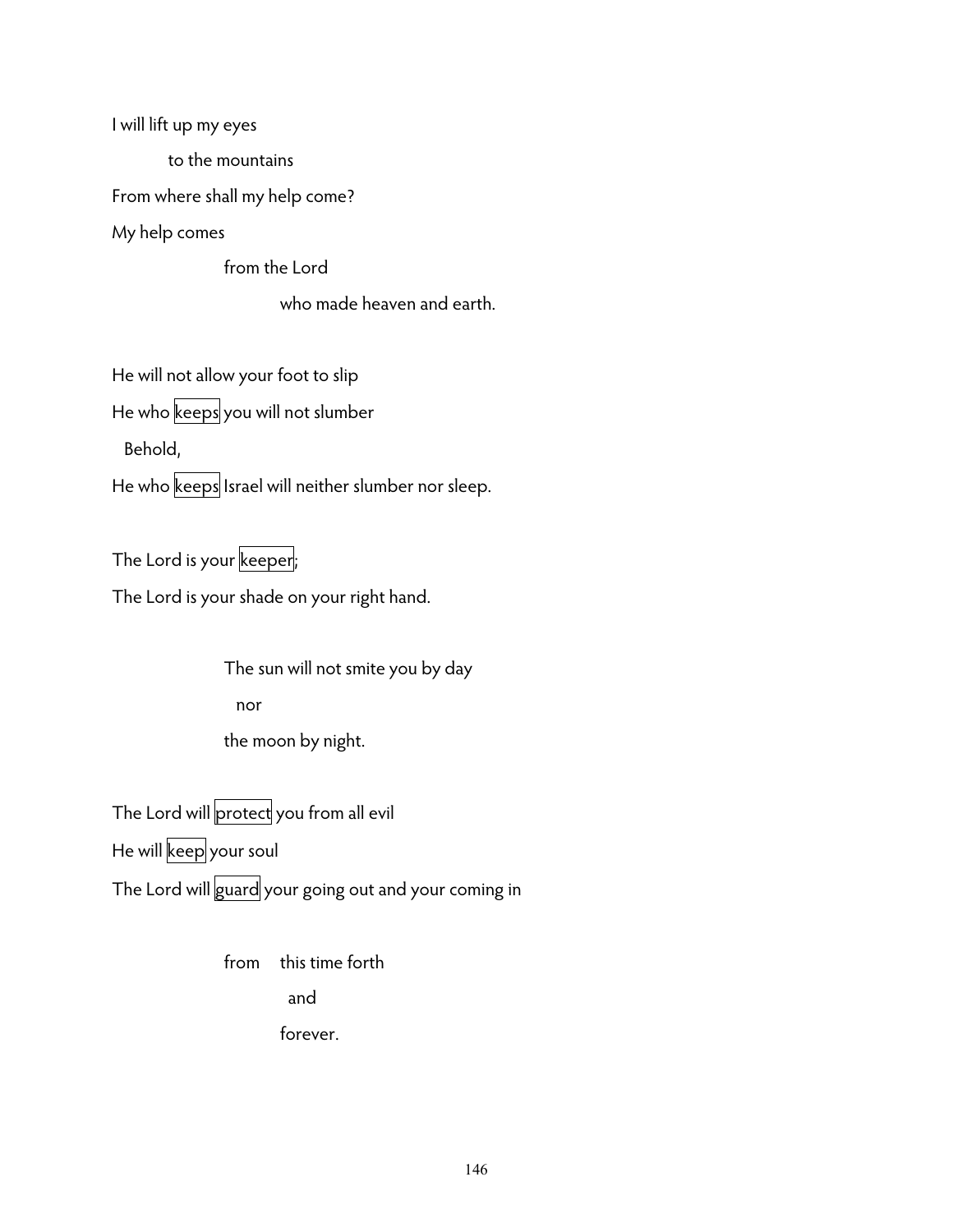When combined with the two uses of the word *help* in verses 1-2, the psalmist's repetition of the words keep, guard, and protect points you unerringly to his theme.

Psalm 121 was also tied to a specific historical situation.\* It is labelled "A Song of Ascents," meaning that it was one of a group of fifteen songs (Psalms120-134) that were sung especially as the Jews travelled to Jerusalem to worship at the Temple during annual feasts such as the Passover.<sup>80</sup> It appears that these psalms were called songs of *ascent* because all the roads that lead to Jerusalem go up. Whether you approach Jerusalem from the east, west, north, or south, you end by going uphill.

Having travelled on foot for days in the oven-like heat of Palestine, at some point the worshipers would round a corner of rock or top a rise in the dusty road and suddenly see Jerusalem and its central jewel, the Temple, gleaming ahead of them. What a sight for weary travellers! Looking up, the pilgrims would burst into song, praising the God that no building can contain: "I will lift up my eyes to the mountains; from where shall my help come? My help comes from the Lord, who made heaven and earth" (121:1-2). Although tired from their journey—their eyes red-rimmed from squinting into the Palestinian sun, their feet sore from the stony paths, and their legs exhausted from walking endless kilometres—although they were tired, they knew their Keeper neither slumbered nor slept.

#### **REPEATED WORDS IN PSALM 33**

 $\overline{a}$ 

Repeated words are neon lights that advertise the theme of a psalm. They can also advertise the theme of a section within a psalm, as is the case in Psalm 33. In Psalm 33:13-15, the author's repetition of the word all points unmistakeably to the attribute of God under consideration in that section: God's omniscience, the fact that He is all-knowing.

Don't get the impression that this is true of all psalms. Many have no discernable historical situation.

<sup>80</sup> Derek Kidner, Psalms 73-150: An Introduction and Commentary, Tyndale Old Testament Commentaries (Downers Grove, Ill.: Intervarsity Press, 1975), 429.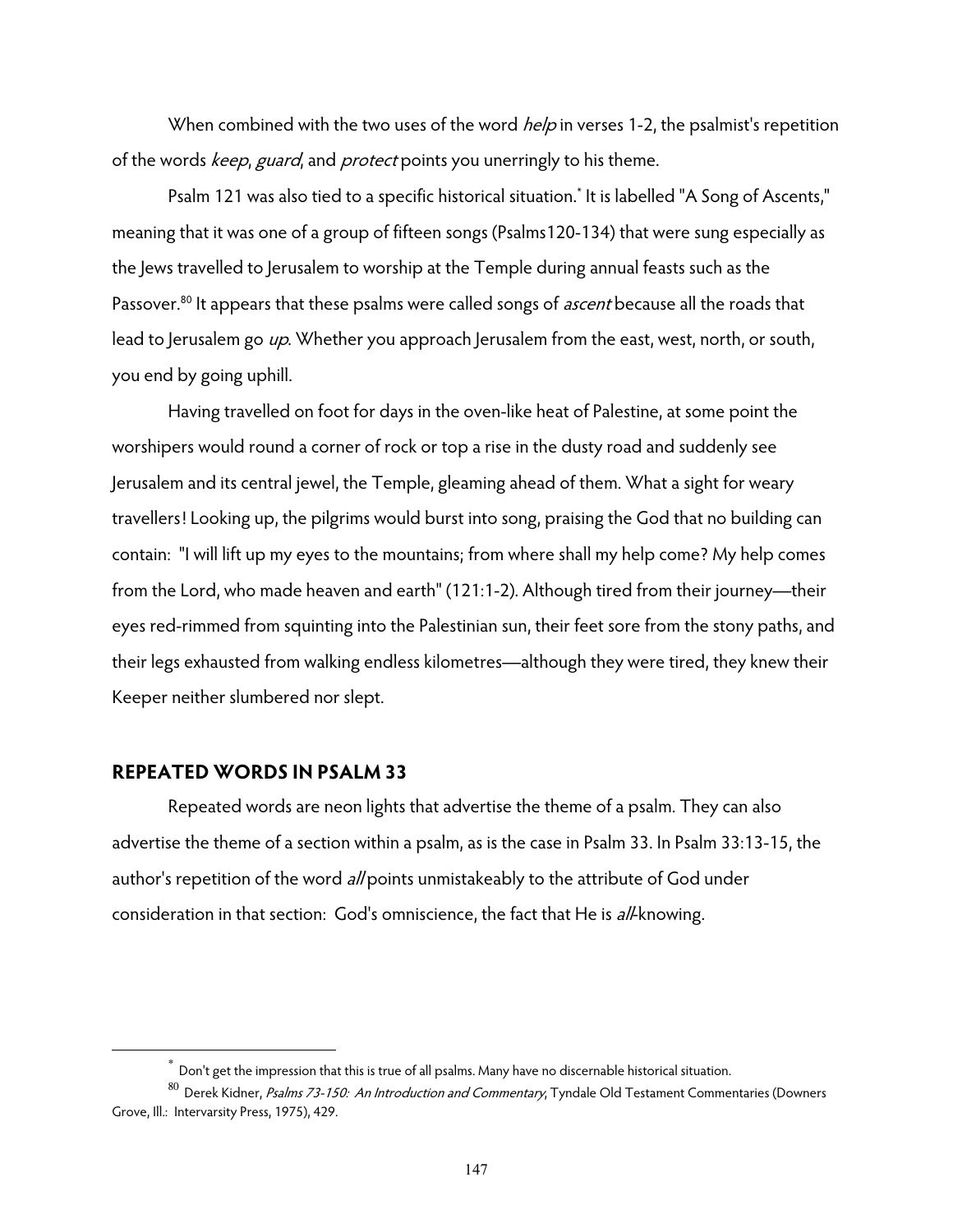The Lord looks from heaven He sees all the sons of men

He looks out from His dwelling place on all the inhabitants of the earth,

He who fashions the hearts of them all He who understands all their works. (33:13-15)

### **CONCLUSION**

 There is much more to say about studying the Psalms, but those four principles provide a nudge in the right direction: look for parallel structure; look for a historical situation if there is one; compose your sermon outline using the structure of the psalm itself; and keep an eye out for repeated words and themes.

I enthusiastically encourage you to preach the New Testament: preach Mark's good news about Jesus Christ; preach Paul's profound doctrines of salvation. But as you do so, don't forget Proverbs and Psalms. Someday, I'll come visit your church, and when I do, I want to find those pages of your congregation's Bibles well-worn—bent and brown—because their preacher preaches them often. Open the cage! Let the lions loose!

148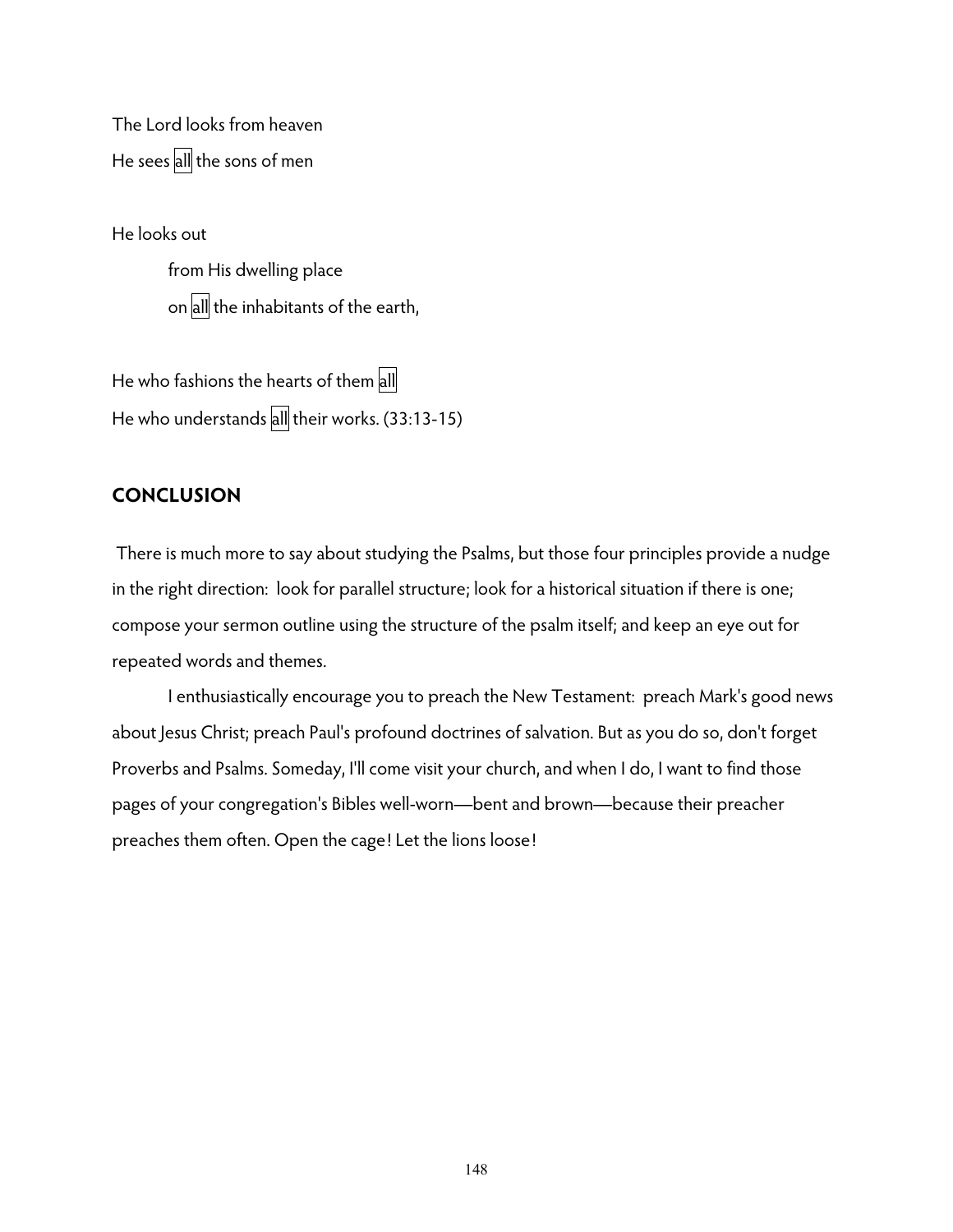# **CONCLUSION**

## **EXPOSITORY STUDYING**

 Everyone has heroes, preachers included. If you're a student of church history, you probably share some of my heroes. One, for example, is John Chrysostom, the Greek church father, whose verse-by-verse expositions of the Scripture were so eloquent that his contemporaries called him "the Golden-mouthed." Another is Martin Luther, whose sermons were used by God as a battering ram to shatter the gates of the fortress called Roman Catholicism. Renowned as a theologian, John Calvin was also an expository preacher. Every second week Calvin preached daily, including two sermons on Sundays. In fact, during his twenty-five year ministry in Geneva, Calvin expounded almost the whole Bible.

 In Scotland, John Knox is reputed to have splintered pulpits with the enthusiastic pounding of his fist as he preached the gospel of Jesus Christ. In England, the preaching baton was passed from hand to hand as men like John Wycliffe, Hugh Latimer, Thomas Watson, John Owen, John Bunyan, John Wesley, and George Whitefield opened their Bibles and announced, "Thus saith the Lord." In America, Jonathan Edwards warned sinners of the unspeakable horrors of falling into the hands of an angry God. In England in the 1800s, Charles Spurgeon was enthroned as the Prince of Preachers.

### **A NEW HERO**

 As preachers, we all have heroes. But as we conclude this book, I want to give you a new hero: Ezra the scribe. As the spiritual leader of the revival under Nehemiah, Ezra was one of the great pulpiteers of the Old Testament.

All the people gathered as one man at the square which was in front of the Water Gate, and they asked Ezra the scribe to bring the book of the law of Moses which the Lord had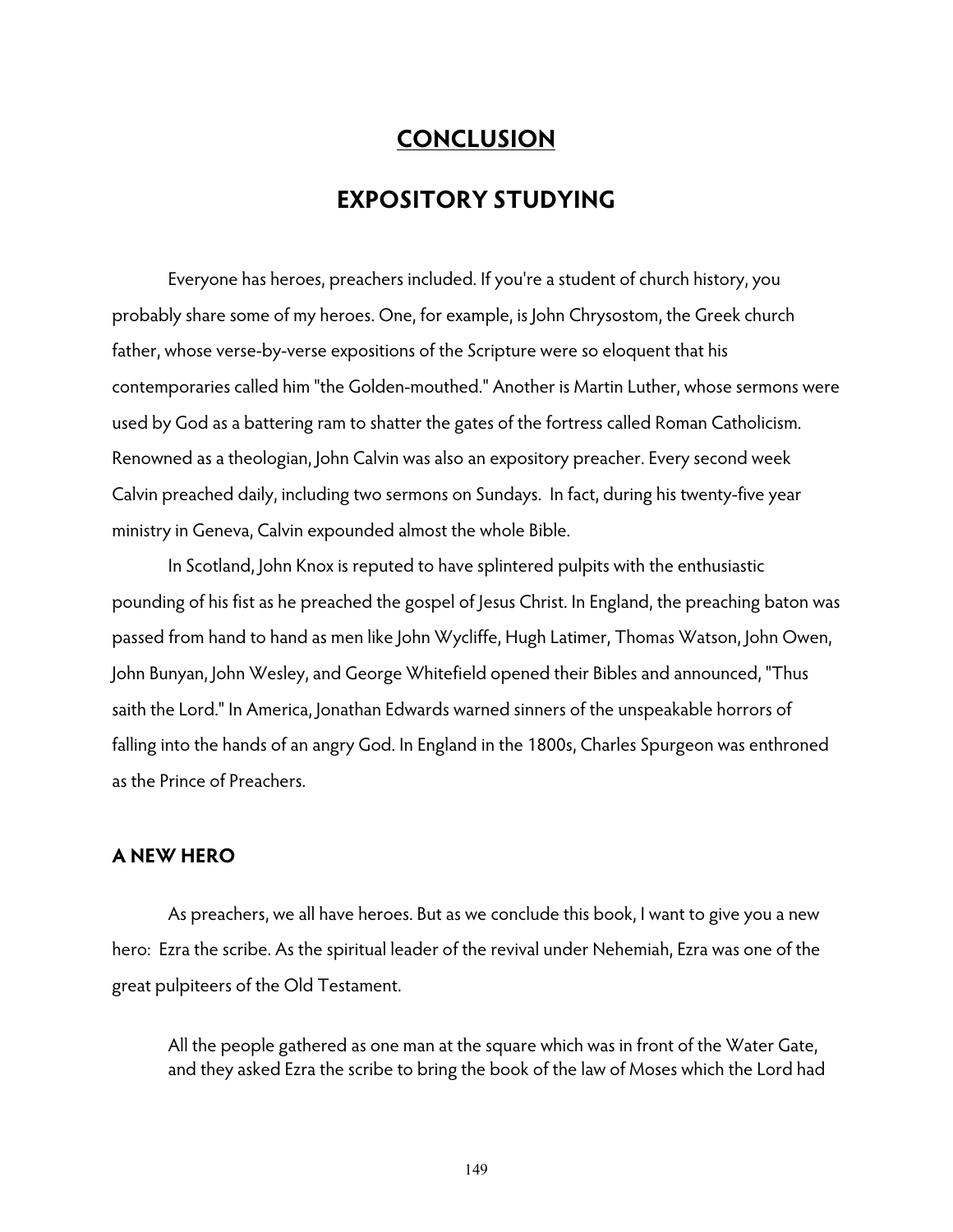given to Israel …. They read from the book, from the law of God, translating to give the sense so that they understood the reading. (Neh 8:1, 8)

 Ezra the scribe personified expository preaching: he read the text, explained the text, and applied the text. But more than that, Ezra personified expository *studying*. That's what makes him my hero. Everyone wants to preach, but Ezra understood that to preach for God, you must first study for God.

 Ezra 7:6 says of him, "He was a scribe skilled in the law of Moses." The Hebrew actually says that Ezra was a scribe *quick* in the law of Moses. When I was growing up, we played a game called sword drill. The leader of the game would shout out a verse reference, and the first person to find that verse in his Bible and read it out loud was the winner. Ezra was the all-time champion at sword drill. When it came to God's word, he was quick; nobody beat him to the draw.

 There was no secret to Ezra's skill: "Ezra had set his heart to study the law of the Lord, and to practice it, and to teach His statutes and ordinances in Israel" (Ezra 7:10). The cord of Ezra's commitment to God's word had three strands—studying, practicing, and preaching<sup>81</sup> —and as Solomon reminds us, three strands makes for a very strong rope (Eccl 4:12).

#### **EZRA'S THREE COMMITMENTS**

 $\overline{a}$ 

First, Ezra set his mind to study God's word. The word translated *study* meant to investigate or to seek with care. It was the word you would use of a detective painstakingly searching the scene of a crime for a single hair, a single thread, a single clue as to the murderer's identity. Ezra approached the word of God with a relentless diligence and an insatiable curiosity. He couldn't stop asking, *Why? How? Where? When?* and *How many times?* as he rummaged through the Pentateuch, ransacking the law of Moses to gather all its treasures.

An Ezra-like commitment to studying isn't easy. First, it's hard work, and you and I are water—we prefer to run downhill, not up. But even if you love studying, you'll have some hurdles to clear if Ezra is going to be your hero. For example, African congregations rarely understand the

 $^{81}$  George J. Zemek, "Grammatical Analysis and Expository Preaching," in *Rediscovering Expository Preaching*, John MacArthur, Jr. and The Master's Seminary faculty, (Dallas, Texas: Word Publishing, 1992), 163-5.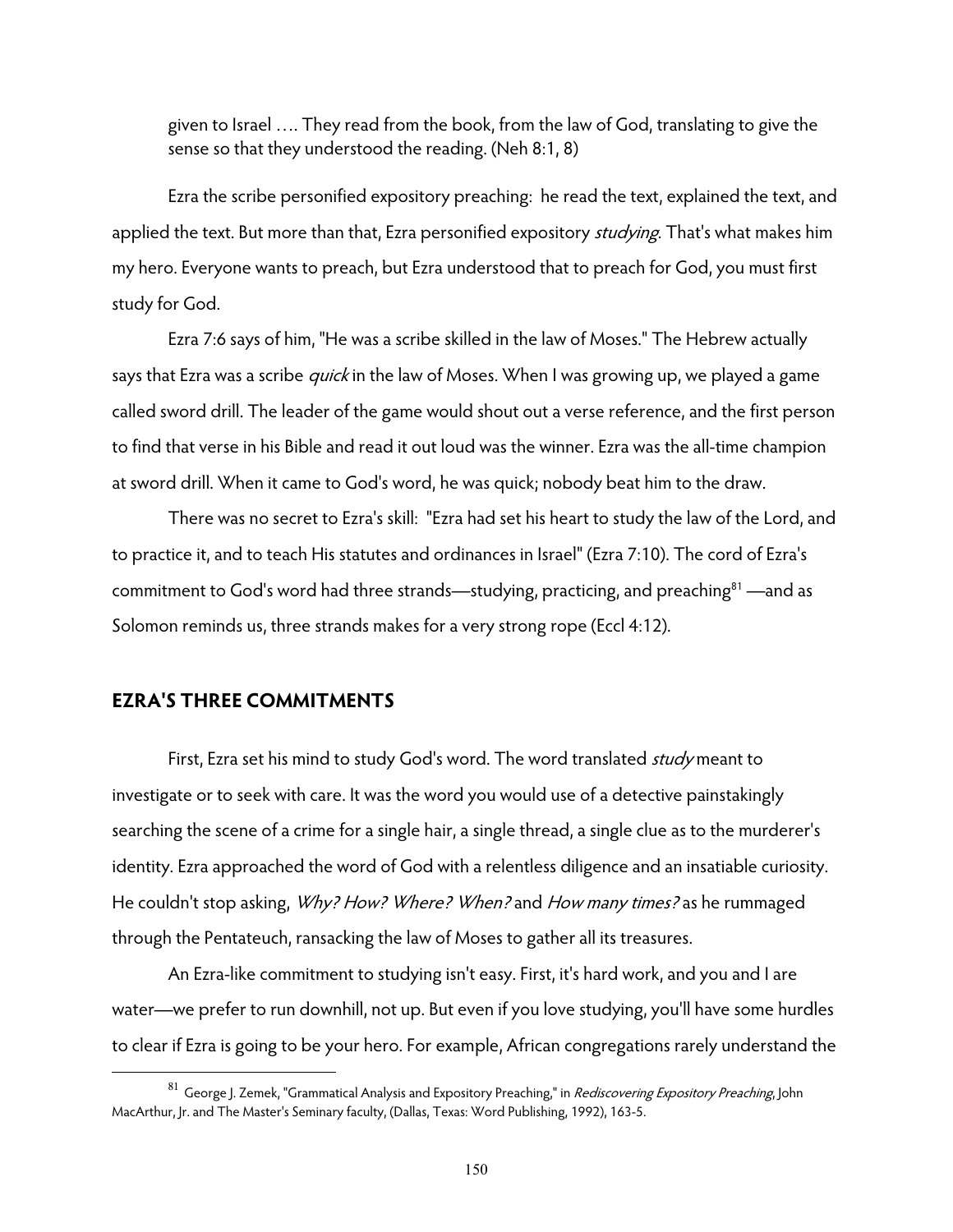time and effort necessary to produce expository sermons. Therefore, your congregation members will think nothing of interrupting the time you have set aside to prepare your sermons. They will visit often, stay long, and chat for hours. You aren't going to change that because in Africa relationships are everything. Therefore, to be an Ezra, you'll probably have to become an early riser. Study every morning from five until eight. No one visits during those hours; the telephone rarely rings. Having studied early, the rest of your day is free for your other shepherding responsibilities.

Over time, your church will learn to respect your study hours, especially when they see the difference it makes in your sermons. My wife once visited the mother of a young man in our congregation. Upon her arrival the woman asked, "Where's your husband?" To which my wife responded, "He's at home studying for his sermons." The woman seemed astounded by this, and after a moment of perplexed silence she said, "He has to study in order to preach?" That tells you a lot about the sermons she had heard her whole life! If you preach wind and nonsense on Sunday, your congregation will say to themselves, "He doesn't have to study to preach that." On the other hand, if your sermons combine clear and passionate explanations of the text with powerful and convicting applications, your people will give you the study time you need.

Another way to help your congregation come to grips with the time required to prepare good sermons is to encourage them to become readers. Although there are many blessed exceptions, as a rule, most African Christians are not enthusiastic readers. They can read, but they prefer other pastimes. However, as they begin to read both their Bibles and other solid Christian literature, they will realize the time study requires. As an added benefit, they will also become more and more fond of expository preaching: reading churches want nothing else.

So, Ezra should be your hero because he was a student of God's word before he was a preacher of God's word. But a cranium crammed with Bible facts isn't all there is to being a Godapproved preacher. Therefore, Ezra also set his heart to *practice* the law of the Lord. Extensive Bible knowledge, even when combined with a preacher's eloquence, adds up to a big fat zero if you don't live what you've learned. I have always been leery of overweight doctors who smoke. Just how well do they know their stuff if they indulge in destructive habits like overeating and

151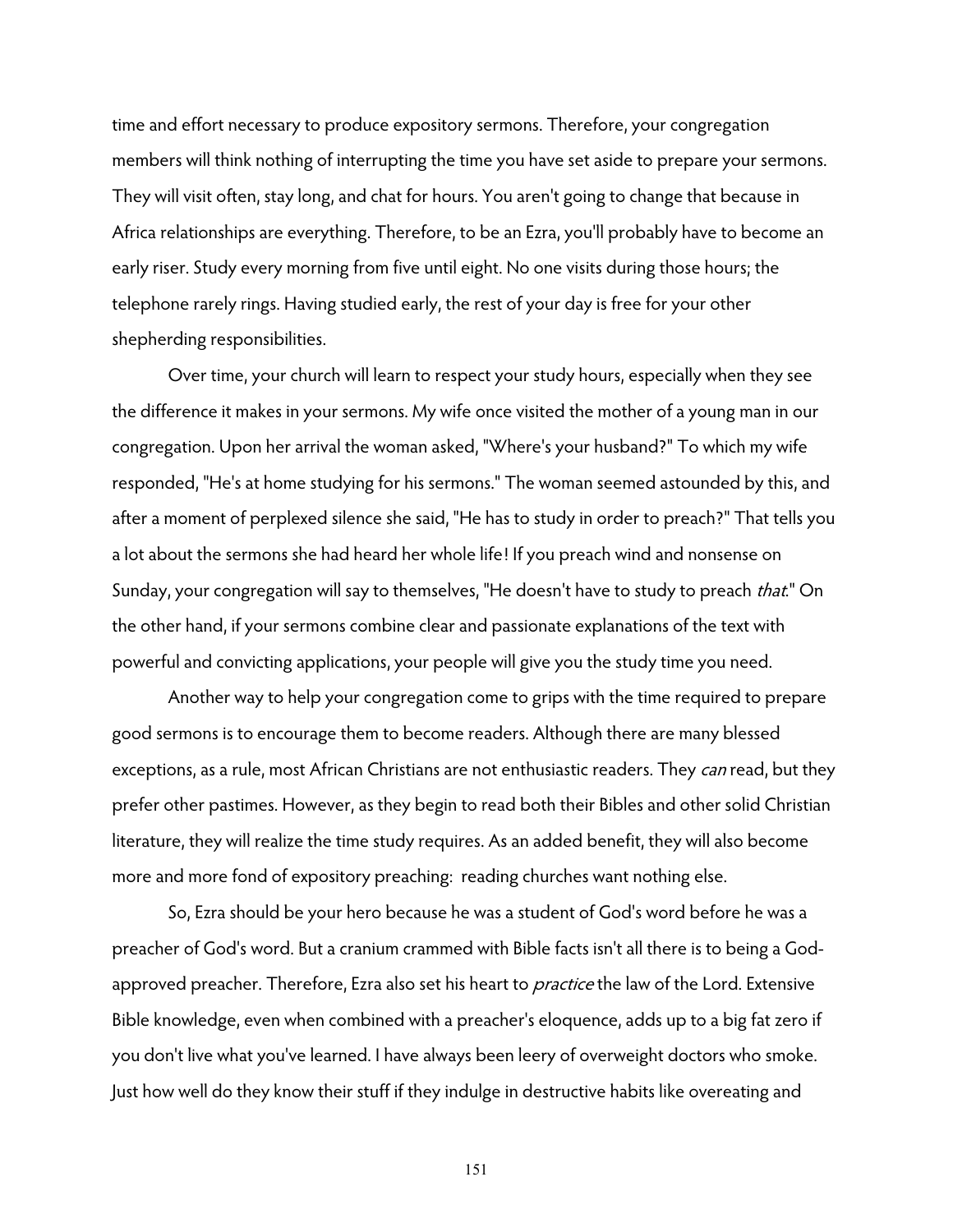smoking cigarettes? It works the same way with preachers. Preachers who don't live the truths they know should *not* be trusted by God's people. In fact, such preachers should be disbarred from practice.

Ezra's third commitment was "to teach [God's] statutes." The word *teach* in Ezra 7:10 is related to the Hebrew word for an ox goad, a pointed stick used by a cart driver or plowman to prod his lazy or reluctant animals to lean into the harness. As a preacher, Ezra was an ox goad in the hands of God, jabbing spiritually toughened rumps. Nonetheless, like thirsty sheep to water, those who wanted to know and obey God's word gathered to hear Ezra preach: "The heads of the father's households … were gathered to Ezra the scribe that they might gain insight into the words of the law" (Neh 8:13). God's word is the water of life; Ezra was the tap.

#### **THE FINAL WORD**

Ezra is one of my heroes, and it's my hope that this book will make him one of yours too. In simple terms, Ezra preached well because he studied well (I'm sure he used block diagrams!). In the pulpit you might have a voice like thunder and gestures like lightning, but if you don't resay what God said in His word, your sermons are noise and nothing, storm clouds without rain. But when you set your heart on the expository studying you've learned in this book, the rain begins to fall. It pours down. It brings life. The drought is broken.

Feed grain; bring rain. You can describe the incomparable benefits of God's word in a lot of ways. The Bible is the voice of the Father, the revealer of the Son, the sword of the Spirit: there is no word like God's word. Therefore, preach for God by setting your heart on Ezra's three commitments. As you do so, pay special attention to the initial one. Why? Because to preach for God, you must first study for God.

152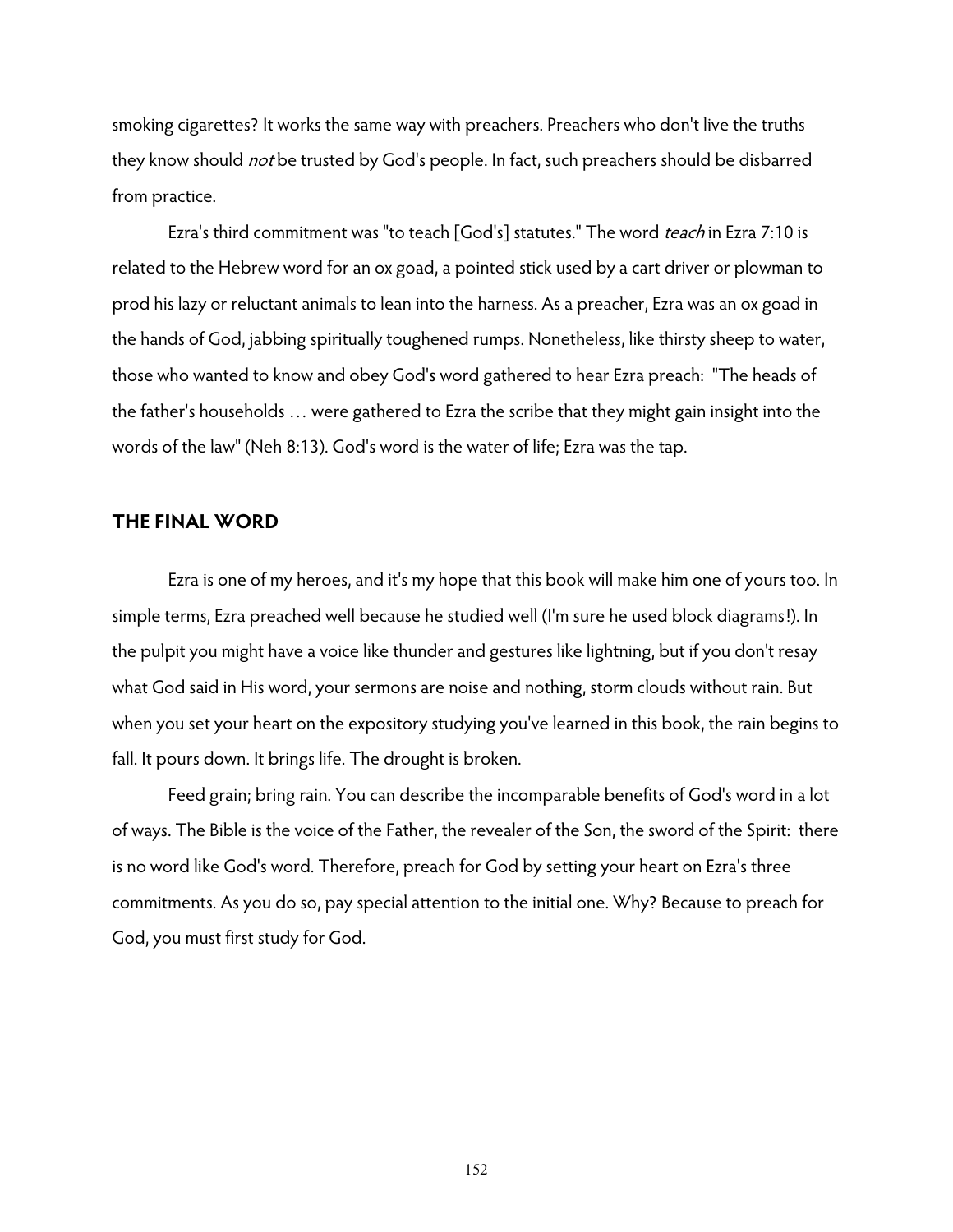| Ezra had set his heart |                             |             |
|------------------------|-----------------------------|-------------|
| 1. to study the law    |                             |             |
|                        | of the Lord                 |             |
| and                    |                             |             |
| 2. to practice it      |                             |             |
| and                    |                             |             |
| <i>3.</i> to teach     | His statutes and ordinances |             |
|                        | to Israel                   | (Ezra 7:10) |
|                        |                             |             |

 In Ezra 7:10, we find three commitments that make Ezra the scribe the hero of every expository preacher.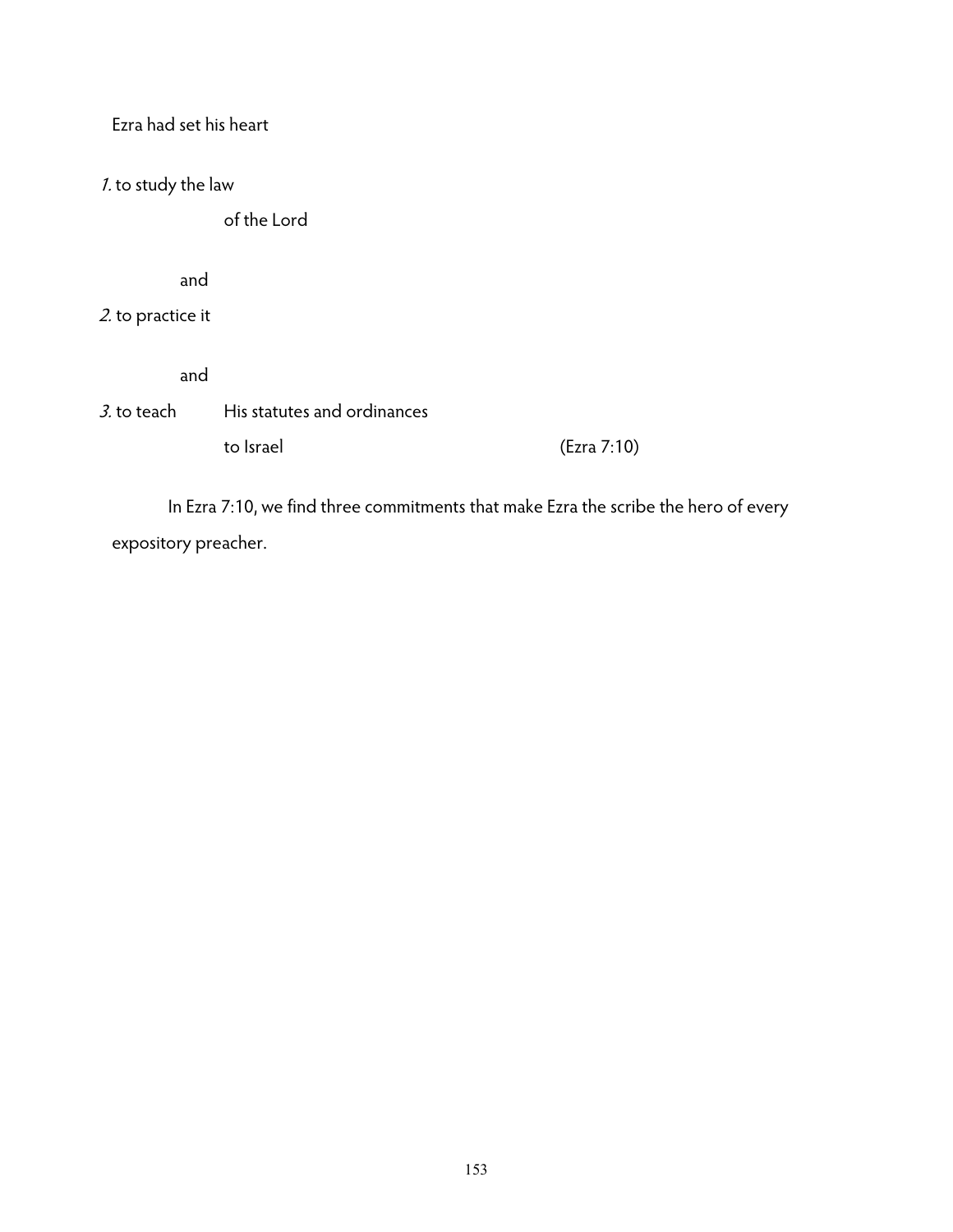# **APPENDIX 1**

# **BLOCK DIAGRAMMING EXERCISES**

To sharpen the skills you learned in this book, make your own block diagram, interpretational outline, and plural noun summary of the following ten passages:

| 1 Peter 1:14-16 | 1 Peter 5:6-7     | 1 Peter $2:1-3$ |
|-----------------|-------------------|-----------------|
| 2 Tim 3:16-17   | Colossians 2:8-12 | Ephesians 4:1-3 |
| Hebrews 12:1-2  | Phil 2:14-16      | Psalm 23        |
| Titus 3:4-7     |                   |                 |

It might help you to "strip" each text first, so that you can find the main clause. Once you have finished your diagram, outline, and plural noun summary, check yourself against the samples in this appendix (I've used the NASB Update version of each text). Make sure you give each text your best effort before you peek at what I did. Chances are, you'll come up with something as good or better.

## **A WARNING TO PERFECTIONISTS**

While a block diagram is a wonderful tool, it is just that, a *tool*. Therefore, there's no need to strive for absolute perfection in the spacing of your diagram. It's a picture of your passage, not a work of art. Diagram correctly; be neat, tidy, and consistent: a mistake might make you mispreach a passage. On the other hand, don't waste time trying to produce something that you could hang on the wall of an art museum.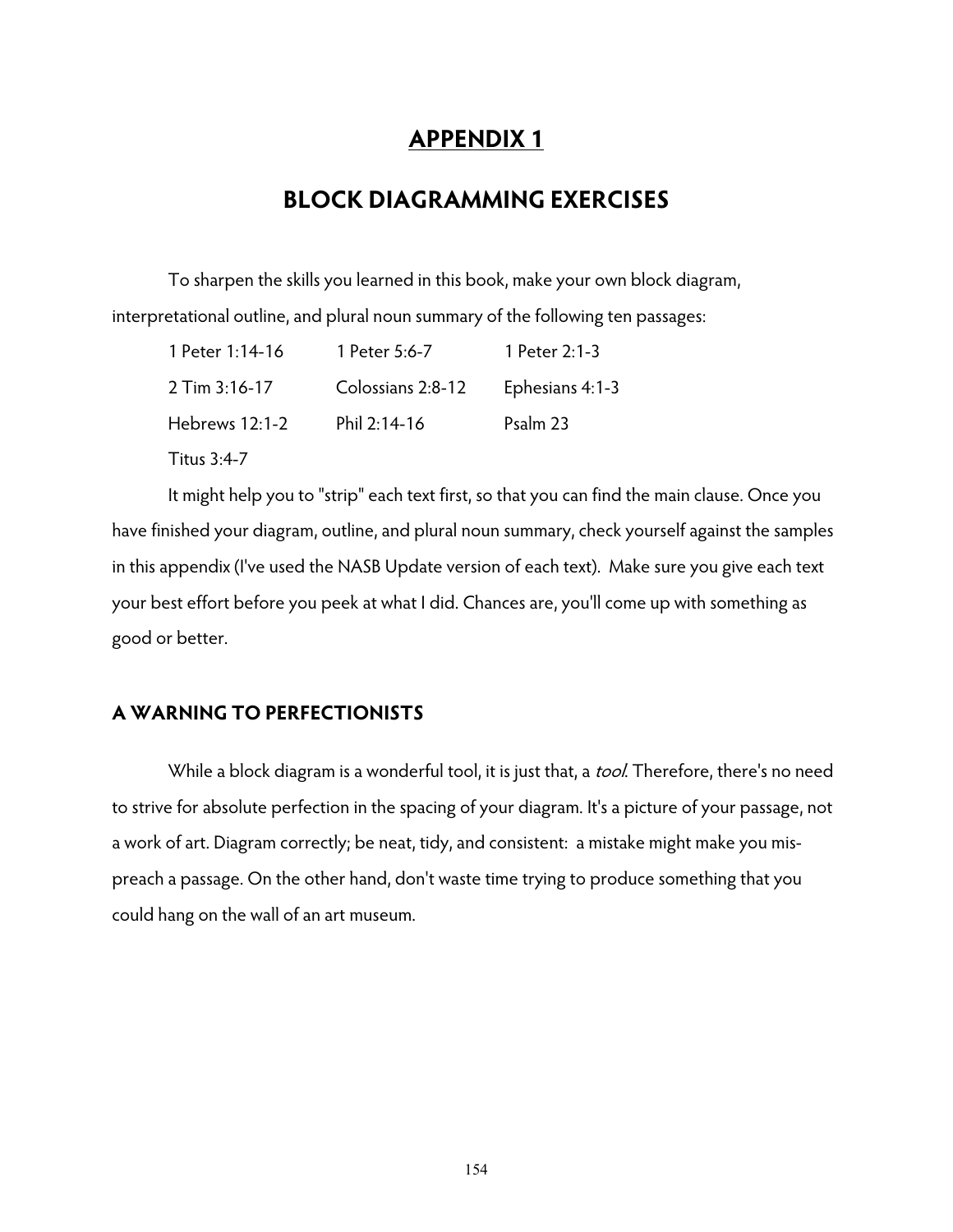#### **1 Peter 1:14-16**

|                 |                                | As obedient children     |                                    |               |                       |
|-----------------|--------------------------------|--------------------------|------------------------------------|---------------|-----------------------|
| $\mathcal{I}$ . | do not be conformed            |                          |                                    |               | main verb             |
|                 |                                | to the former lusts      |                                    |               |                       |
|                 |                                |                          | which were yours in your ignorance |               | relative              |
| 2.              | but<br>be holy yourselves also |                          |                                    |               | contrast<br>main verb |
|                 |                                | like the Holy One        |                                    |               |                       |
|                 |                                |                          | who called you                     |               | relative              |
|                 |                                | in all your behavior     |                                    |               |                       |
|                 |                                | because<br>it is written |                                    |               | causal                |
|                 |                                |                          | You shall be holy                  | for I am holy | causal                |

This passage reveals two secrets to personal holiness that help adopted sons and daughters of God live like true sons and daughters of God.

1. Non-conformity to your unsaved lifestyle

| A. childlike avoidance | (as obedient children)           |
|------------------------|----------------------------------|
| B. informed avoidance  | (no longer walking in ignorance) |

#### 2. Conformity to God your Savior

| A. the obligation of the conformity (the command)      |  |
|--------------------------------------------------------|--|
| B. the imitation of the conformity (like the Holy One) |  |

- C. the extent of the conformity (in all your behavior)
- D. the authority of the conformity (the OT quotation)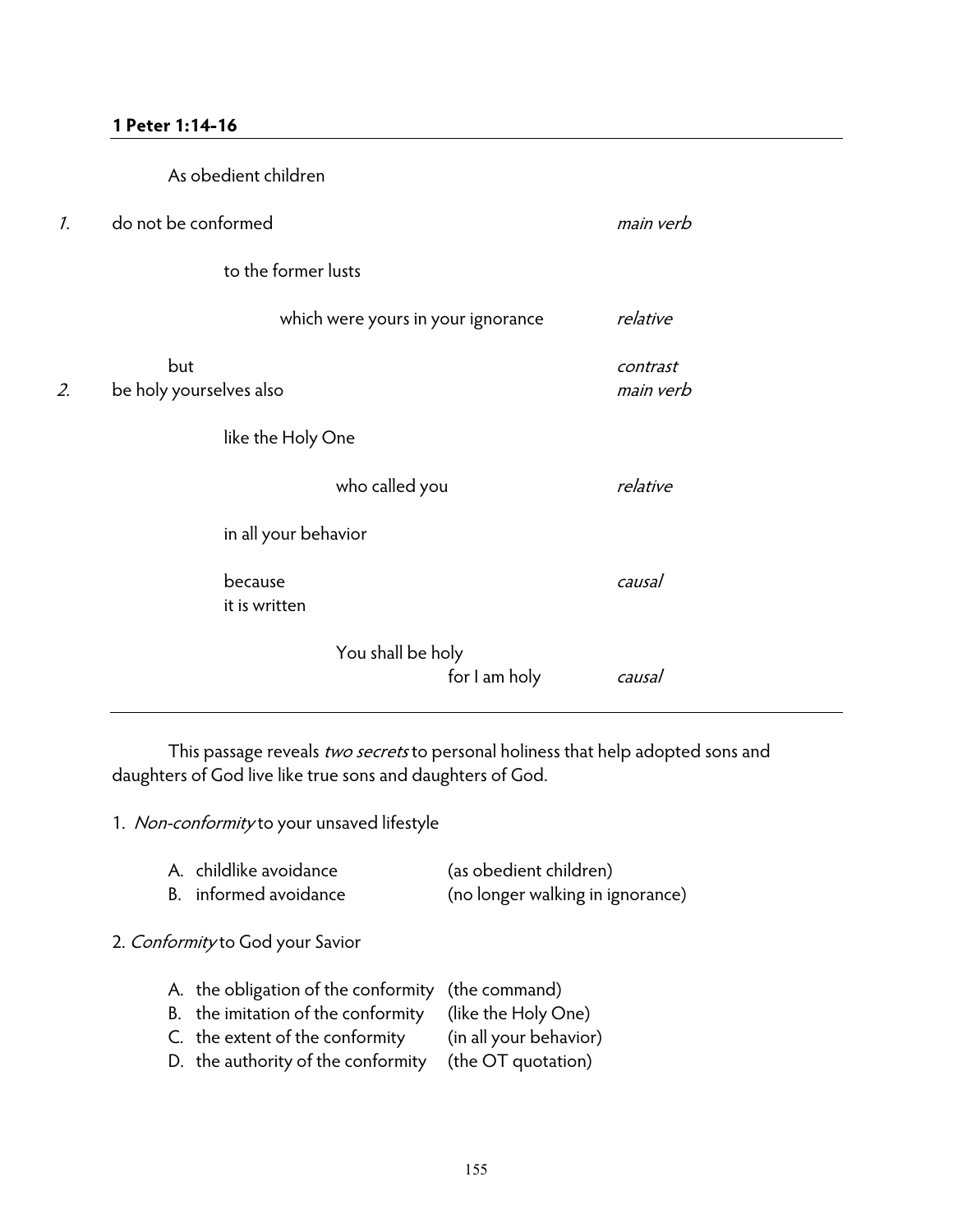### **1 Peter 5:6-7**

|                 | (v. 5  God is opposed to the proud but gives grace to the humble) |                                      |  |  |  |
|-----------------|-------------------------------------------------------------------|--------------------------------------|--|--|--|
| $\mathcal{I}$ . | Therefore                                                         | result                               |  |  |  |
|                 | [you] humble yourselves                                           | main verb                            |  |  |  |
| 2.              | under the mighty hand<br>of God                                   | preposition                          |  |  |  |
| 3.              | that<br>He may exalt you<br>at the proper time                    | purpose                              |  |  |  |
| 4.              | casting all your anxiety upon Him<br>because<br>He cares for you  | instrumental<br>participle<br>causal |  |  |  |

This passage teaches *four fundamental principles* of personal humility that, if applied, will make you like your Savior—gentle and meek.

| 1. The <i>prompting</i> of humility | $(v. 5 $ Therefore)             |
|-------------------------------------|---------------------------------|
| 2. The <i>place</i> of humility     | (under the mighty hand of God)  |
| 3. The <i>purpose</i> of humility   | (that He may exalt you)         |
| 4. The <i>peace</i> of humility     | (the casting of anxiety on God) |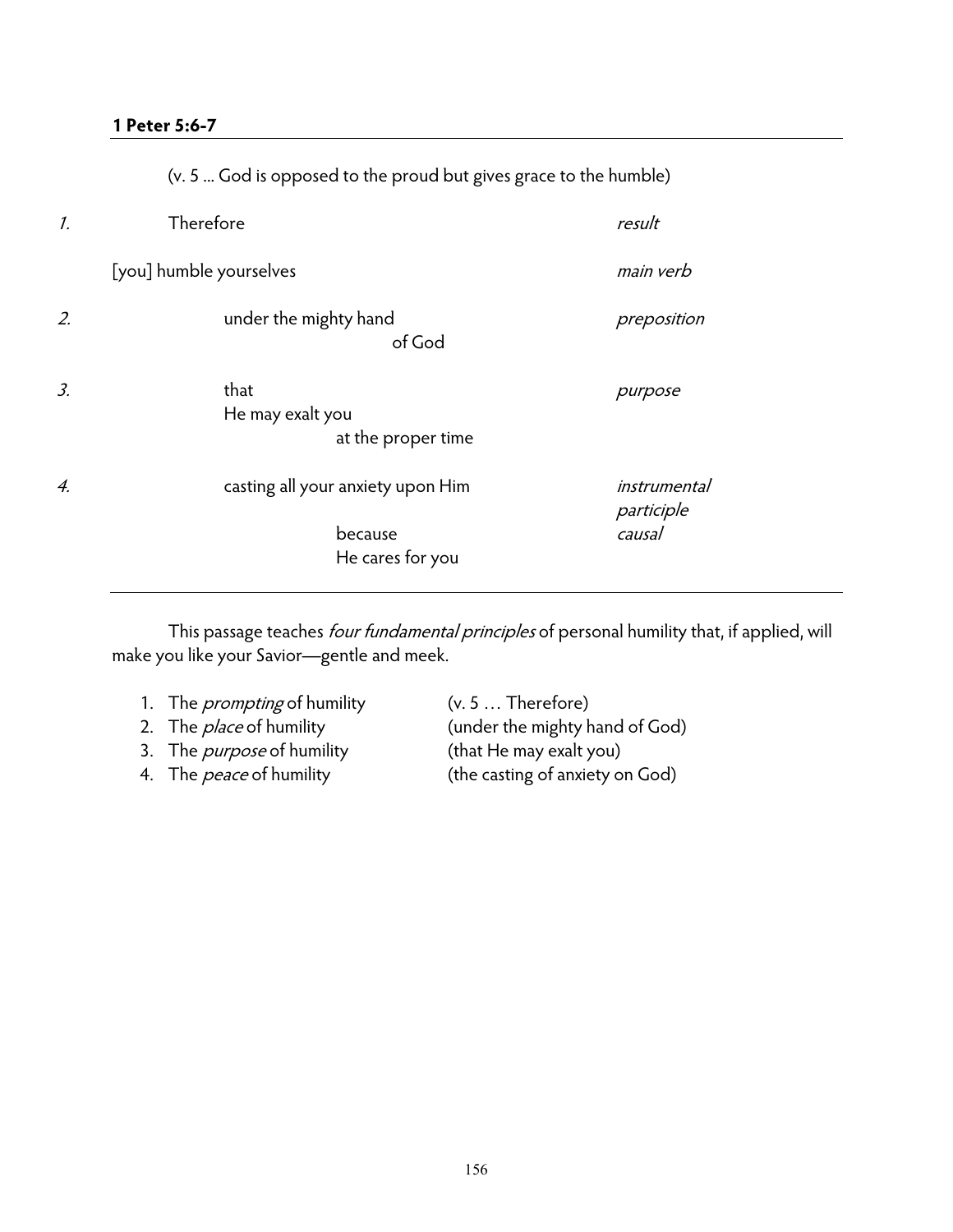## **1 Peter 2:1-3**

|                 | Therefore                       |                                                                            |                             |
|-----------------|---------------------------------|----------------------------------------------------------------------------|-----------------------------|
| $\mathcal{I}$ . | [you] long<br>for the pure milk | of the word                                                                | main verb                   |
| 2.              | putting aside all malice        | and<br>all deceit<br>and<br>hypocrisy<br>and<br>envy<br>and<br>all slander | temporal part.<br>("after") |
| $\mathfrak{Z}$  | like newborn babies             |                                                                            | preposition                 |
| 4.              | so that<br>you may grow         | by it<br>in respect to salvation                                           | purpose                     |
| 5.              |                                 | if<br>you have tasted the kindness<br>of the Lord                          | conditional                 |

In 1 Peter 2:1-3, we find *five descriptions* of the one lust every believer should encourage.

| 1. A <i>truth</i> lust      | (of the word)             |
|-----------------------------|---------------------------|
| 2. A <i>purified</i> lust   | (putting aside)           |
| 3. A <i>passionate</i> lust | (like newborn babes)      |
| 4. A growth-oriented lust   | (so that you may grow)    |
| 5. A salvation-driven lust  | (in respect to salvation) |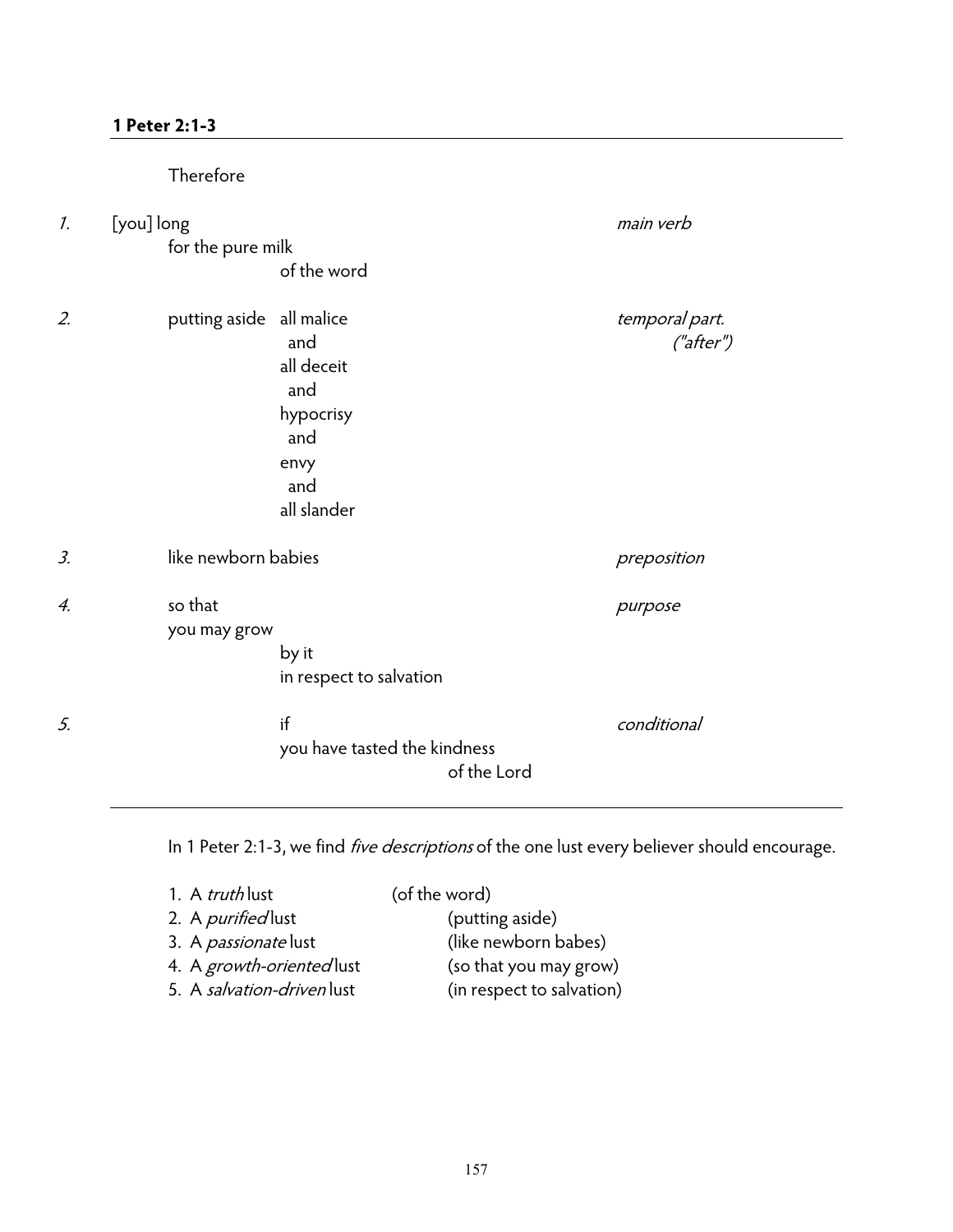## **2 Timothy 3:16-17**

| $\mathcal{I}$ . | All Scripture is inspired<br>by God<br>and | main verb    |
|-----------------|--------------------------------------------|--------------|
| 2.              | profitable                                 |              |
|                 | for teaching                               | prepositions |
|                 | for reproof                                |              |
|                 | for correction                             |              |
|                 | for training<br>in righteousness           |              |
|                 | so that<br>the man of God may be adequate  | result       |
|                 | equipped for every good work               | participle   |

Second Timothy 3:16-17 proclaims two truths about God's word that determine its authority and effectiveness for preachers and Christians in general.

| 1. The <i>source</i> of Scripture                                |                                           |
|------------------------------------------------------------------|-------------------------------------------|
| A. its Person                                                    | (by God)                                  |
| B. its procedure                                                 | (inspired)                                |
| 2. The <i>usefulness</i> of Scripture                            | (profitable)                              |
| A. for doctrine                                                  |                                           |
| B. for conviction                                                |                                           |
| C. for re-direction                                              |                                           |
| D. for education                                                 |                                           |
| E. for equipping                                                 |                                           |
| the beneficiary of the equipping<br>the breadth of the equipping | (the man of God)<br>(for every good work) |
|                                                                  |                                           |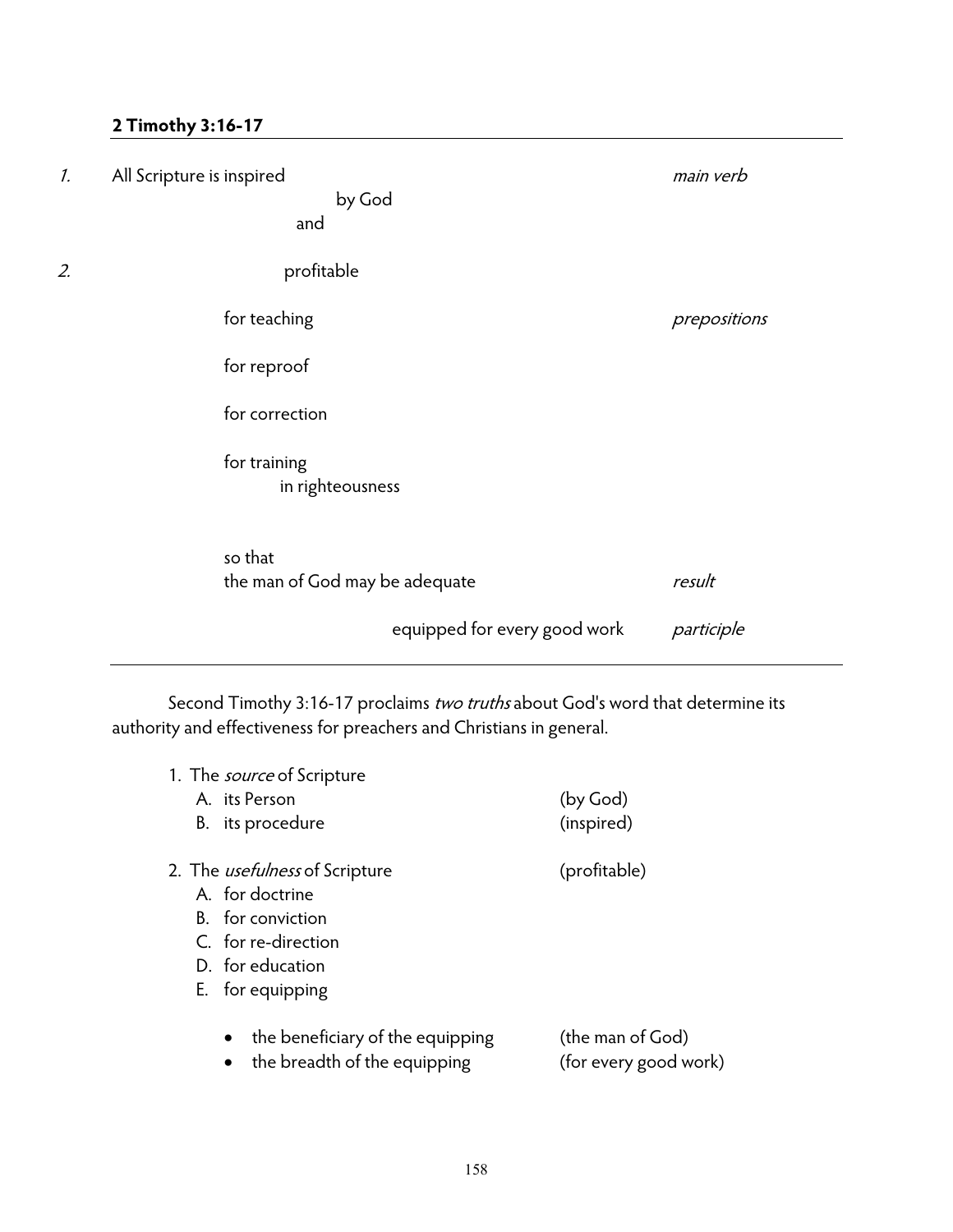## **Colossians 2:8-12**

[You] see to it that

## 1. no one takes you captive

|    | А.   | through<br>philosophy<br>and                                             |  |  |  |
|----|------|--------------------------------------------------------------------------|--|--|--|
|    | В.   | empty deception                                                          |  |  |  |
|    | C.   | according to the tradition of men                                        |  |  |  |
|    | D.   | according to the elementary principles<br>of the world                   |  |  |  |
|    | E.   | rather than<br>according to Christ.                                      |  |  |  |
| 2. |      | For                                                                      |  |  |  |
|    | A.   | in Him all the fullness of deity dwells                                  |  |  |  |
|    |      | in bodily form<br>and                                                    |  |  |  |
|    | В.   | in Him you have been made complete                                       |  |  |  |
|    | C.   | and<br>He is the head over all rule and authority                        |  |  |  |
|    | D.   | and<br>in Him you were also circumcised                                  |  |  |  |
|    | i.   | with a circumcision<br>[which was] made without hands                    |  |  |  |
|    | ii.  | in the removal of the body of the flesh<br>by the circumcision of Christ |  |  |  |
|    | iii. | having been buried with Him in baptism                                   |  |  |  |
|    |      | in which you were also raised up<br>with Him<br>through faith            |  |  |  |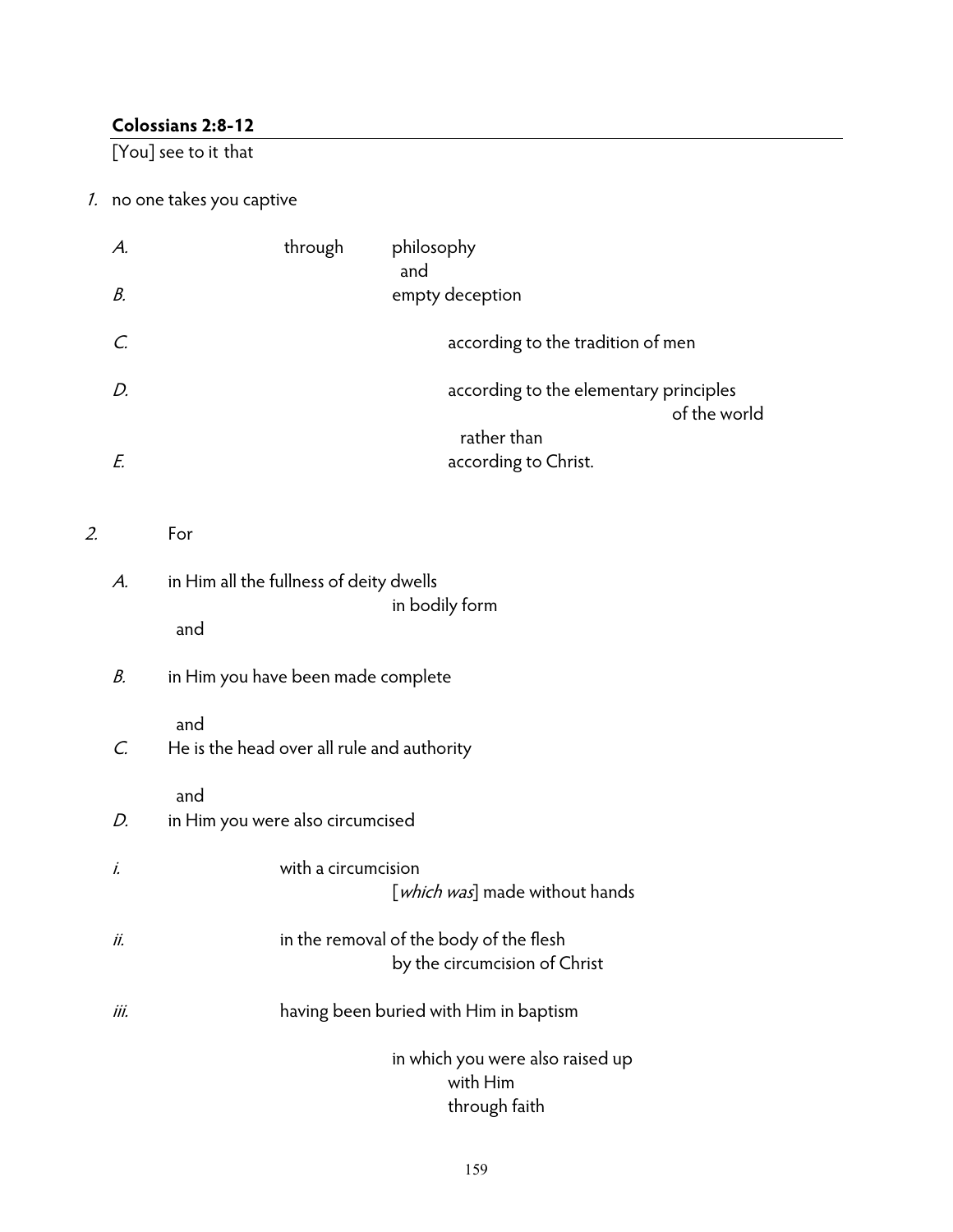in the working of God, who raised Him from the dead.

Colossians 2:8-12 contrasts the theology of two opposing sides in the doctrinal war of the Colossian church, telling us what we should and should not teach in our own church.

- 1. The theology of Satan's side
	- A. human wisdom
	- B. deceptively attractive wisdom
	- C. man's traditional wisdom
	- D. worldly wisdom
	- E. not-from-Christ or about-Christ wisdom
- 2. The theology of God's side
	- A. the deity of Christ
	- B. the complete work of Christ
	- C. the authority of Christ
	- D. the internal circumcision of Christ
		- i. its divine source
		- ii. its spiritual nature
		- iii. its parallel with Spirit baptism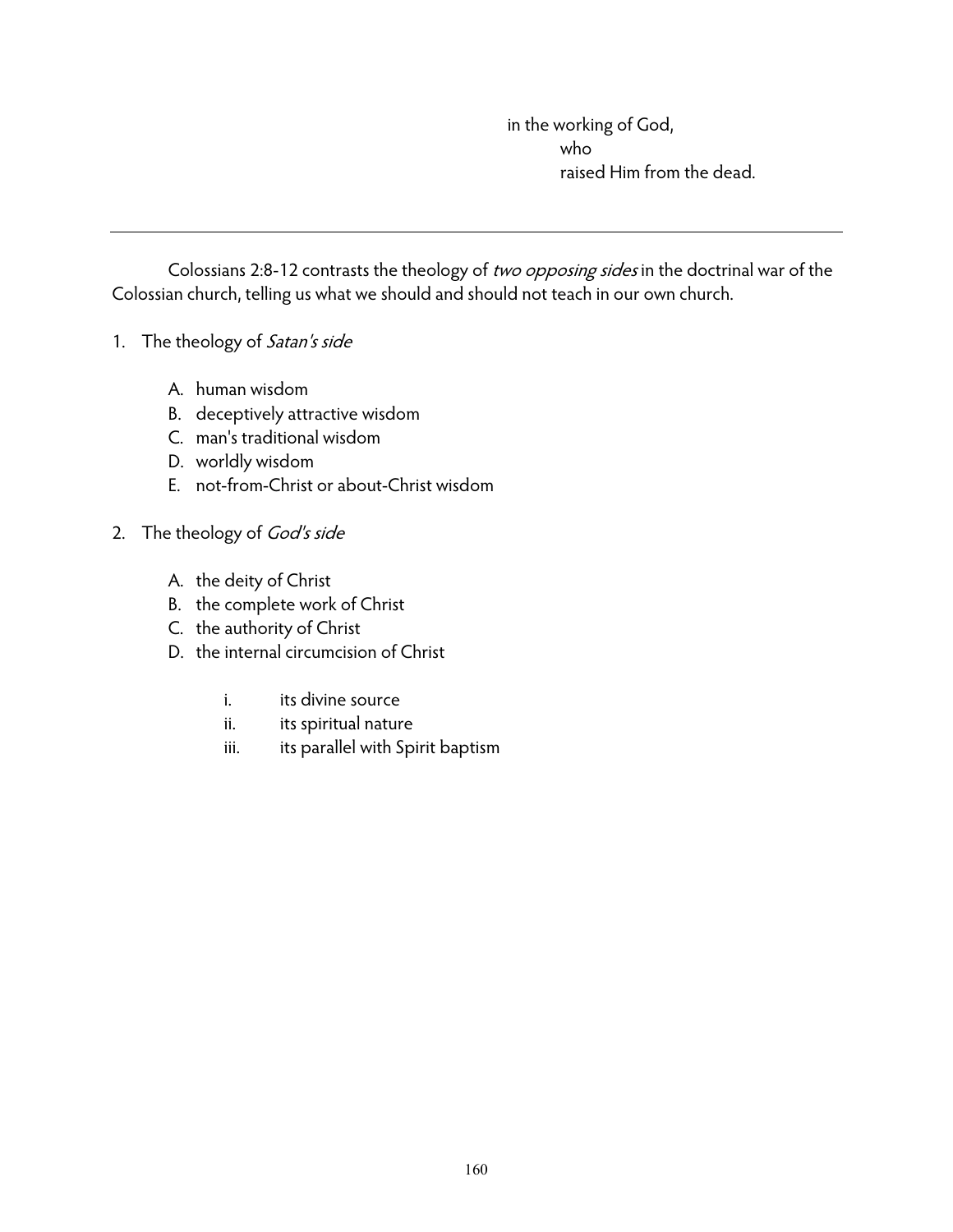## **Ephesians 4:1-3**

| Therefore              |                                                                   |                                                                |                           |  |  |
|------------------------|-------------------------------------------------------------------|----------------------------------------------------------------|---------------------------|--|--|
|                        | $I \leftarrow \rightarrow$ the prisoner of the Lord<br>apposition |                                                                |                           |  |  |
| implore you<br>to walk | in a manner worthy                                                |                                                                | main verb<br>infinitive   |  |  |
|                        |                                                                   | of the calling<br>with which<br>you have been called           | relative                  |  |  |
| 1.                     | with all                                                          | humility<br>and                                                | preposition (how)         |  |  |
| 2.                     |                                                                   | gentleness                                                     | preposition (how)         |  |  |
| 3.                     | with patience                                                     |                                                                | preposition (how)         |  |  |
| 4.                     | showing forbearance                                               | to one another<br>in love                                      | instru. participle        |  |  |
| 5.                     | being diligent                                                    | to preserve the unity<br>of the Spirit<br>in the bond of peace | <i>instru. participle</i> |  |  |

In this text, Paul shows us *five footsteps* on the path to Christ-worthy relationships in the church.

- 1. The footstep of lowly mindedness
- 2. The footstep of strength under control
- 3. The footstep of slowness to anger
- 4. The footstep of loving tolerance
- 5. The footstep of peaceful unity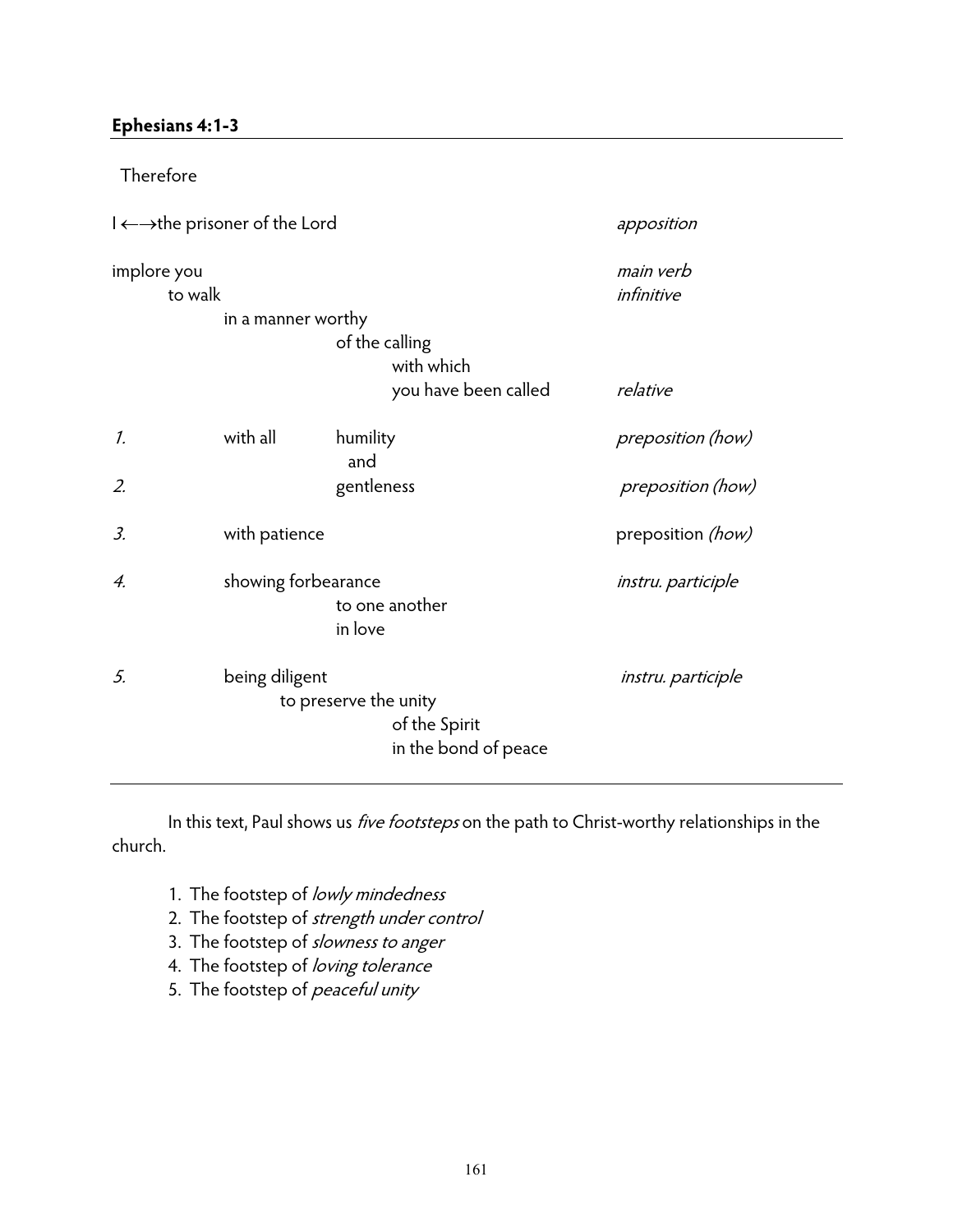| Therefore<br>result<br>since<br>we have so great a cloud<br>causal<br>of witnesses<br>surrounding us<br>every encumbrance<br>$1st$ main verb<br>let us also lay aside<br>and<br>the sin<br>which<br>relative<br>so easily entangles us<br>and<br>$2nd$ main verb<br>the race<br>let us run |  |
|--------------------------------------------------------------------------------------------------------------------------------------------------------------------------------------------------------------------------------------------------------------------------------------------|--|
|                                                                                                                                                                                                                                                                                            |  |
|                                                                                                                                                                                                                                                                                            |  |
|                                                                                                                                                                                                                                                                                            |  |
|                                                                                                                                                                                                                                                                                            |  |
|                                                                                                                                                                                                                                                                                            |  |
|                                                                                                                                                                                                                                                                                            |  |
|                                                                                                                                                                                                                                                                                            |  |
|                                                                                                                                                                                                                                                                                            |  |
|                                                                                                                                                                                                                                                                                            |  |
|                                                                                                                                                                                                                                                                                            |  |
|                                                                                                                                                                                                                                                                                            |  |
|                                                                                                                                                                                                                                                                                            |  |
| that<br>relative                                                                                                                                                                                                                                                                           |  |
| is set before us                                                                                                                                                                                                                                                                           |  |
| with endurance                                                                                                                                                                                                                                                                             |  |
| fixing our eyes<br>instr. participle                                                                                                                                                                                                                                                       |  |
| Jesus,<br>on                                                                                                                                                                                                                                                                               |  |
| the author<br>appositions                                                                                                                                                                                                                                                                  |  |
| and                                                                                                                                                                                                                                                                                        |  |
| perfecter of faith                                                                                                                                                                                                                                                                         |  |
| relative<br>who                                                                                                                                                                                                                                                                            |  |
| endured the cross                                                                                                                                                                                                                                                                          |  |
| for the joy<br>preposition                                                                                                                                                                                                                                                                 |  |
| set before Him                                                                                                                                                                                                                                                                             |  |
| despising the shame<br>circum. participle                                                                                                                                                                                                                                                  |  |
| and                                                                                                                                                                                                                                                                                        |  |
| [who]                                                                                                                                                                                                                                                                                      |  |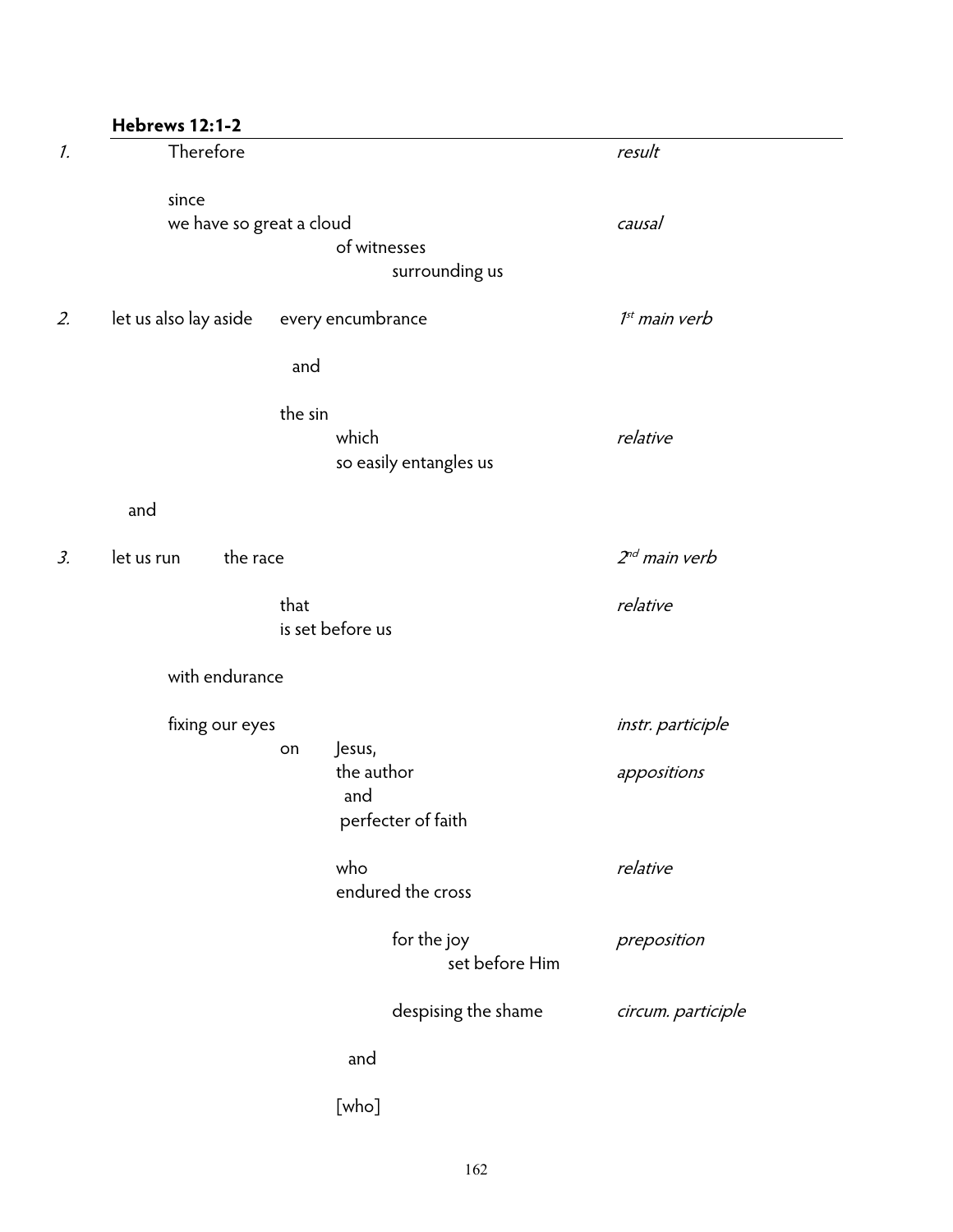has sat down relative at the right hand of the throne of God.

Hebrews 12:1-2 teaches *three tactics* that will help you to run the race of the Christian life victoriously.

| 1. <i>Imitate</i> the great | (the cloud of witnesses in<br>chap. 11) |
|-----------------------------|-----------------------------------------|
| 2. Lighten the load         | (lay aside encumbrances and sin)        |
| 3. Run the race             | (let us run the race)                   |
| A. run enduringly           | (with endurance)                        |
| B. run with a Christ focus  | (fixing our eyes on Jesus)              |
| • focused on His example    | (who endured)                           |
| • focused on His victory    | (who sat down)                          |

163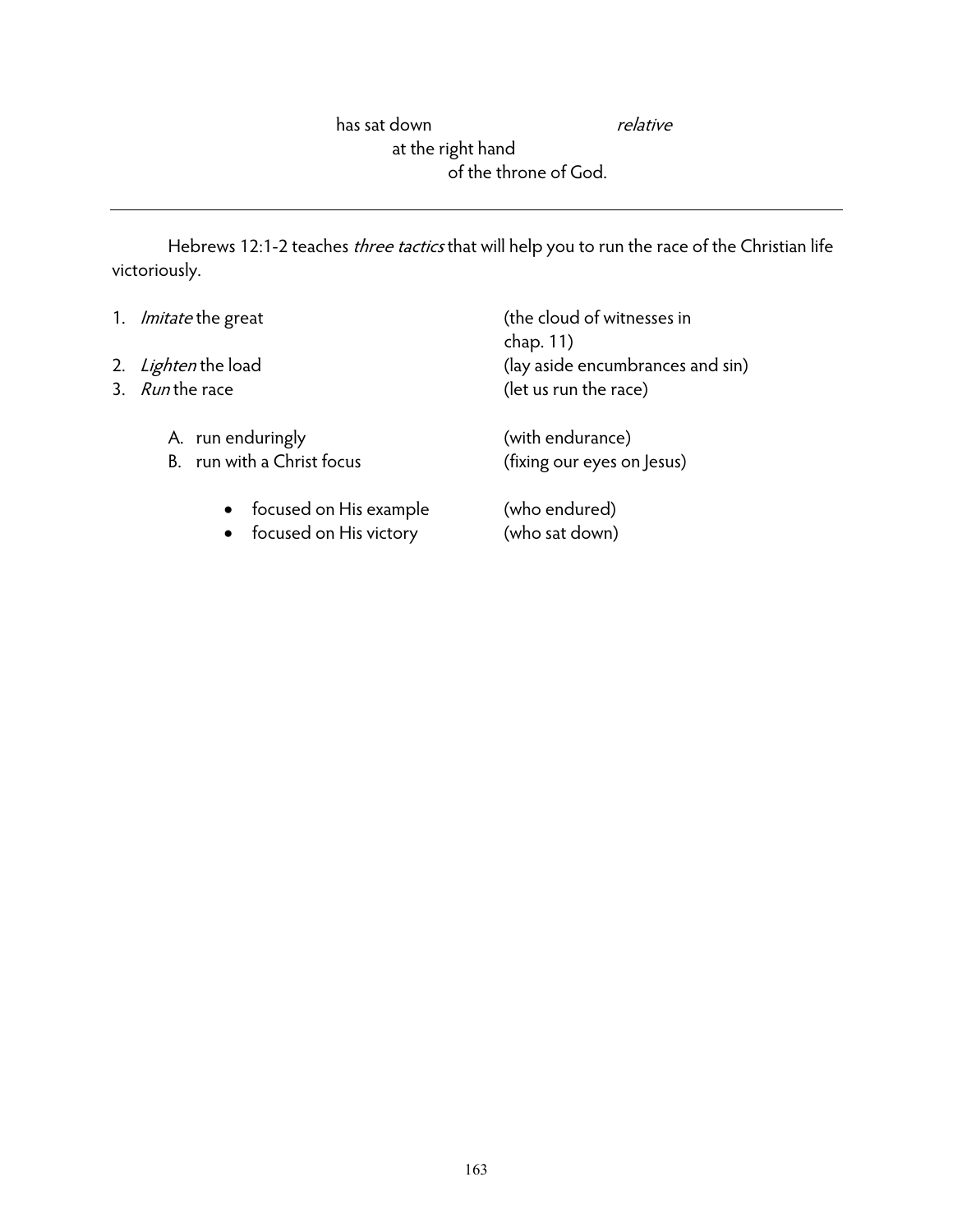## **Philippians 2:14-16**

|    | [You] do all things                        | main clause                                                                                       |  |
|----|--------------------------------------------|---------------------------------------------------------------------------------------------------|--|
| 1. | without grumbling                          | preposition                                                                                       |  |
| 2. | or<br>disputing                            |                                                                                                   |  |
| 3. | so that<br>you yourselves will prove to be | purpose<br>blameless<br>and<br>innocent<br>children of God<br>above reproach                      |  |
|    |                                            | in the midst of a crooked                                                                         |  |
|    |                                            | and<br>perverse generation                                                                        |  |
| 4. | holding fast the word of life<br>so that   | among whom relative<br>you appear<br>as lights<br>in the<br>world<br>circum. participle<br>result |  |
|    | I will have reason to glory                | in the day of Christ                                                                              |  |
|    | because<br>I did not                       | causal<br>run<br>in vain<br>nor<br>toil<br>in vain.                                               |  |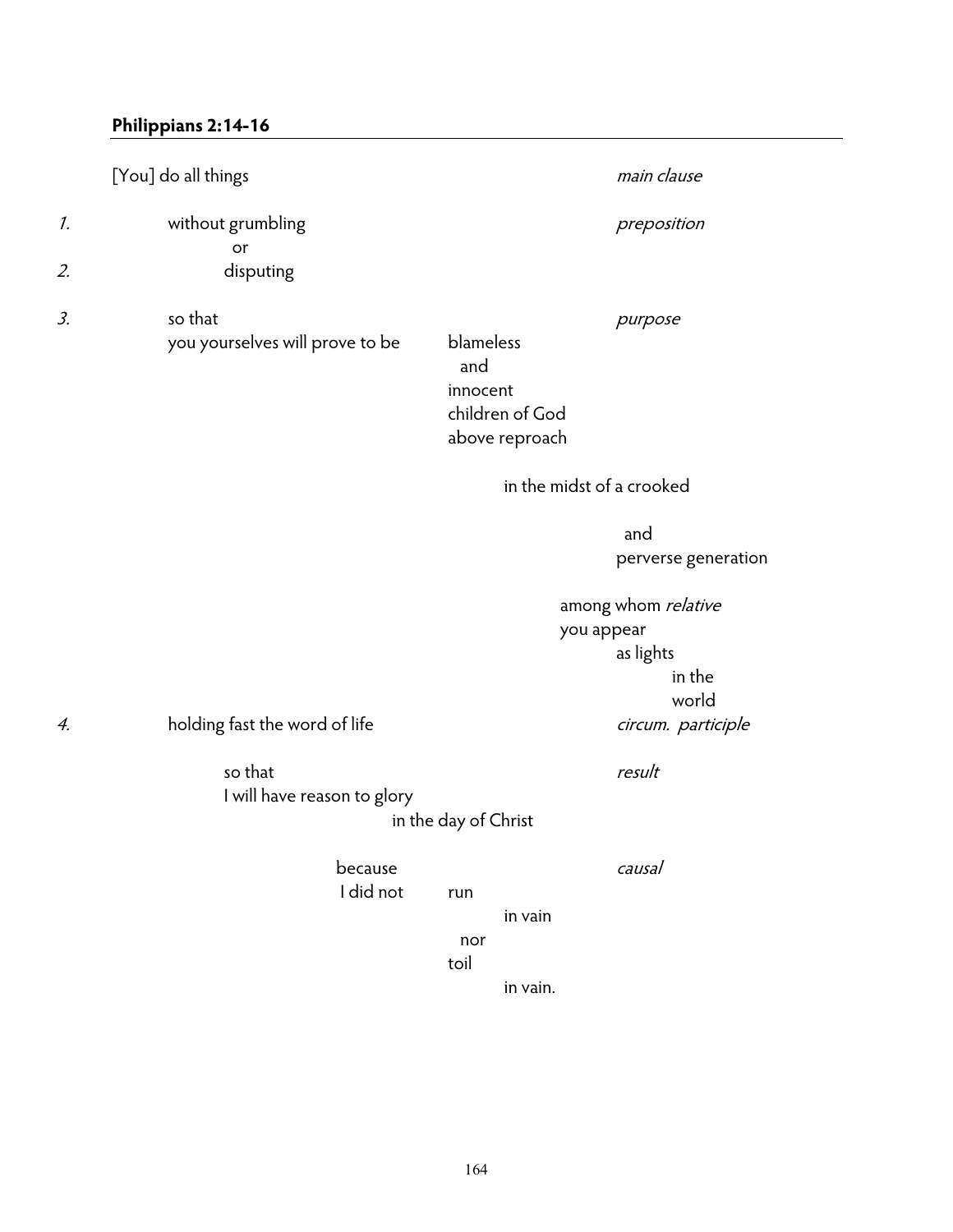In this passage, Paul gives you *four instructions* for working out your salvation so that you can be a blameless child of God in a blameworthy world.

- 1. Be content (without grumbling)
- 2. Be gentle (without disputing)
- 3. Be godly (blameless, innocent, children of God, above reproach)
- 4. Be grasping (holding fast the word of life)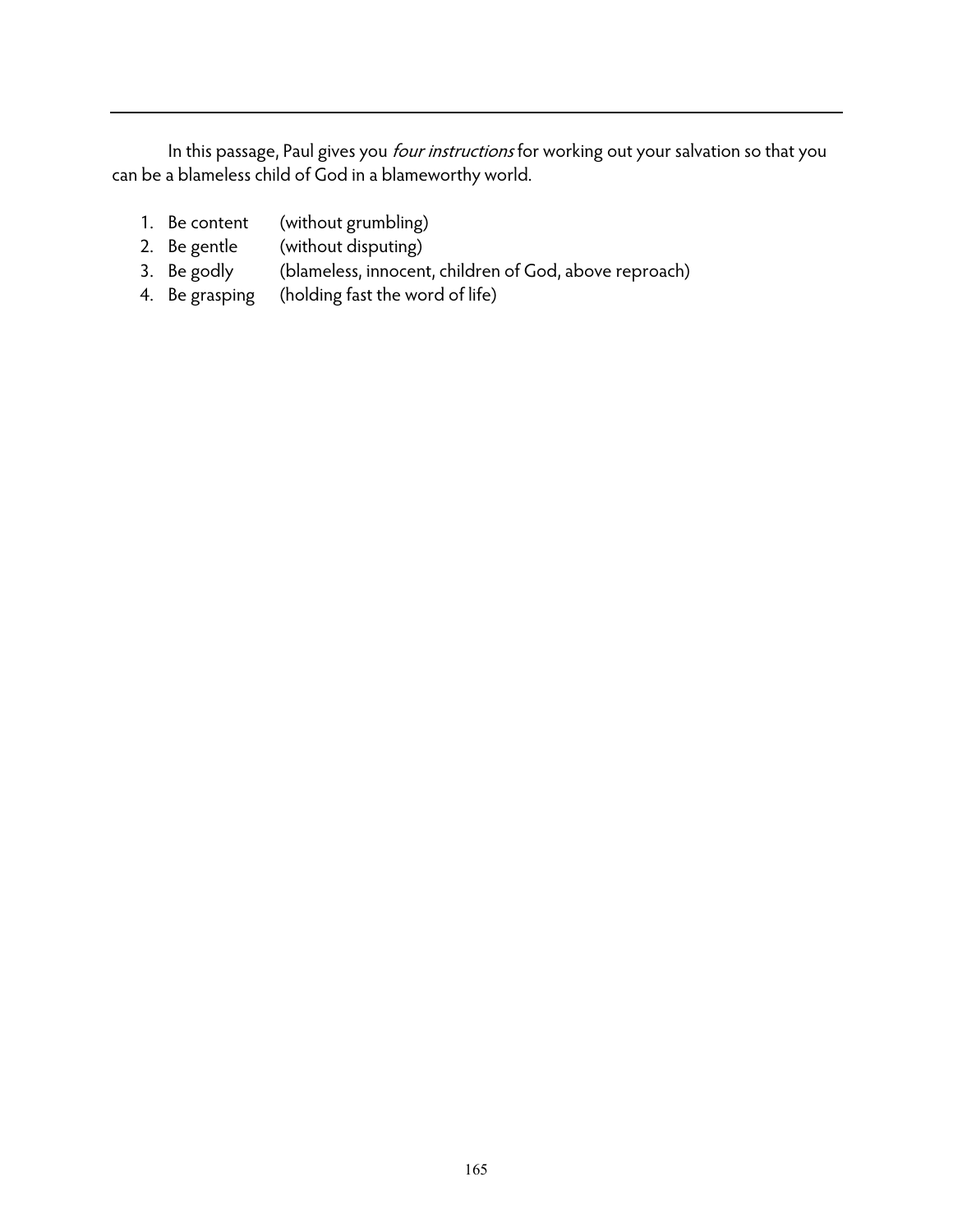## **Psalm 23**

| 1. | The Lord is my shepherd                    | main clause   |
|----|--------------------------------------------|---------------|
|    | $[$ as a result]                           |               |
|    | I shall not want                           |               |
|    | [because] He makes me lie down             |               |
|    |                                            |               |
|    | in green pastures                          |               |
|    | [because] He leads me beside quiet waters. |               |
|    | [because] He restores my soul;             |               |
|    | [because] He guides me in the paths        |               |
|    | of righteousness                           |               |
|    | for His name's sake                        | causal        |
|    | $[$ as a result $]$                        |               |
|    | I fear no evil                             |               |
|    | even though                                | concessive    |
|    | I walk through the valley                  |               |
|    | of the shadow of death                     |               |
|    | for                                        |               |
|    | You art with me                            |               |
|    | [because]                                  |               |
|    | they comfort me<br>Your rod                |               |
|    | and                                        |               |
|    | Your staff                                 |               |
| 2. | Thou dost prepare a table                  | main clauses  |
|    |                                            |               |
|    | before me                                  |               |
|    | in the presence of my enemies              |               |
|    |                                            |               |
|    | Thou hast anointed my head with oil        |               |
|    | My cup overflows                           |               |
|    |                                            | Conclusion    |
|    | Surely                                     | [as a result] |
|    | goodness and lovingkindness will follow me |               |
|    | all the days                               |               |
|    | of my life                                 |               |
|    | and [ <i>beyond that</i> ]                 |               |
|    |                                            |               |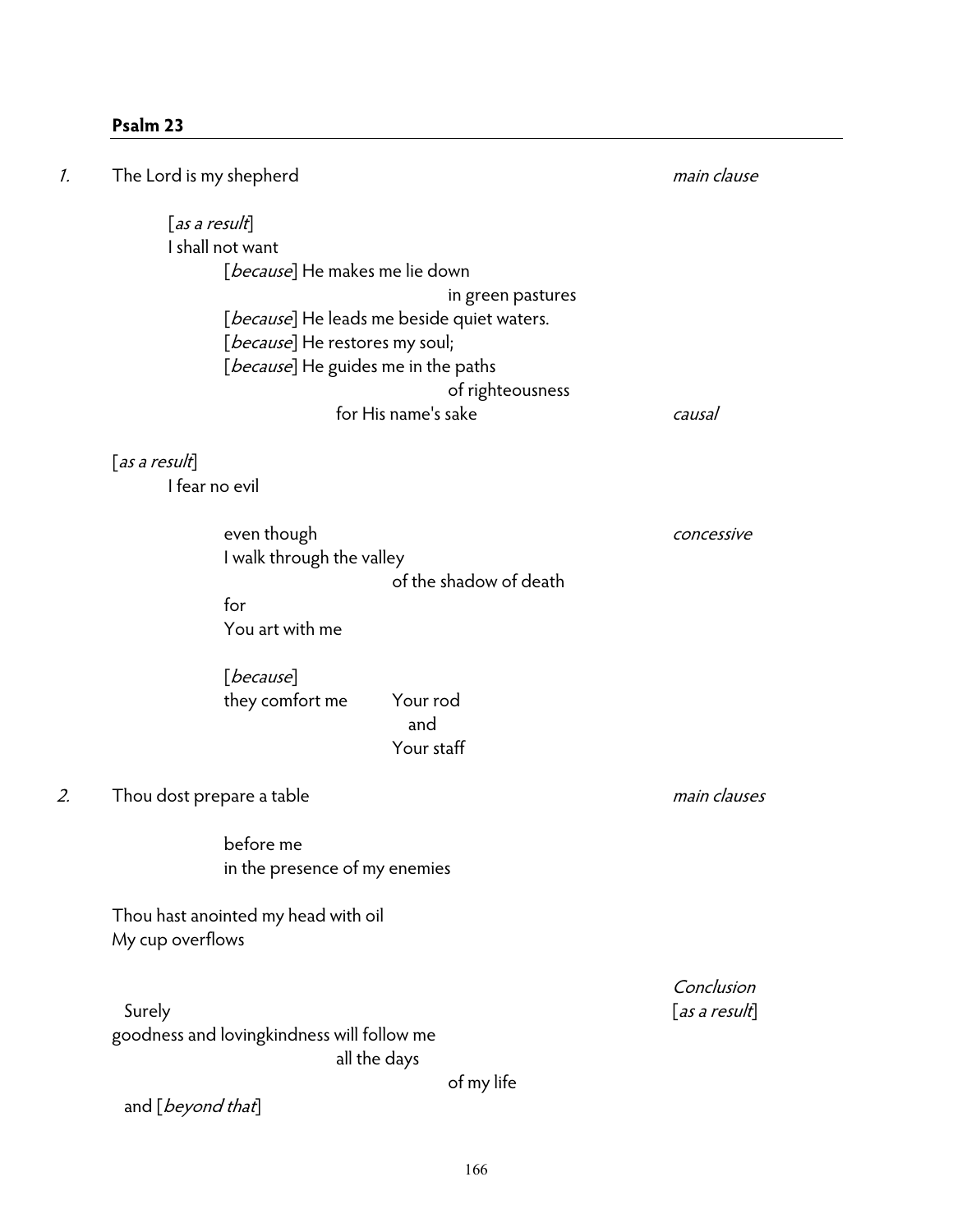I will dwell in the house of the Lord forever

In Psalm 23, you find two heartwarming illustrations of God's gracious care for His children that assure you of His protection and love even in your darkest trials.

1. The *shepherd* illustration

A. Its first blessing: no lack

- due to God's feeding
- due to God's leading
- due to God's reviving
- due to God's guiding
- B. Its second blessing: no fear
	- due to God's presence
	- due to God's protection
- 2. The *banquet host* illustration
	- A. The blessing of victory
	- B. The blessing of joy
	- C. The blessing of abundance

## Conclusion

- a man content in the presence of grace
- a man content in the presence of God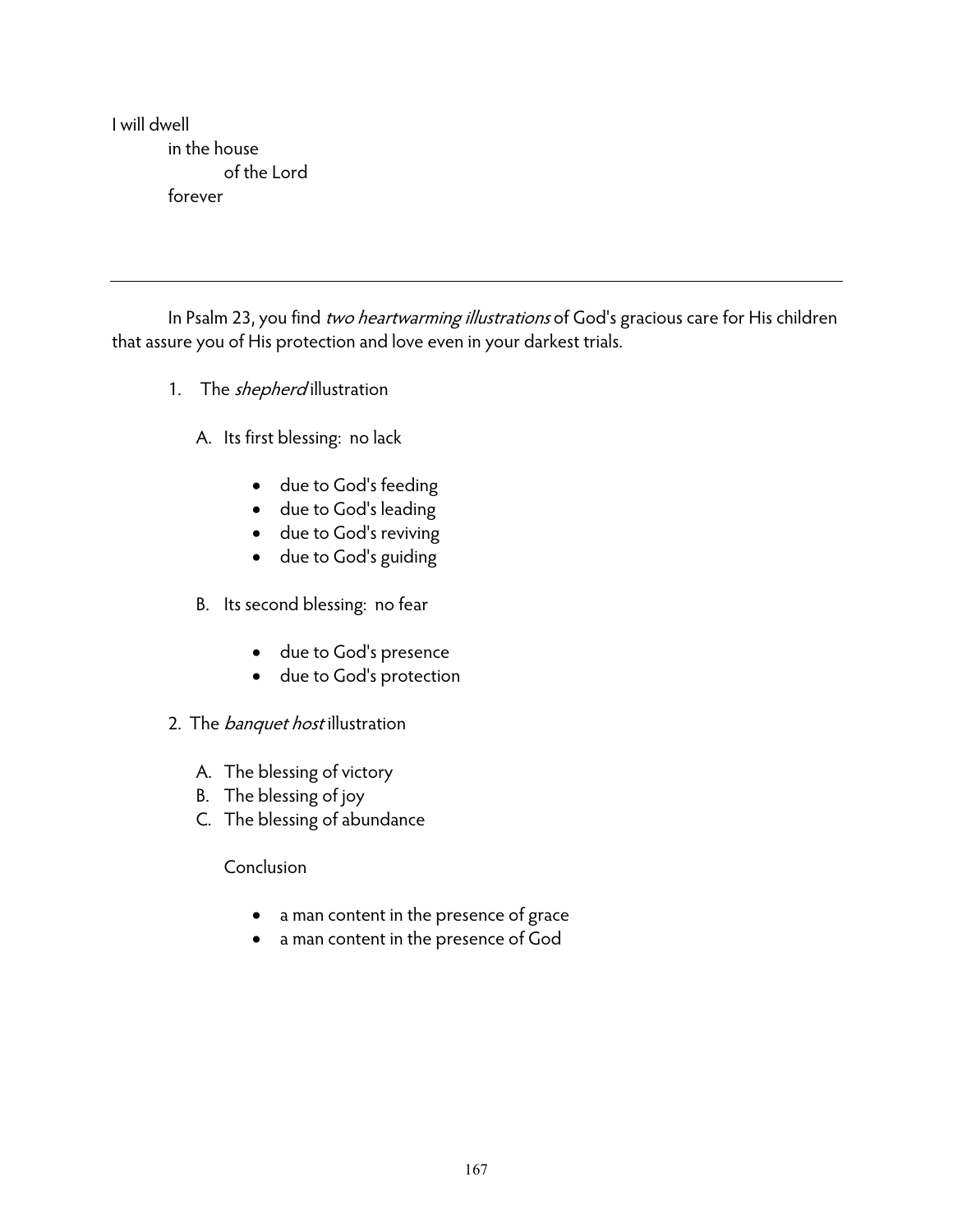#### **Titus 3:4-7**

| $\mathcal{I}$ . | But<br>He saved us |                                                                        | contrast<br>main clause         |
|-----------------|--------------------|------------------------------------------------------------------------|---------------------------------|
| 2.              |                    | when<br>appeared the kindness                                          | temporal                        |
|                 |                    | of God, our Savior<br>and                                              | apposition                      |
|                 |                    | His love<br>for mankind                                                |                                 |
| 3.              |                    | not on the basis of deeds                                              |                                 |
|                 |                    | which we have done in righteousness relative                           |                                 |
|                 |                    | but<br>according to His mercy<br>by the washing of regeneration<br>and | contrast                        |
|                 |                    | [by] renewing by the Holy Spirit                                       |                                 |
|                 |                    | whom He poured out<br>upon us<br>richly                                | relative                        |
|                 |                    | through Jesus Christ, our Savior                                       |                                 |
| 4.              |                    | so that<br>we would be made heirs<br>according to the hope             | purpose                         |
|                 |                    | of eternal life                                                        |                                 |
|                 |                    | being justified by His grace                                           | temporal part.<br>"having been" |

In Titus 3:4-7, Paul gives us *four essential explanations* of salvation that every Christian must know.

- 1. The *who* of salvation (God)
- 2. The when of salvation (when God's kindness and love appeared)
- 3. The *how* of salvation

A. its non-contributors (our deeds)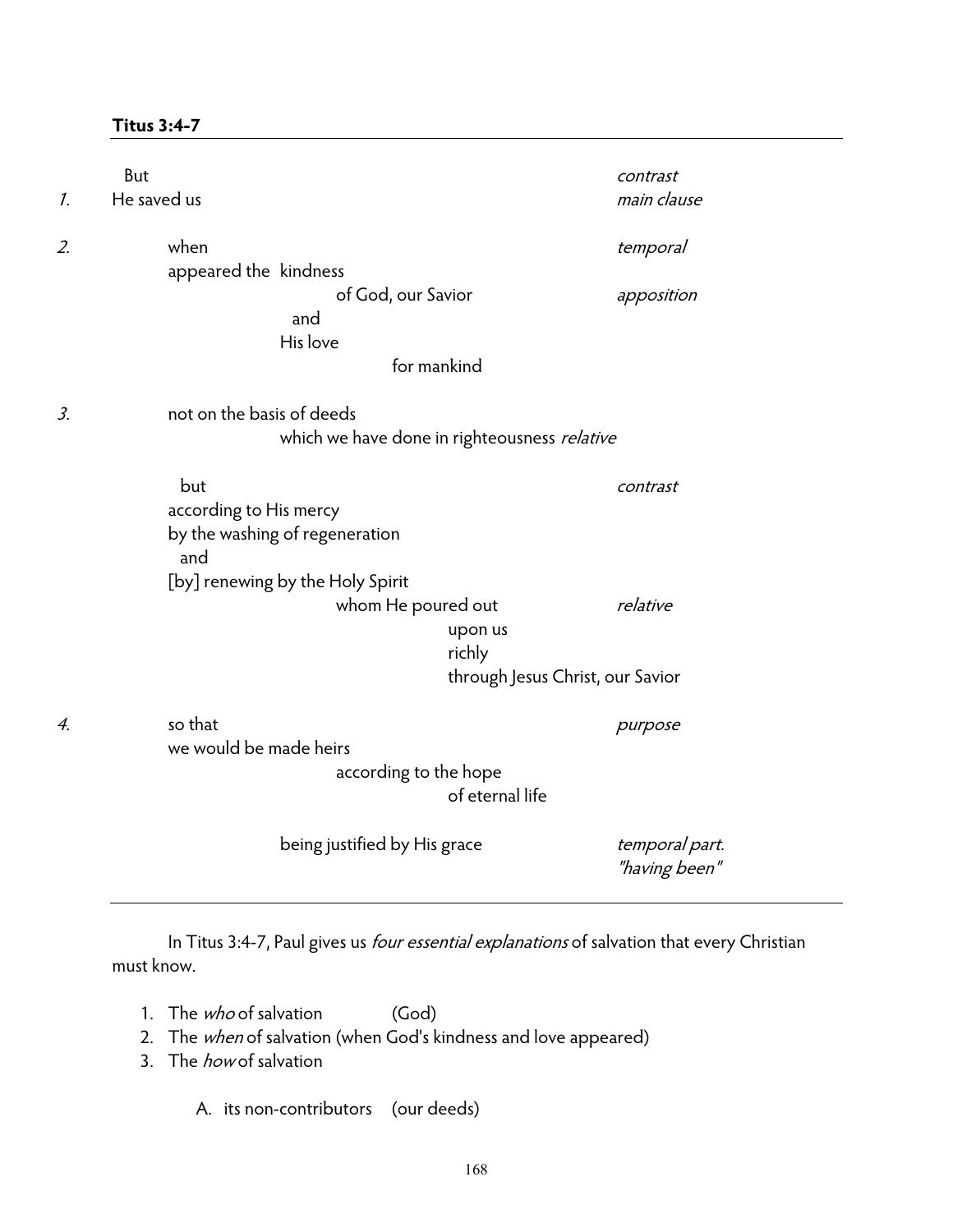| B. its motivation | (His mercy)                |
|-------------------|----------------------------|
| C. its method s   | (washing and regeneration) |

4. The *why* of salvation (to be made heirs)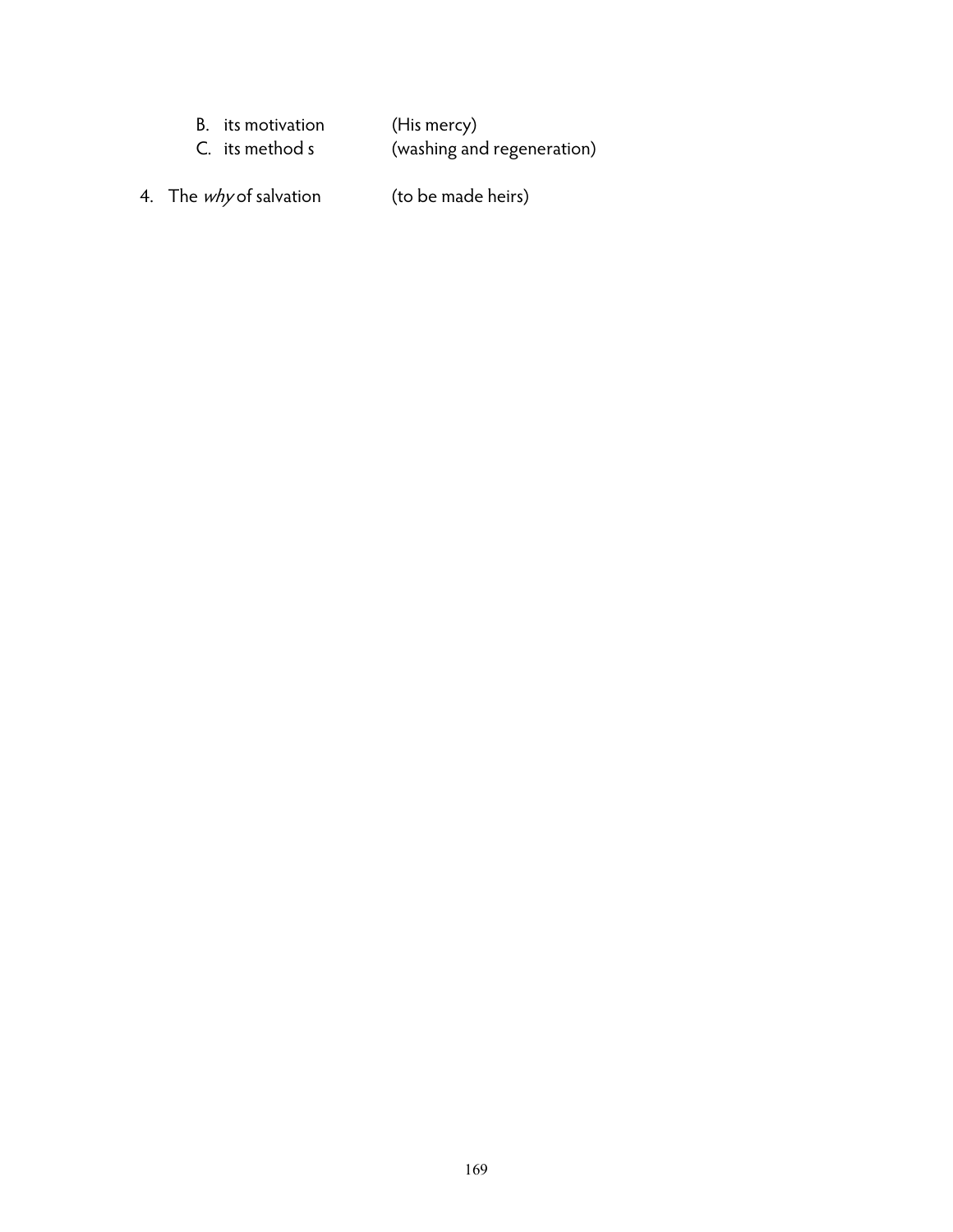# **APPENDIX 2**

## **PLURAL NOUNS**

 Sometimes it's hard to find just the right plural noun with which to summarize your passage. The following list, while by no means exhaustive, might help you find just the plural noun you need.

| abuses<br>affairs<br>accusations<br>aspirations<br>actions<br>afflictions                  | admonitions<br>alternatives<br>affirmations<br>assertions<br>achievements<br>alarms        | agreements<br>applications<br>angles<br>assumptions<br>aberrations<br>alterations | answers<br>arguments<br>approaches<br>attitudes<br>adventures<br>ambitions                | areas<br>axioms<br>attributes<br>avocations<br>accomplishments    |
|--------------------------------------------------------------------------------------------|--------------------------------------------------------------------------------------------|-----------------------------------------------------------------------------------|-------------------------------------------------------------------------------------------|-------------------------------------------------------------------|
| barriers<br>blessings<br>boasts                                                            | beginnings<br>blows<br>bonds                                                               | beliefs<br>blockades<br>books                                                     | benefits<br>blots<br>boundaries                                                           | burdens<br>blunders<br>breaches                                   |
| calls<br>changes<br>comparisons<br>criticisms<br>complaints<br>casualties<br>controversies | categories<br>characteristics cares<br>conceptions<br>crowns<br>candidates<br>celebrations | causes<br>concessions<br>comforts<br>cancers<br>charges                           | certainties<br>commands<br>corrections<br>cultures<br>circumstances caretakers<br>choices | challenges<br>commitments<br>criteria<br>customs<br>collaborators |
| dangers<br>deficiencies<br>differences<br>divisions<br>duties                              | debts<br>definitions<br>directives<br>doctrines                                            | decisions<br>degrees<br>disciplines<br>doubts                                     | declarations<br>departments<br>disclosures<br>doors                                       | deeds<br>details<br>discoveries<br>dreams                         |
| effects<br>exchanges                                                                       | extremes<br>exclamations                                                                   | examples<br>experiments                                                           | excesses<br>exposures                                                                     | encouragements<br>expressions                                     |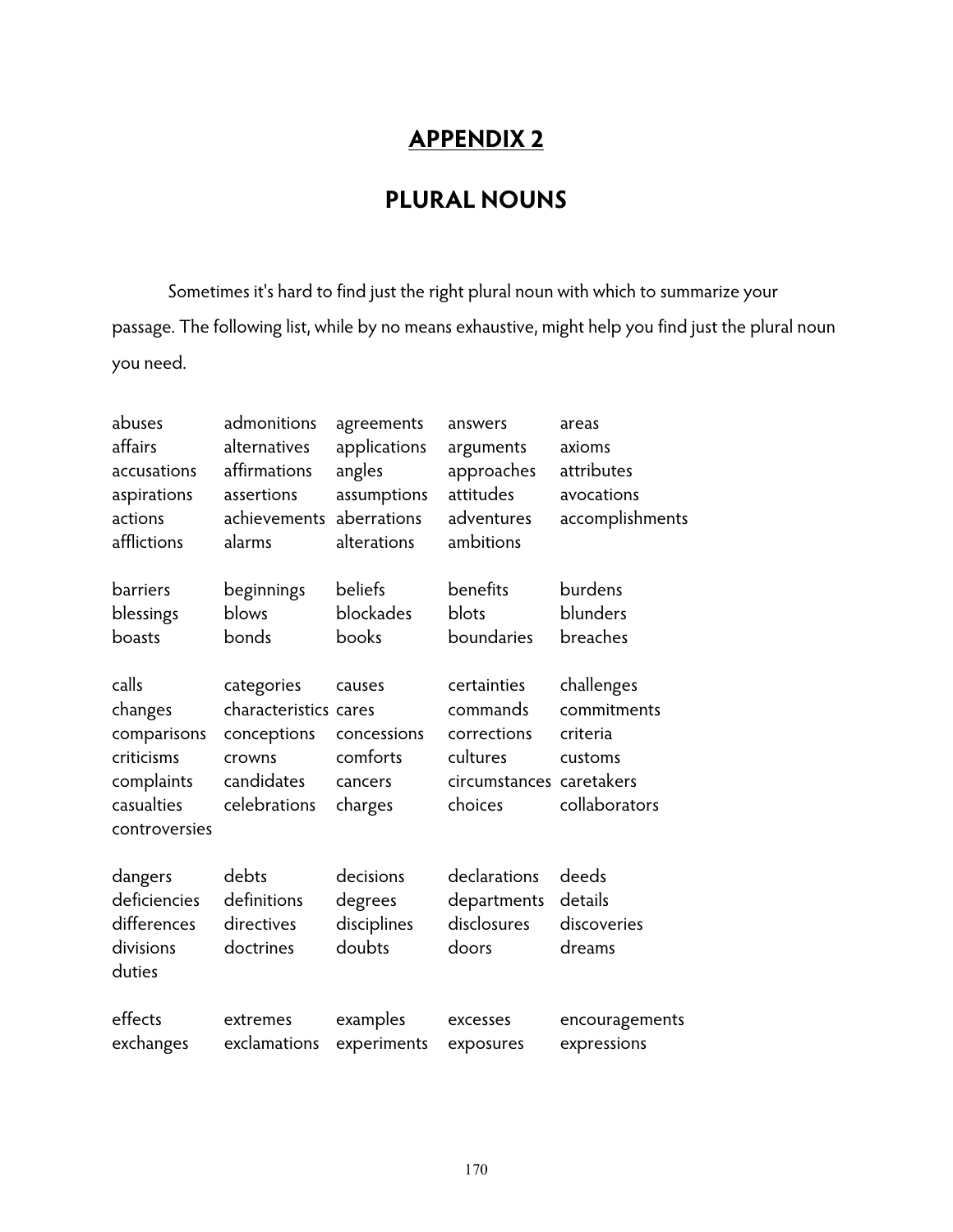| facts<br>falls<br>flaws                                                                  | factors<br>families                                                                                              | faults<br>fears                                                                | failures<br>feelings                                                                                         | fundamentals<br>fields                                                                 |
|------------------------------------------------------------------------------------------|------------------------------------------------------------------------------------------------------------------|--------------------------------------------------------------------------------|--------------------------------------------------------------------------------------------------------------|----------------------------------------------------------------------------------------|
| functions                                                                                | forces                                                                                                           | forms                                                                          | formalities                                                                                                  | foundations                                                                            |
| gains<br>guides                                                                          | gifts<br>gates                                                                                                   | graces<br>goads                                                                | groups                                                                                                       | guarantees                                                                             |
| habits                                                                                   | handicaps                                                                                                        | honors                                                                         | hopes                                                                                                        | hungers                                                                                |
| ideals<br>impacts<br>impressions<br>injunctions                                          | ideas<br>impediments<br>improvements incentives<br>injections                                                    | idols<br>imperatives<br>invitations                                            | ills<br>implications<br>incidents<br>issues                                                                  | illuminations<br>impossibilities<br>items                                              |
| joys                                                                                     | judgements                                                                                                       | justifications                                                                 | keys                                                                                                         | kinds                                                                                  |
| labors<br>levels<br>lists                                                                | lapses<br>liberties<br>loads                                                                                     | laws<br>lights<br>locations                                                    | leads<br>limits<br>losses                                                                                    | lessons<br>links<br>loyalties                                                          |
| marks<br>members<br>miseries<br>motives                                                  | materials<br>memories<br>misfortunes<br>mountains                                                                | means<br>mercies<br>mistakes<br>mysteries                                      | measures<br>methods<br>models                                                                                | manifestations<br>ministries<br>moods                                                  |
| names<br>notes                                                                           | natures<br>numbers                                                                                               | necessities                                                                    | needs                                                                                                        | norms                                                                                  |
| objectives<br>obstacles<br>offices<br>options                                            | objects<br>occasions<br>omissions<br>orders                                                                      | obligations<br>occurrences<br>operations<br>origins                            | observations<br>offenses<br>opinions<br>organizations                                                        | observances<br>offers<br>opponents                                                     |
| parables<br>parts<br>penalties<br>periods<br>phases<br>plans<br>positions<br>precautions | paradoxes<br>paths<br>perceptions<br>perplexities<br>pictures<br>pleas<br>possibilities<br>predicaments premises | parallels<br>patterns<br>perfections<br>persons<br>pieces<br>pledges<br>powers | particulars<br>peaks<br>performances perils<br>personalities<br>places<br>plots<br>practices<br>preparations | parties<br>peculiarities<br>petitions<br>plagues<br>points<br>prayers<br>prescriptions |